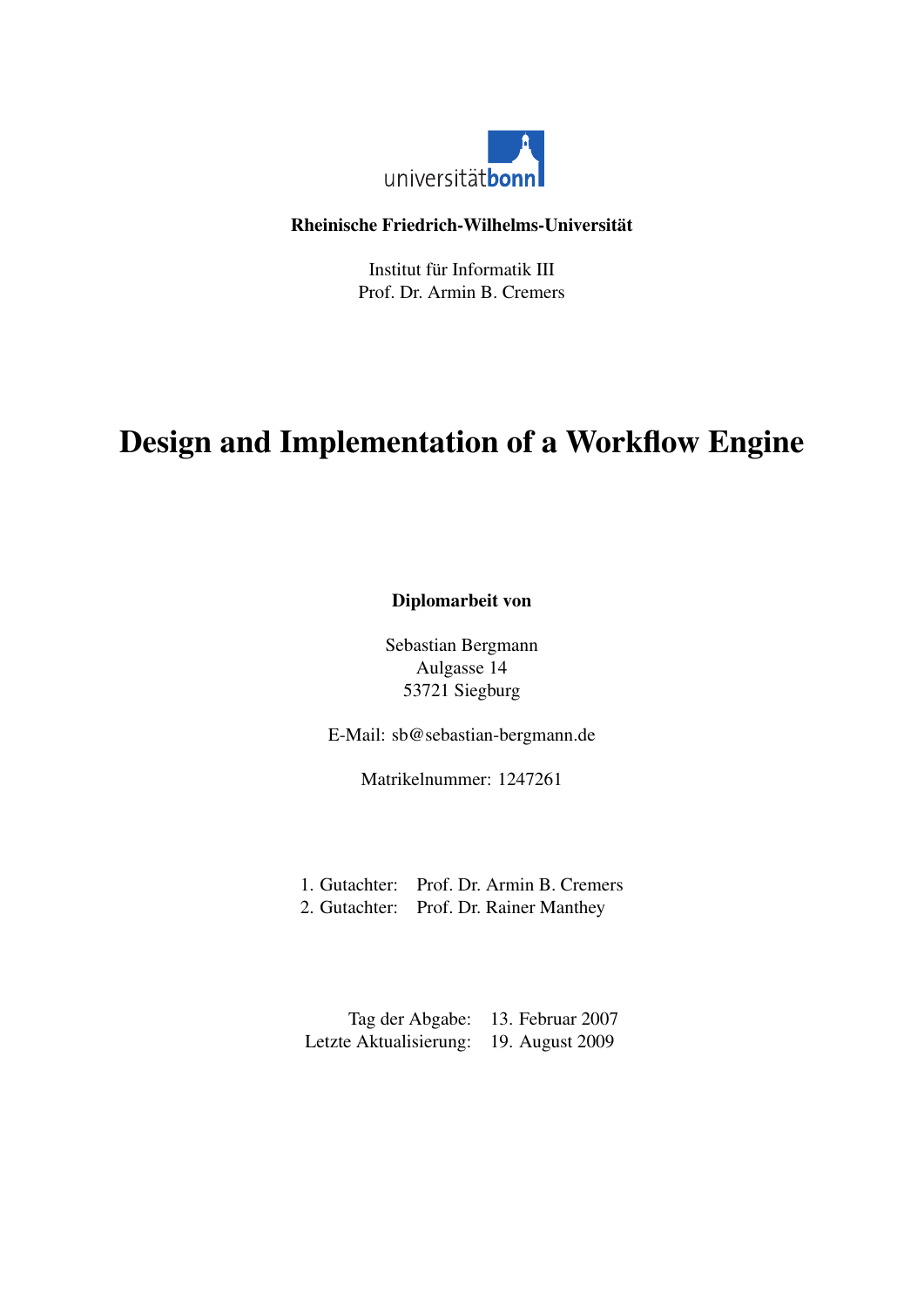Manifesto

Except where indicated otherwise, this thesis is my own original work.

Sebastian Bergmann

This thesis is published under the Creative Commons Attribution 2.0 Germany license.

You are free:

- to copy, distribute, display, and perform the work
- to make derivative works
- to make commercial use of the work

Under the following conditions:

- Attribution. You must attribute the work in the manner specified by the author or licensor.
- For any reuse or distribution, you must make clear to others the license terms of this work.
- Any of these conditions can be waived if you get permission from the copyright holder.

Your fair use and other rights are in no way affected by the above.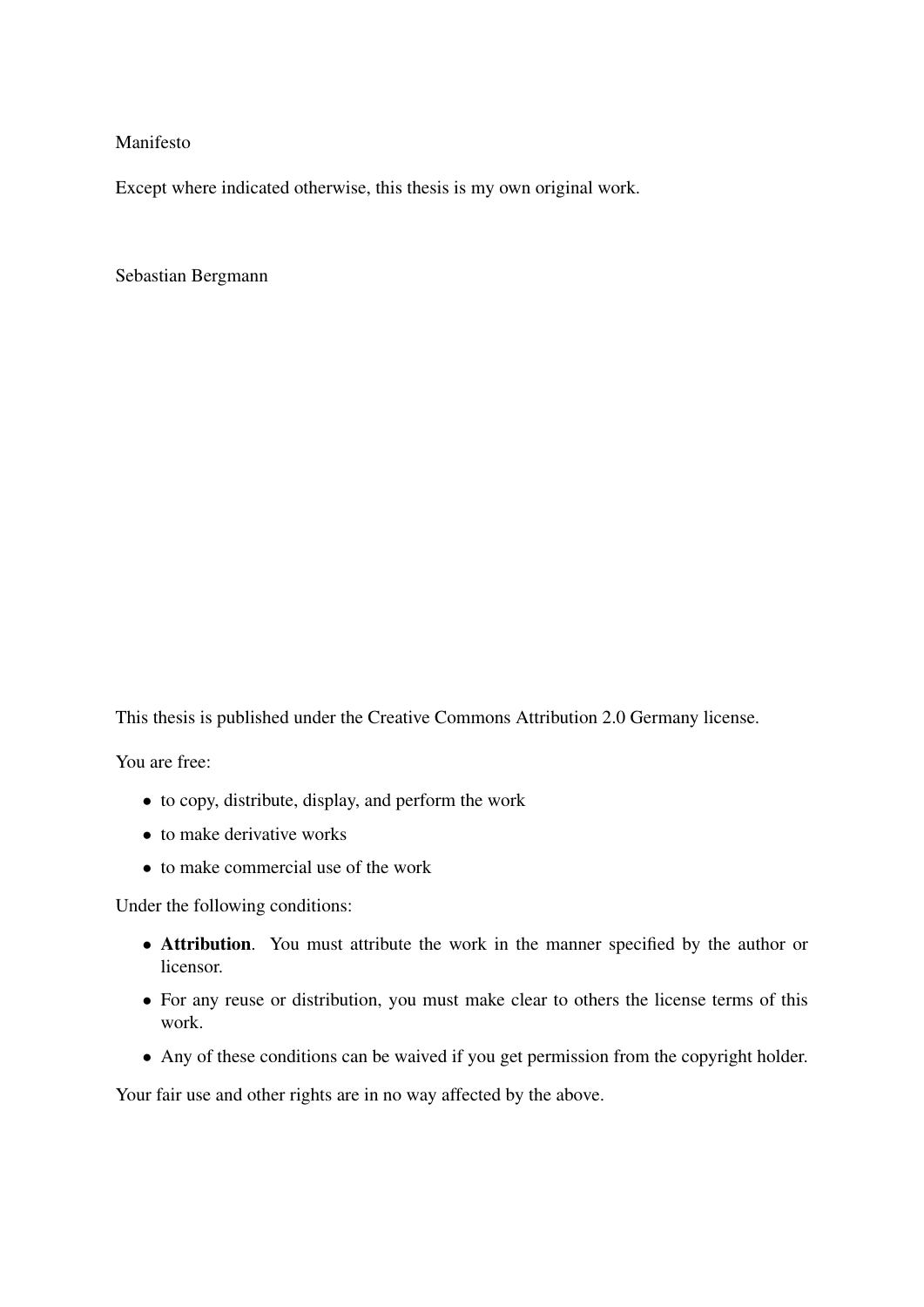# Abstract

This thesis discusses the design and implementation of a software component that faciliates the specification, management, and execution of so-called workflows.

The discussion of this component's design includes the semantics and syntax of the underlying workflow model as well as the actual software design. The former builds upon the *Workflow Patterns* [\[BK03\]](#page-87-0) terminology, the latter on the concepts of a *Workflow Virtual Machine* [\[SF04\]](#page-89-0) and the idea that a workflow system should be comprised of loosely coupled components [\[DAM01,](#page-87-1) [DG95,](#page-87-2) [PM99\]](#page-89-1).

Diese Diplomarbeit behandelt den Entwurf und die Implementierung einer Softwarekomponente für die Definition, Verwaltung und Ausführung von Spezifikationen so genannter Workflows.

Die Diskussion des Entwurfs dieser Komponente behandelt Semantik und Syntax des zugrunde liegenden Workflow-Modells ebenso wie das eigentliche Software-Design. Ersteres baut auf der Terminologie der *Workflow Patterns* [\[BK03\]](#page-87-0) auf, letzteres auf dem Konzept einer *Workflow Virtual Machine* [\[SF04\]](#page-89-0) und der Idee, dass ein Workflow-System aus lose gekoppelten Komponenten aufgebaut sein sollte [\[DAM01,](#page-87-1) [DG95,](#page-87-2) [PM99\]](#page-89-1).

Diese Diplomarbeit wurde in englischer Sprache verfasst.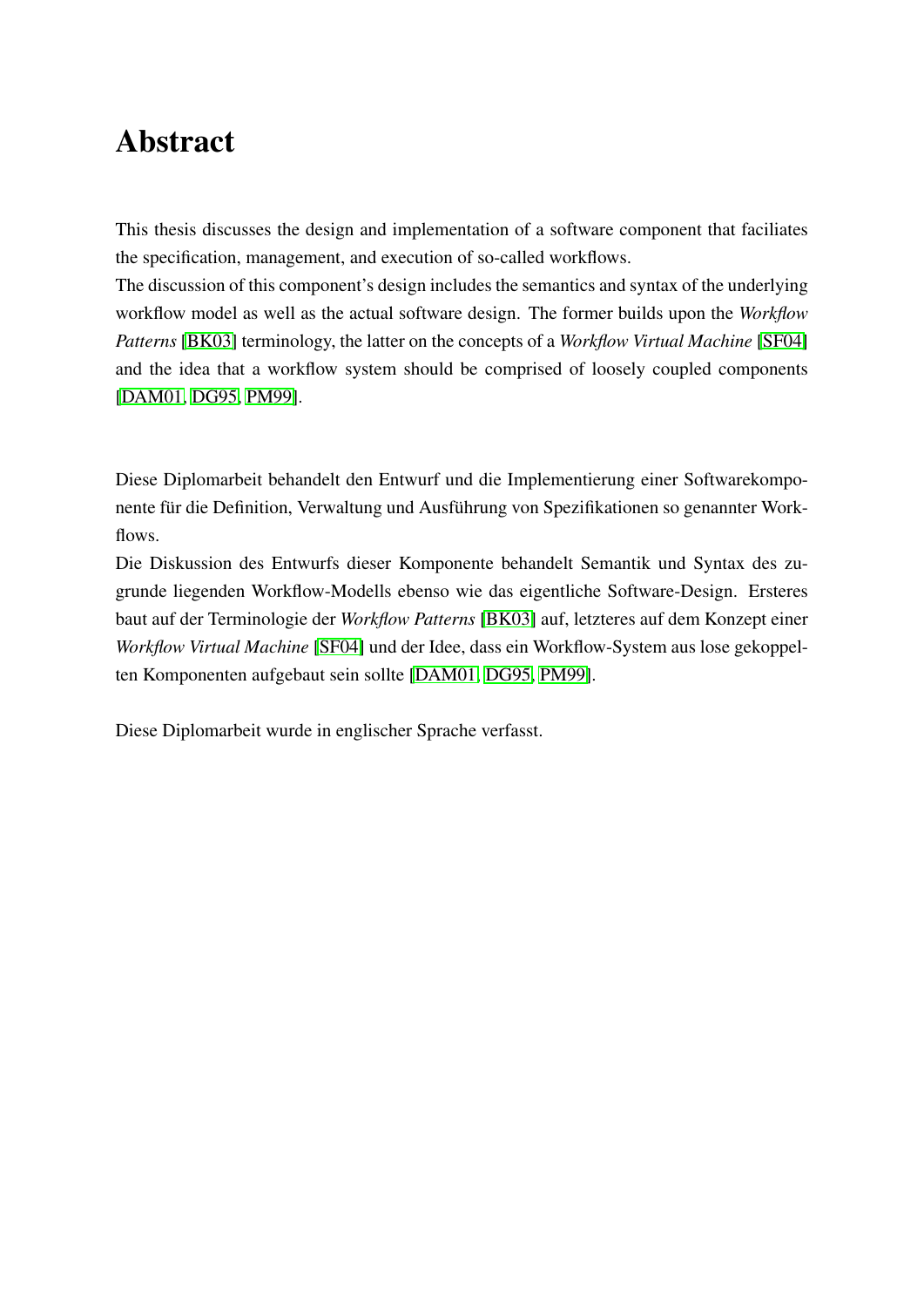# <span id="page-3-0"></span>**Contents**

|    |                     |                                                  | $\mathbf{i}$        |
|----|---------------------|--------------------------------------------------|---------------------|
|    |                     |                                                  | $\mathbf{i}$        |
|    |                     |                                                  | $\ddot{\mathbf{i}}$ |
|    |                     |                                                  | $\mathbf{V}$        |
|    | <b>Introduction</b> |                                                  | $\mathbf{1}$        |
|    |                     | 1. Problem Domain                                | 3                   |
|    | 1.1.                |                                                  | $\overline{3}$      |
|    | 1.2.                |                                                  | $\overline{4}$      |
|    | 1.3.                |                                                  | $\overline{7}$      |
| 2. |                     | <b>Workflow Semantics</b>                        | 8                   |
|    | 2.1                 |                                                  | 8                   |
|    | 2.2.                |                                                  | 9                   |
|    |                     | 2.2.1                                            | 10                  |
|    |                     | Advanced Branching and Synchronization<br>2.2.2. | 12                  |
|    |                     | 2.2.3.                                           | 14                  |
|    |                     |                                                  | 14                  |
|    |                     |                                                  | 14                  |
| 3. |                     | <b>Technology</b>                                | 15                  |
|    | 3.1.                |                                                  | 15                  |
|    | 3.2.                |                                                  | 16                  |
|    |                     |                                                  | 18                  |
|    |                     | 4. Requirements                                  | 20                  |
|    | 4.1.                |                                                  | 20                  |
|    | 4.2.                |                                                  | 21                  |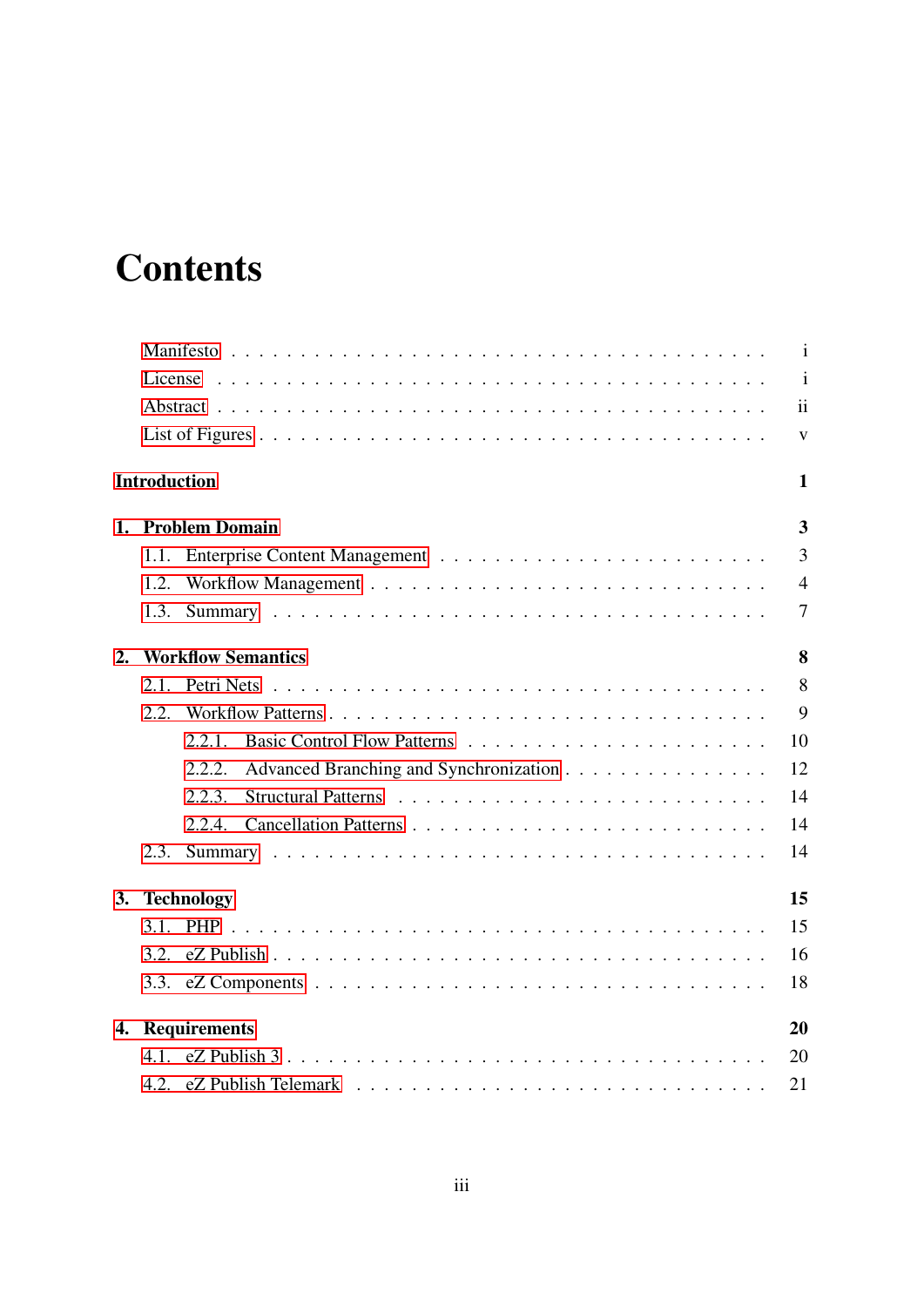|    |      |                                                  | 23 |
|----|------|--------------------------------------------------|----|
|    | 4.3. |                                                  | 26 |
| 5. |      | <b>Workflow Model</b>                            | 27 |
|    | 5.1. |                                                  | 27 |
|    |      | $5.1.1$ .                                        | 27 |
|    |      | 5.1.2.                                           | 28 |
|    |      | 5.1.3.                                           | 28 |
|    |      | 5.1.4.                                           | 29 |
|    |      | 5.1.5.                                           | 29 |
|    | 5.2. |                                                  | 29 |
|    |      | 5.2.1.                                           | 29 |
|    |      | 5.2.2.                                           | 31 |
|    | 5.3. |                                                  | 31 |
| 6. |      | <b>Design and Implementation</b>                 | 32 |
|    | 6.1. |                                                  | 32 |
|    | 6.2. |                                                  | 34 |
|    | 6.3. |                                                  | 35 |
|    | 6.4. |                                                  | 36 |
|    | 6.5. |                                                  | 38 |
|    | 6.6. |                                                  | 41 |
|    |      | 7. Evaluation and Related Work                   | 42 |
|    | 7.1. |                                                  | 42 |
|    |      | 7.1.1. Workflow Model                            | 42 |
|    |      | 7.1.2.                                           | 44 |
|    | 7.2. |                                                  | 44 |
|    |      | 7.2.1.                                           | 44 |
|    |      |                                                  | 45 |
|    | 7.3. |                                                  | 47 |
| 8. |      | <b>Conclusion and Future Work</b>                | 48 |
|    |      |                                                  | 48 |
|    |      |                                                  | 49 |
|    |      | Analysis and Verification of Workflows<br>8.2.1. | 49 |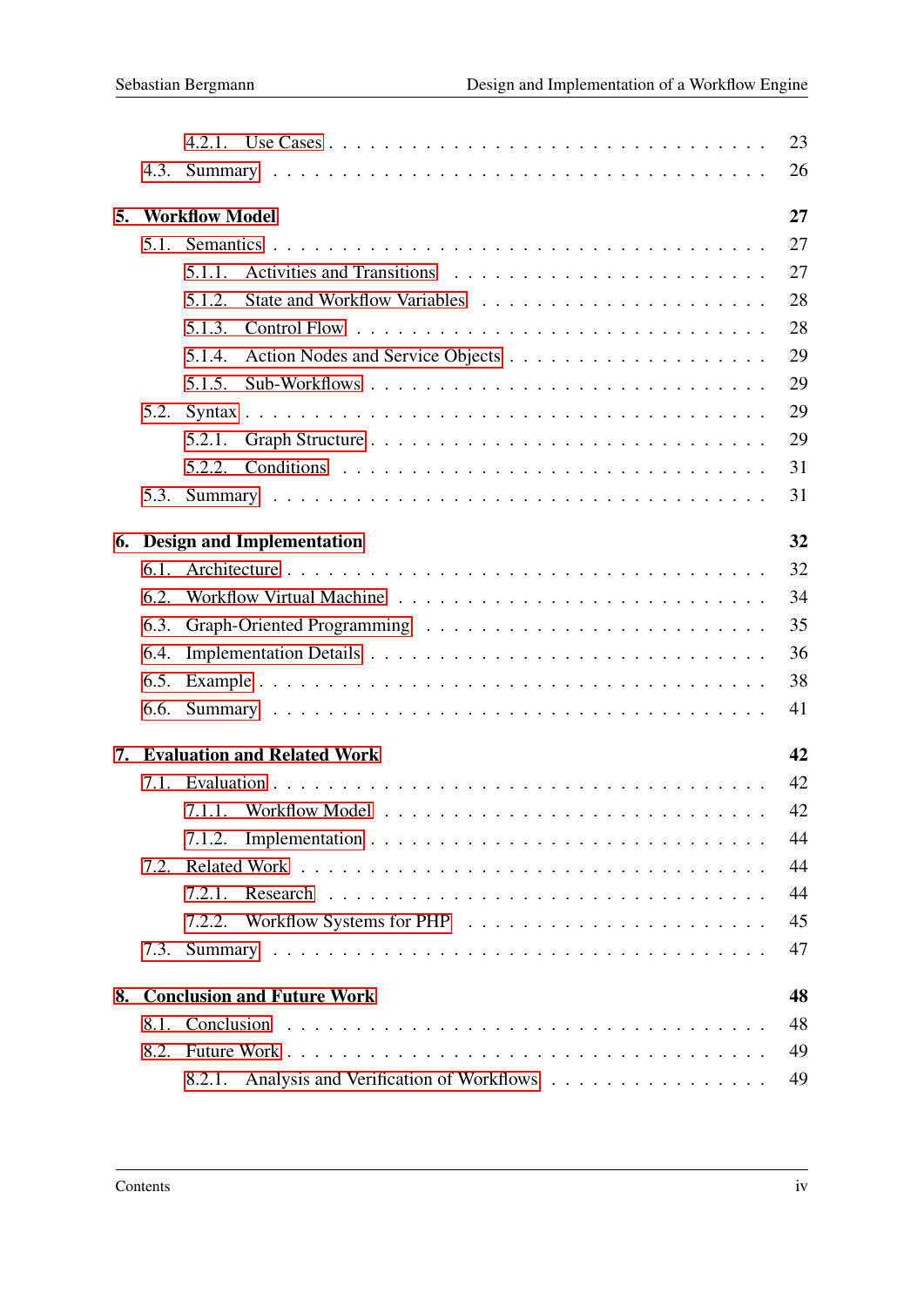|             | 8.2.2.                  | 49 |
|-------------|-------------------------|----|
|             | 8.2.3.                  | 49 |
|             | 8.2.4.                  | 50 |
| A. Tutorial |                         | 51 |
|             |                         | 51 |
|             |                         | 51 |
|             |                         | 56 |
|             |                         | 57 |
|             |                         | 57 |
|             |                         | 59 |
|             |                         | 59 |
|             | <b>B. API Reference</b> | 60 |
|             |                         | 60 |
|             |                         | 60 |
|             | <b>B.1.2.</b>           | 60 |
|             | B.1.3.                  | 63 |
|             | <b>B.1.4.</b>           | 64 |
|             | B.1.5.                  | 65 |
|             |                         | 68 |
|             |                         | 71 |
|             | B.2.1.                  | 71 |
|             | B.2.2.                  | 72 |
|             | B.2.3.                  | 72 |
|             |                         | 75 |
|             | C. Bibliography         | 80 |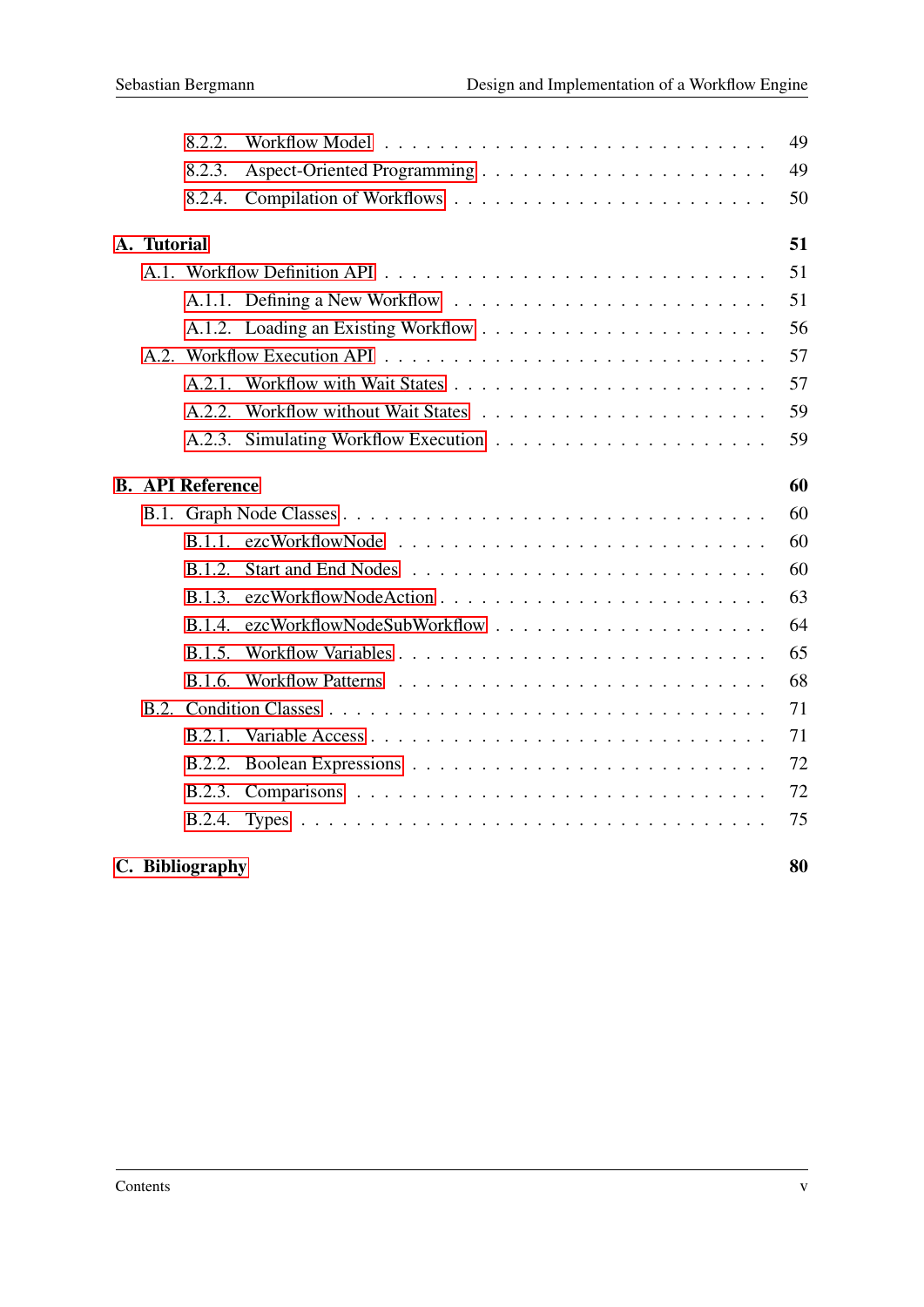# <span id="page-6-0"></span>List of Figures

| 1.1. |                                                                                                     | 6  |
|------|-----------------------------------------------------------------------------------------------------|----|
| 2.1. |                                                                                                     | 9  |
| 2.2. |                                                                                                     | 9  |
| 2.3. |                                                                                                     | 9  |
| 2.4. |                                                                                                     | 9  |
| 2.5. |                                                                                                     | 9  |
| 2.6. | The OR-Join workflow primitive $\ldots \ldots \ldots \ldots \ldots \ldots \ldots \ldots$            | 9  |
| 2.7. |                                                                                                     | 10 |
| 2.8. |                                                                                                     | 11 |
| 2.9. |                                                                                                     | 11 |
|      |                                                                                                     | 12 |
|      |                                                                                                     | 12 |
|      |                                                                                                     | 13 |
|      |                                                                                                     | 13 |
| 3.1. |                                                                                                     | 16 |
| 3.2. | The Content Object abstraction of eZ Publish                                                        | 17 |
| 3.3. |                                                                                                     | 18 |
| 4.1. |                                                                                                     | 20 |
| 4.2. | Workflow for publishing a content object in $eZ$ Publish 3                                          | 21 |
| 4.3. |                                                                                                     | 24 |
| 4.4. |                                                                                                     | 25 |
| 5.1. | The Axiom grammar rule $\ldots \ldots \ldots \ldots \ldots \ldots \ldots \ldots \ldots$             | 30 |
| 5.2. |                                                                                                     | 30 |
| 5.3. | The AND grammar rule $\ldots \ldots \ldots \ldots \ldots \ldots \ldots \ldots \ldots \ldots$        | 30 |
| 5.4. | The <i>XOR</i> grammar rule $\ldots \ldots \ldots \ldots \ldots \ldots \ldots \ldots \ldots \ldots$ | 30 |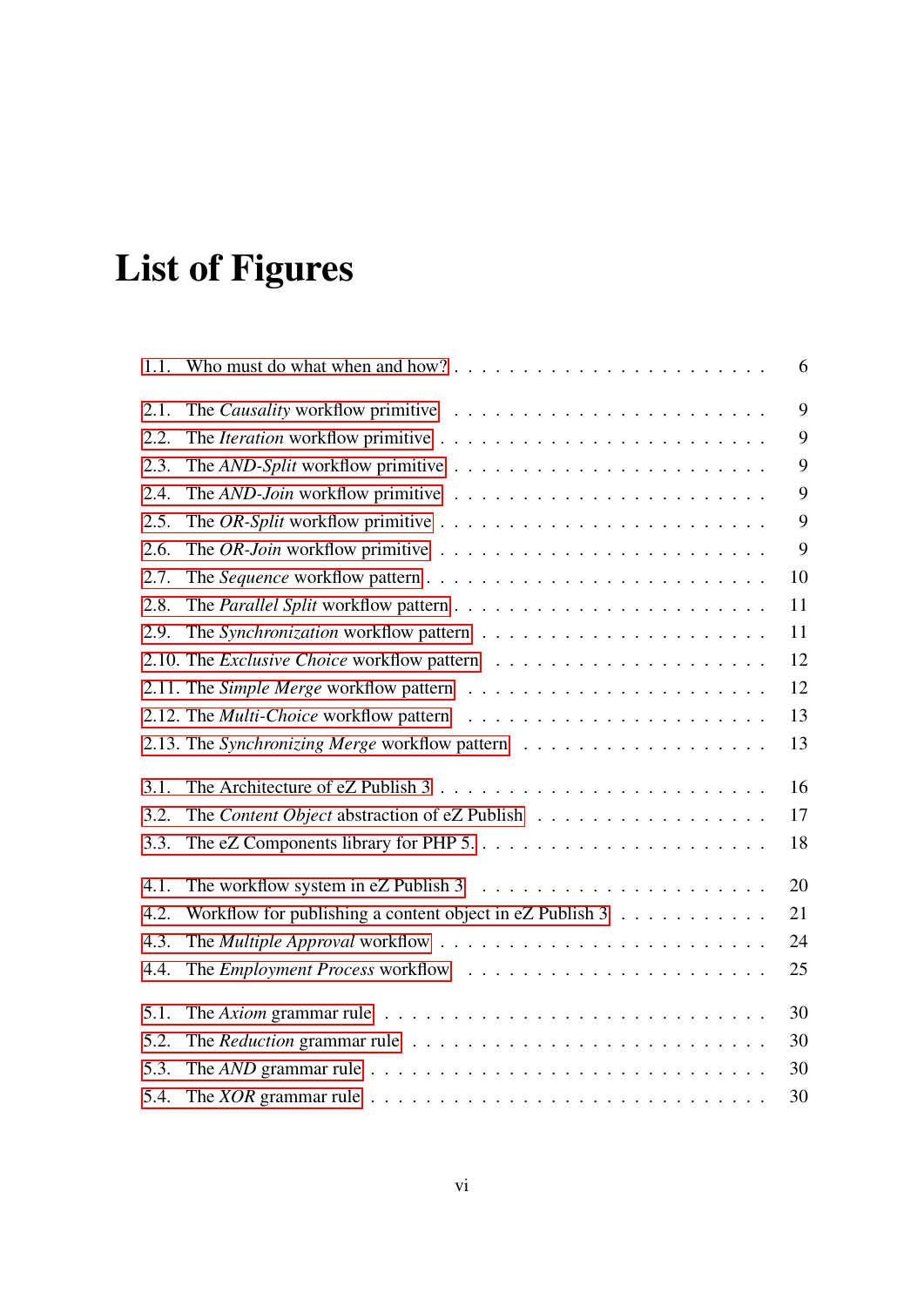| 5.5. The OR grammar rule $\ldots \ldots \ldots \ldots \ldots \ldots \ldots \ldots \ldots \ldots \ldots \ldots$ 31 |  |
|-------------------------------------------------------------------------------------------------------------------|--|
| 5.6. The Discriminator grammar rule $\ldots \ldots \ldots \ldots \ldots \ldots \ldots \ldots \ldots$ 31           |  |
| 6.1. Conceptual architecture for the workflow engine 33                                                           |  |
|                                                                                                                   |  |
| B.1. The ezcWorkflowNode class and its subclasses $\dots \dots \dots \dots \dots \dots$ 61                        |  |
| B.2. The ezcWorkflowNodeArithmeticBase class and its subclasses 66                                                |  |
| B.3. The ezcWorkflowNodeBranch class and its subclasses 77                                                        |  |
| B.4. The ezcWorkflowNodeMerge class and its subclasses 78                                                         |  |
| B.5. The ezcWorkflowNodeSynchronization class and its subclasses 79                                               |  |
| B.6. The ezcWorkflowNodeConditionalBranch class and its subclasses 79                                             |  |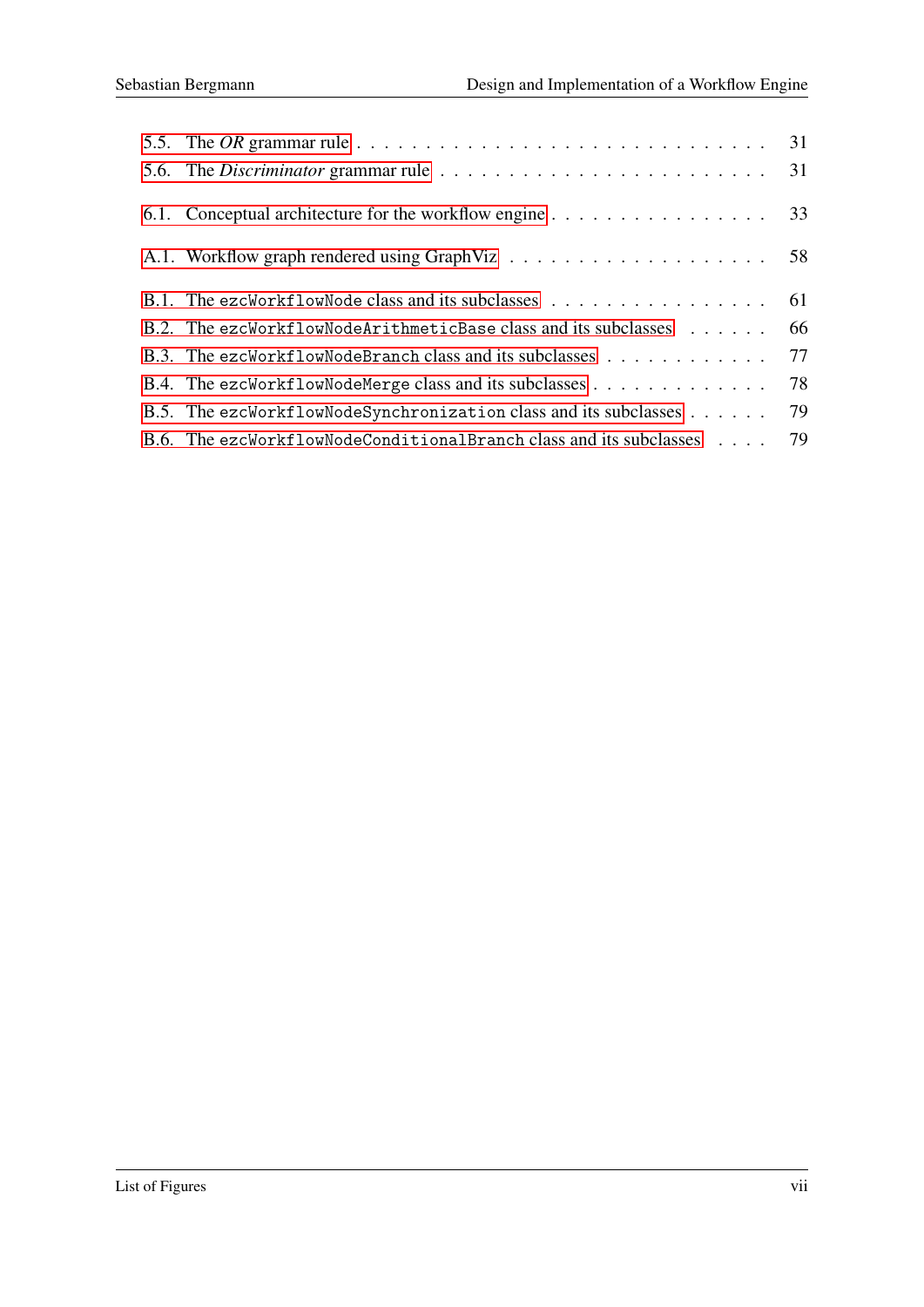# Introduction

### Problem Statement and Goal

This thesis has the design and implementation of a workflow engine as its goal. This goal has motivations from both academia and industry that were represented by the two supervising institutions, the Institute of Computer Science of the University of Bonn, Germany and eZ Systems AS, respectively.

The topic of this diploma thesis was set up by eZ Systems AS in Skien, Norway. The company is the creator of eZ Publish, an Open Source Enterprise Content Management System, and eZ Components, a components library for PHP 5. As we will see in Chapter [4,](#page-27-0) eZ Systems AS is in need of a flexible and reusable workflow engine component, written in the PHP programming language, that can be used in the development of the next version of their eZ Publish ECMS. Of academic interest is how research such as [\[BK03,](#page-87-0) [DAM01,](#page-87-1) [PM99,](#page-89-1) [SF04\]](#page-89-0) can be put to use for the design and implementation of such a software component.

The goal of this thesis is therefore to *review the relevant literature*, to *find a suitable workflow model* as the foundation for the *design and implementation of a workflow engine*, and to *evaluate the resulting software component* with regard to the industry requirements set up by eZ Systems AS.

### **Structure**

Chapter [1](#page-10-0) gives an introduction to the problem domain of Enterprise Content Management and Workflow Management. Chapter [2](#page-15-0) presents Petri nets as a formal way and workflow patterns as a more pragmatic way to define the semantics of a workflow model.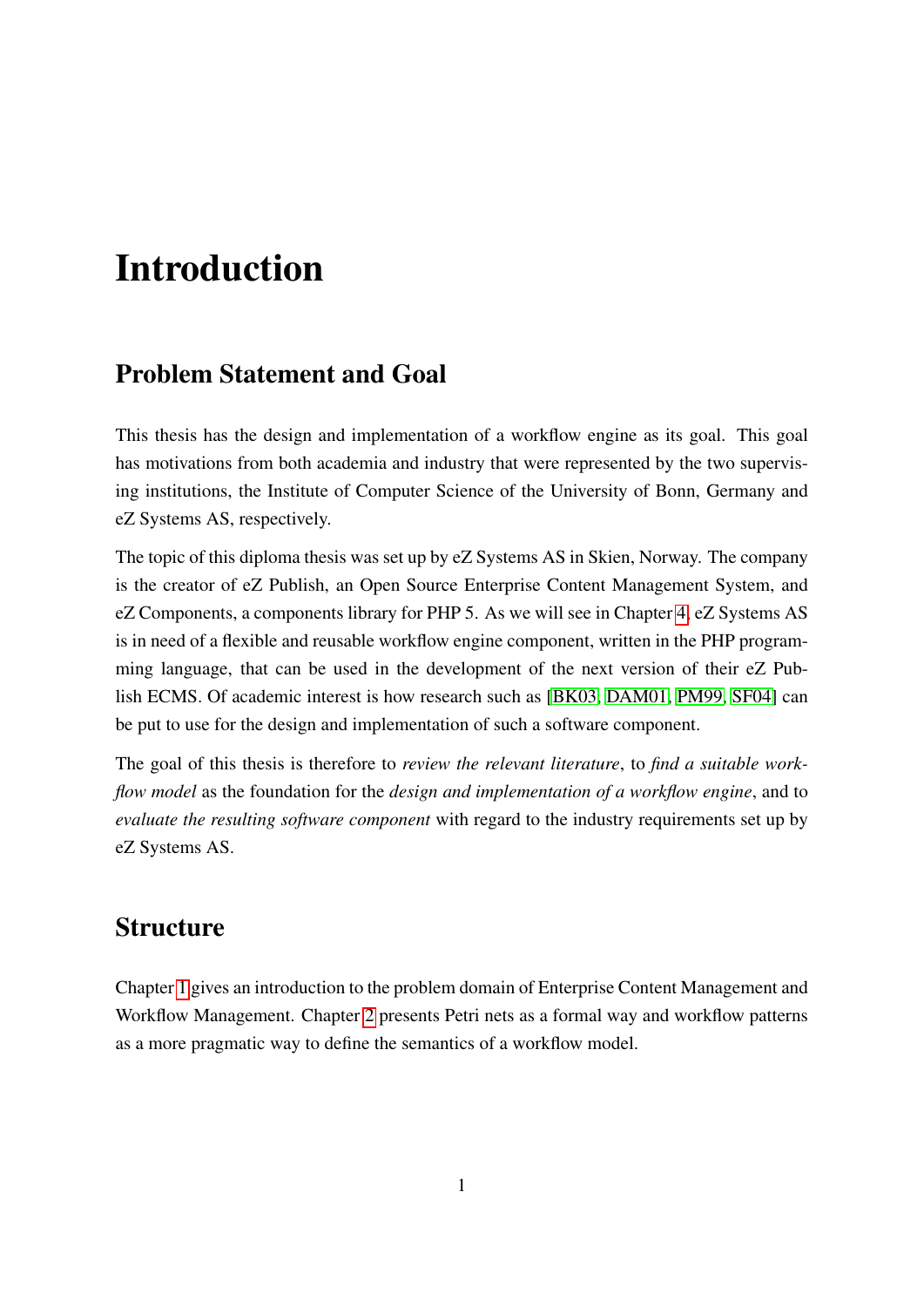Chapter [3](#page-22-0) gives an introduction to the technology stack (PHP, eZ Publish, eZ Components) that is relevant to and used by the software that has been implemented as part of this thesis. Chapter [4](#page-27-0) discusses the requirements that lead to the development of this software.

Chapter [5](#page-34-0) presents the semantics and syntax of the workflow model that is the foundation for the software. Chapter [6](#page-39-0) discusses the design and implementation of the software.

This paper concludes with an evaluation of the software (Chapter [7\)](#page-49-0), a comparison to related work, and an outlook on future work (Chapter [8\)](#page-55-0).

### Acknowledgements

I would like to thank Prof. Dr. Armin B. Cremers for making it possible that I could do my thesis in cooperation with eZ Systems AS and Dr. Stefan Lüttringhaus-Kappel for being my thesis advisor. I would like to thank everyone at eZ Systems AS for the great time I had in Norway.

Finally, I would like to express my appreciation for the people involved in the development of the free software that is discussed in this paper (PHP, eZ Publish, eZ Components) and was used to typeset (LATEX, Dia, Doxygen, GraphViz, KOMA-Script, PGF, Ti*k*Z) this paper.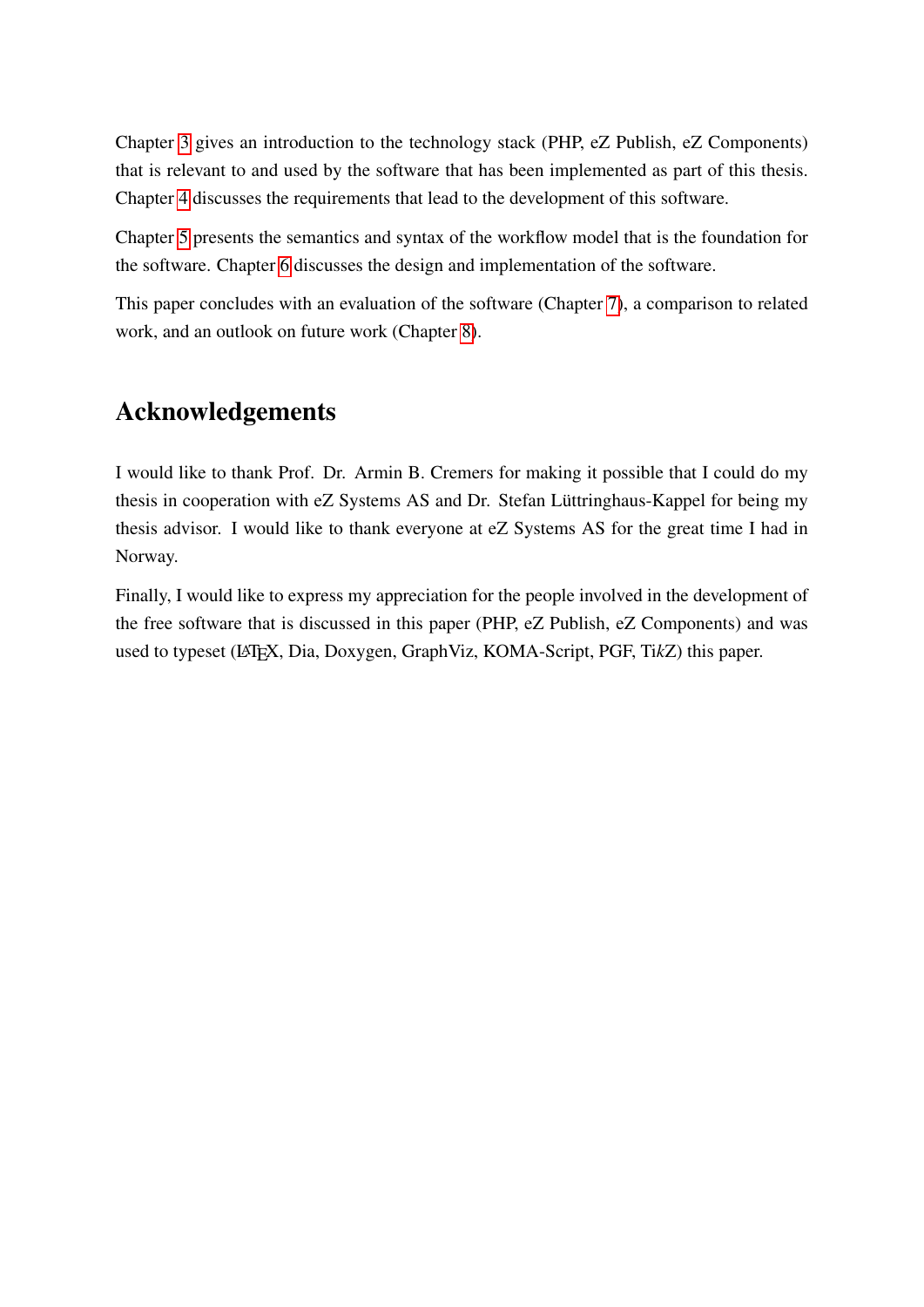# <span id="page-10-0"></span>Chapter 1.

# Problem Domain

This chapter gives an introduction to the problem domain of Enterprise Content Management and Workflow Management.

### <span id="page-10-1"></span>1.1. Enterprise Content Management

The meaning of the term "Enterprise Content Management" can be approached gradually by looking at the three words that make it up:

- Enterprise refers to the employees of an enterprise with access and editing rights.
- Content refers to arbitrary content stored in the electronic systems of an enterprise.
- Management refers to a software system for the administration, control, and processing of content in an enterprise, both internally (in an intranet, for example) and externally (on the internet, for example).

The Association for Information and Image Management (AIIM) defines Enterprise Content Management (ECM) as

*the technologies used to capture, manage, store, preserve, and deliver content and documents related to organizational processes. ECM tools and strategies allow the management of an organization's unstructured information, wherever that information exists* [\[AIIM\]](#page-87-4).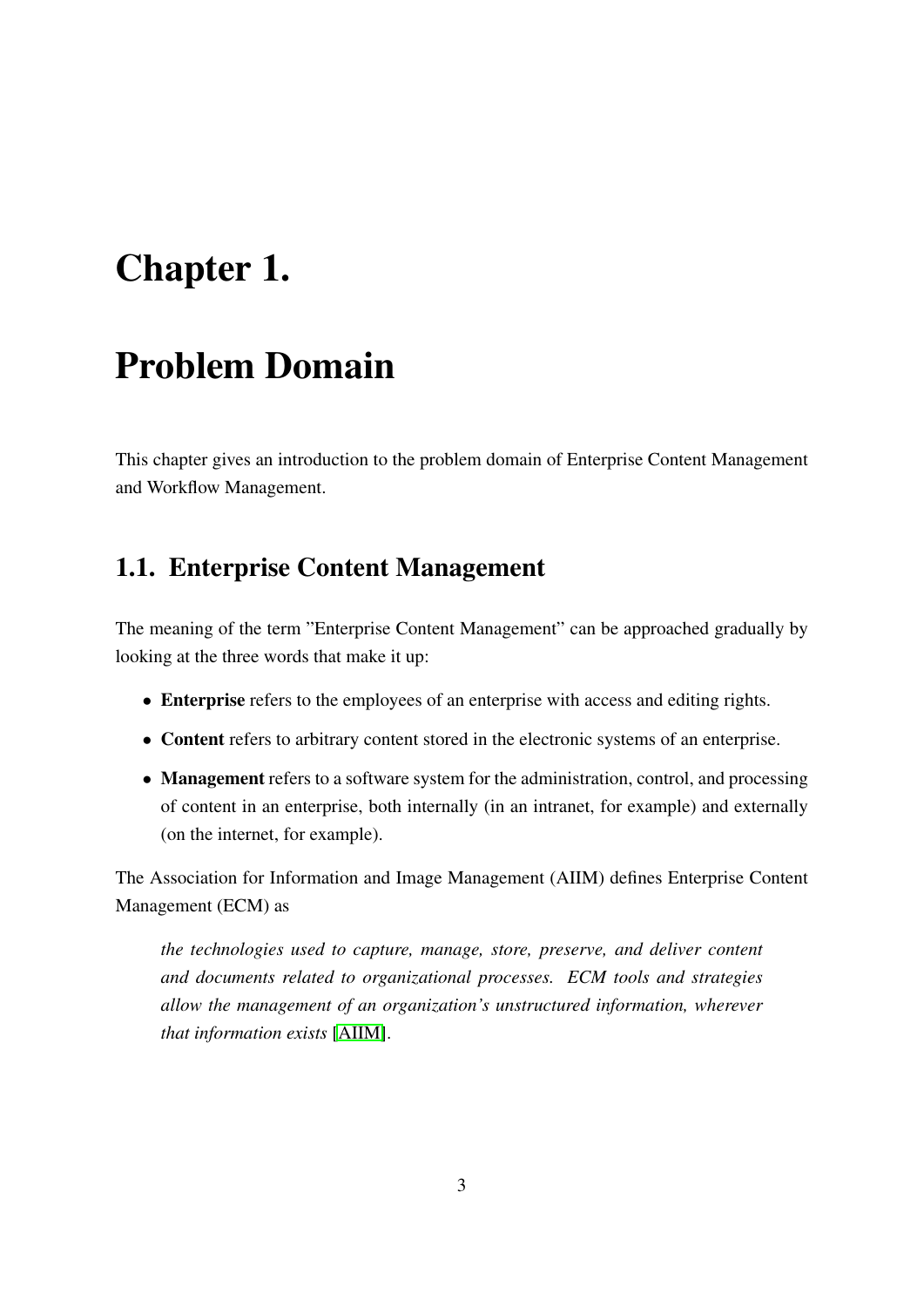The usage scenarios of eZ Publish (see Section [3.2\)](#page-23-0), for example, range from blogs and personal websites to community portals, company websites, webshops, business process management, enterprise resource planning, and document management in both governmental institutions and corporate environments.

### <span id="page-11-0"></span>1.2. Workflow Management

The Workflow Management Coalition (WfMC) describes workflow management as

*the automation of a business process, in whole or parts, where documents, information or tasks are passed from one participant to another to be processed, according to a set of procedural rules* [\[RA01\]](#page-89-2).

Georgakopoulos et. al. define workflow management as a

*technology supporting the reengineering of business and information processes. It involves: (1) defining* workflows*, i.e., describing those aspects of a process that are relevant to controlling and coordinating the execution of its tasks [...], and (2) providing for fast (re)design and (re)implementation of the processes as business needs and information systems change* [\[DG95\]](#page-87-2).

Workflow management systems are software systems that enable workflow management.

There are two kinds of workflow management systems: those that are *activity-based* and those that are *entity-based*. The former have their focus on the activities that are to be completed throughout the workflow, the latter focus on entities, such as documents, that are processed by a workflow [\[FG02\]](#page-88-0).

The documentation of the OpenFlow workflow management system [\[OPENFLOW\]](#page-88-1) summarizes the purpose of an activity-based workflow management system as *answering the question "who must do what, when and how"*:

• The workflow definition (or *workflow schema*) defines the sequence of activities that are to be carried out. It specifies *what* should be done and *when* by the definition of activities (represented by the *nodes* of a directed graph) and transitions (represented by the *edges* of a directed graph).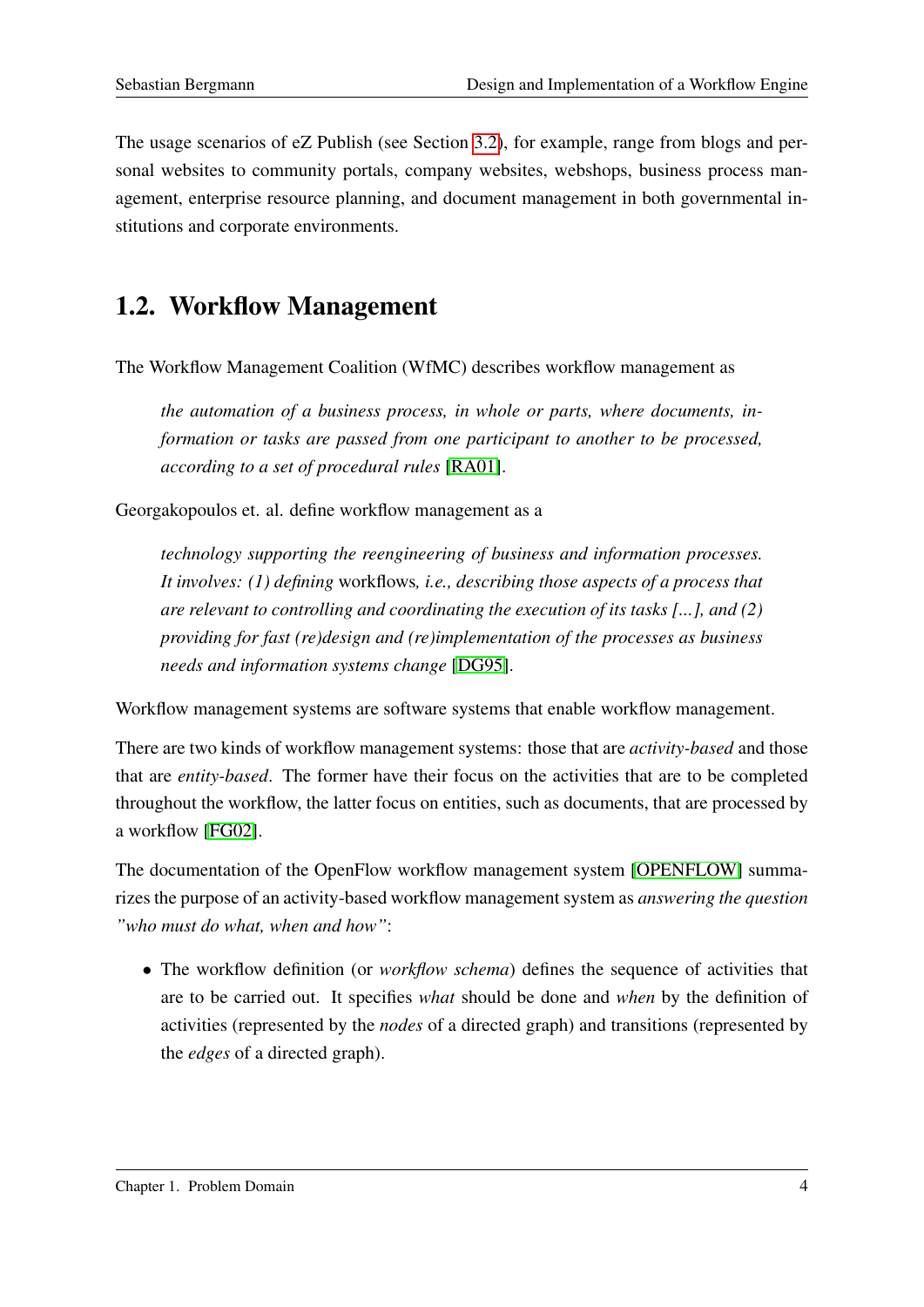- An activity (the *what* part of the issue) represents something to be done: reviewing a document, publishing a document, placing an order, sending an e-mail, and so on.
- Transitions define the appropriate sequence of activities for a process (the *when* part of the issue).
- Each activity will have an associated application designed to carry out the job: the *how* part.
- The *who* part is generally the user or system assigned to carry out the activity, through its application.

Figure [1.1](#page-13-0) shows a sample workflow that illustrates this: The green nodes represent the activities that are to be completed throughout the workflow. The red edges between the nodes represent the control flow. Depending on the input that is provided by a user with the appropriate access rights (blue), the *branch* nodes chooses one of two possible actions that are encapsulated by so-called *service objects* (yellow). After one of those two possible actions has been performed, the *merge* nodes merges the control flow again.

The interaction with the user (to receive input, for instance) is performed through a so-called *worklist* interface. The software system into which the workflow management system is integrated queries the workflow system whether a workflow instance is waiting for input that can be provided by the current user. The user can then provide the input through the worklist interface.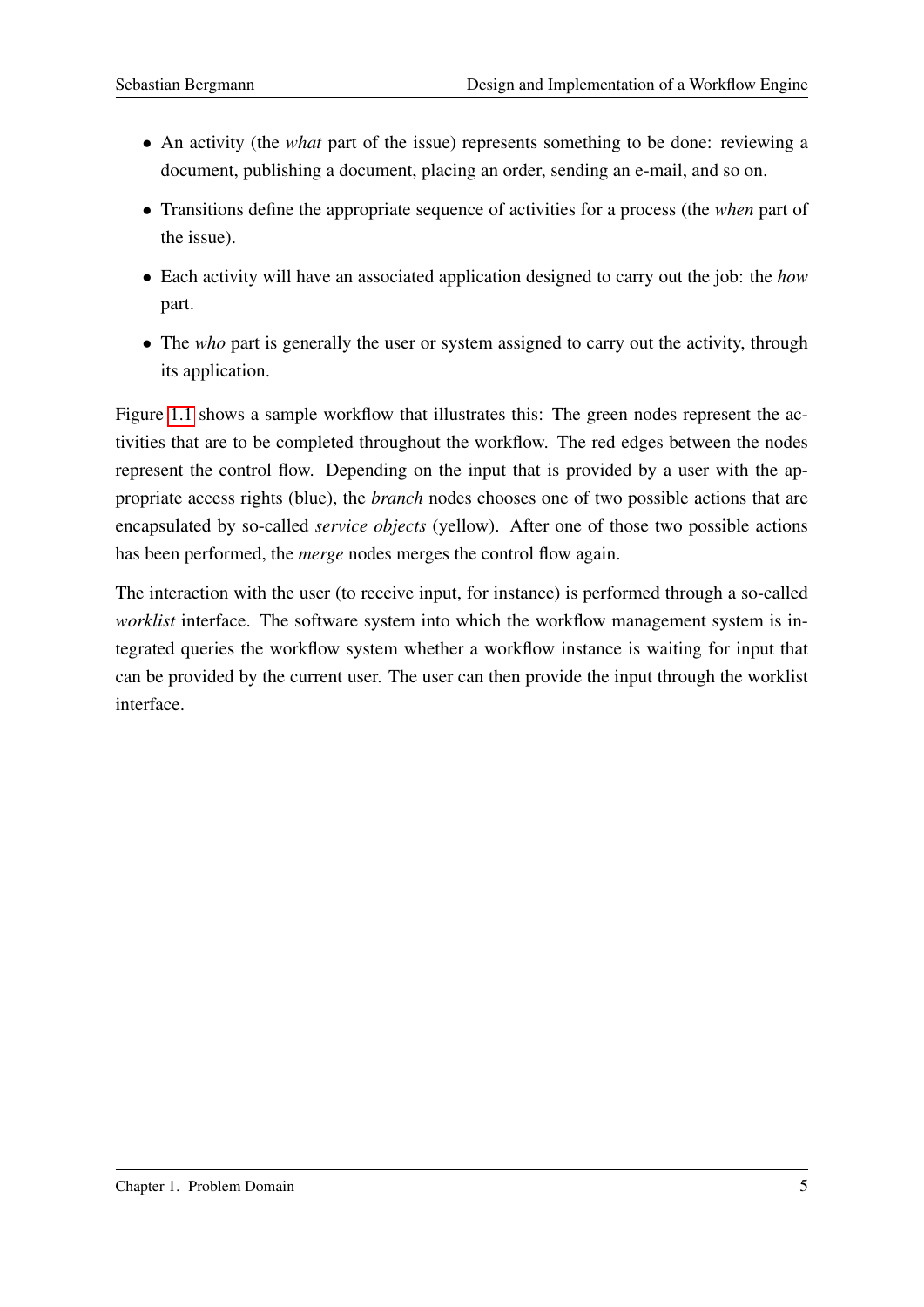

<span id="page-13-0"></span>Figure 1.1.: Who must do what when and how?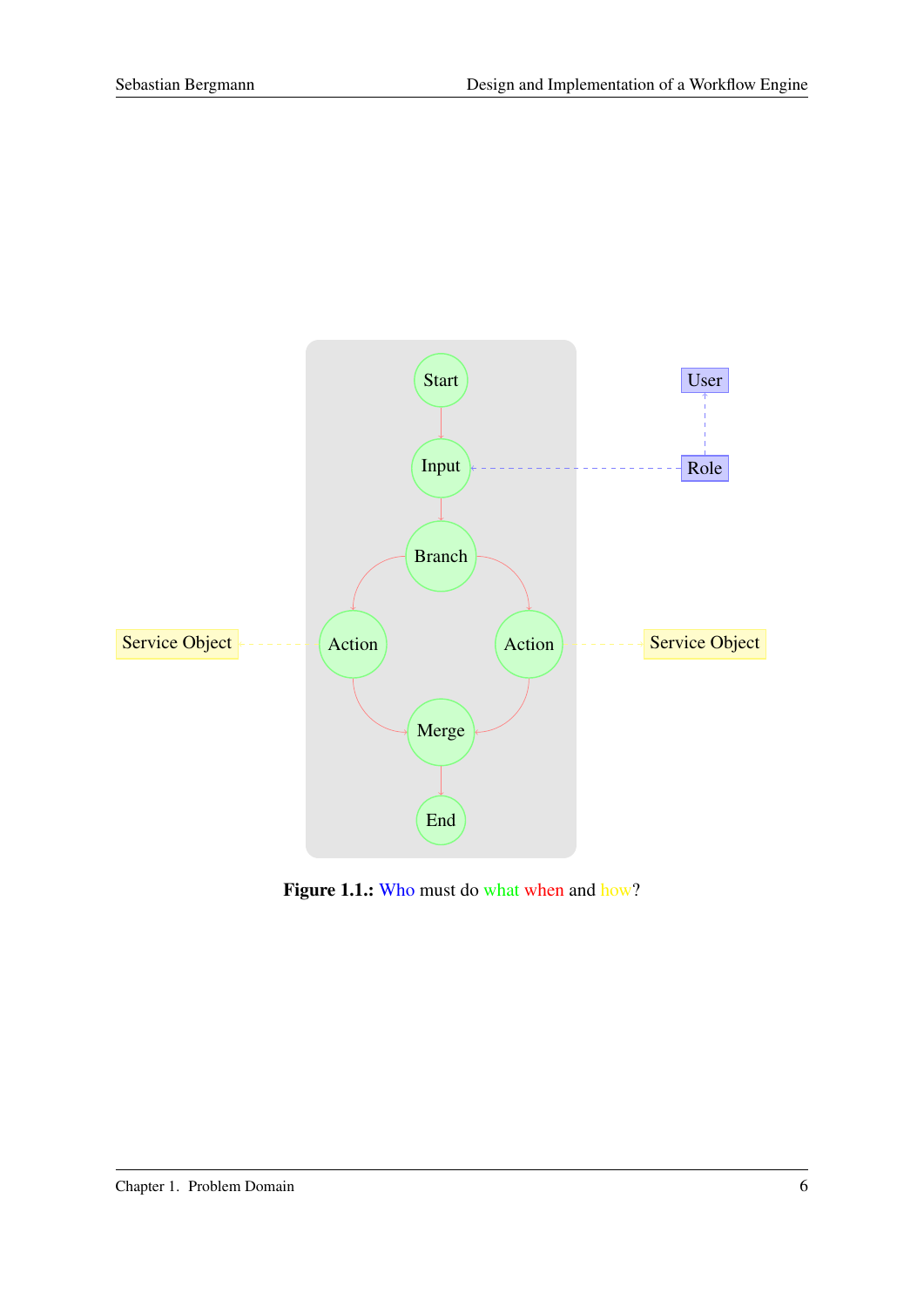# <span id="page-14-0"></span>1.3. Summary

Business enterprises need to reduce the cost of doing business and continually develop new services and products. Enterprise Content Management, as well as the related practices of Document Management and Knowlege Management, helps with storing business-critical content (customer data, documents, etc.) in a central repository and in a unified way. Business Process Management and Workflow Management provide the methodologies and software that help with organizing the processes that operate on this content inside an organization.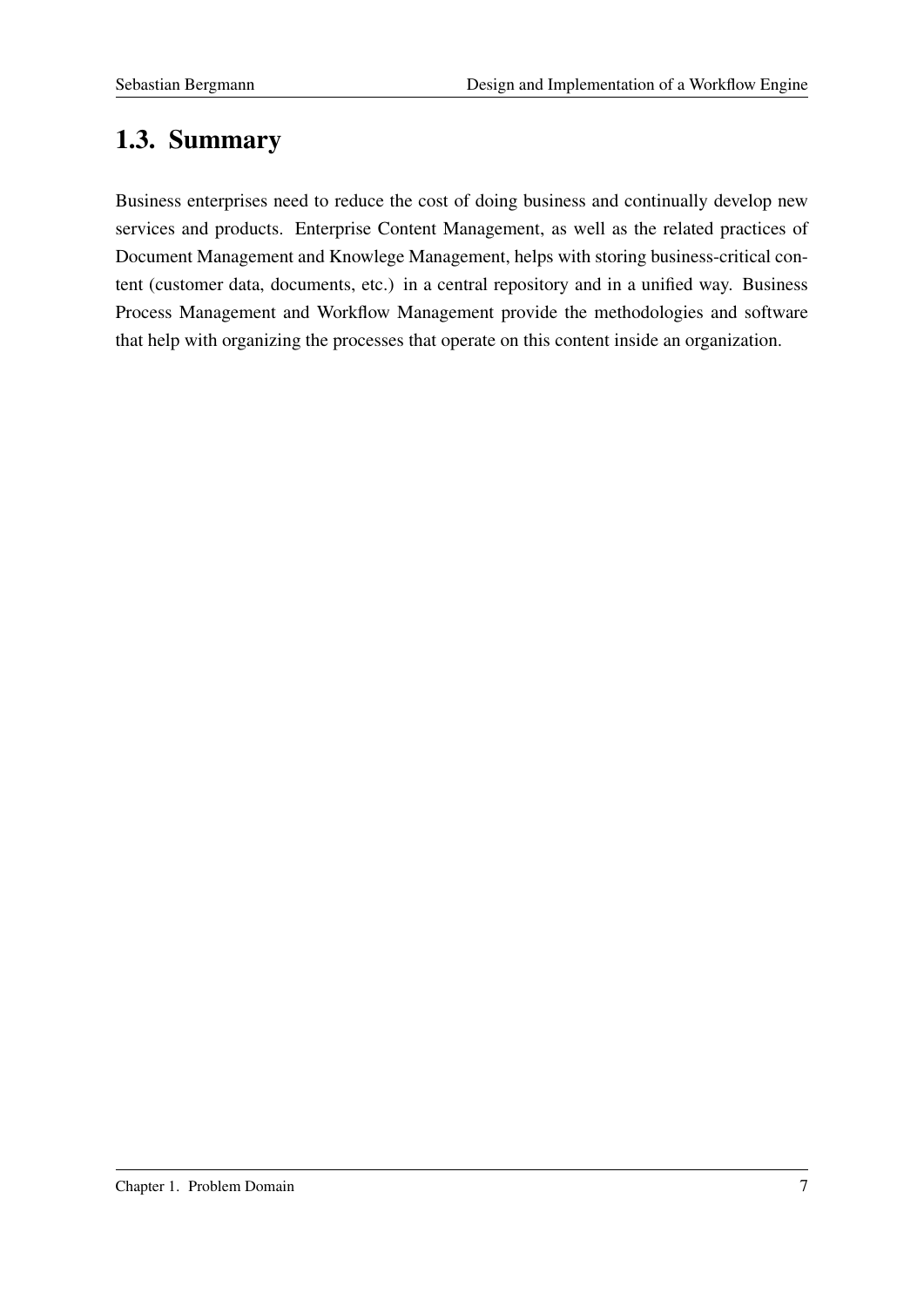# <span id="page-15-0"></span>Chapter 2.

# Workflow Semantics

This chapter presents *Petri nets* as a formal way and *workflow patterns* as a more pragmatic way to define the semantics of a workflow model.

### <span id="page-15-1"></span>2.1. Petri Nets

A Petri net is a mathematical representation for discrete distributed systems. It is a 5-tuple  $(S, T, F, M_0, W)$ , where [\[JD01\]](#page-88-2)

- *S* is a set of *places*.
- *T* is a set of *transitions*.
- *F* is a set of *arcs* known as a *flow relation*. The set *F* is subject to the constraint that no arc may connect two places or two transitions, or more formally:  $F \subseteq (S \times T) \cup (T \times S)$ .
- *M*<sub>0</sub> : *S*  $\rightarrow$  N is an *initial marking*, where for each place *s*  $\in$  *S*, there are *n<sub>s</sub>*  $\in$  N tokens.
- *W* : *F*  $\rightarrow$  N is a set of *arc weights*, which assigns to each arc *f* ∈ *F* some *n* ∈ N<sup>+</sup> denoting how many tokens are consumed from a place by a transition, or alternatively, how many tokens are produced by a transition and put into each place.

A place that has an arc to a transition is called an *input place*, a place that has an arc from a transition is called an *output place*. A place may contain any number of tokens. A distribution of tokens over the places of a net is called a *marking*. When a transition is activated (or *fired*), it consumes the tokens from its input places, performs some form of processing, and places a specified number of tokens in its output places. These three steps are performed atomically.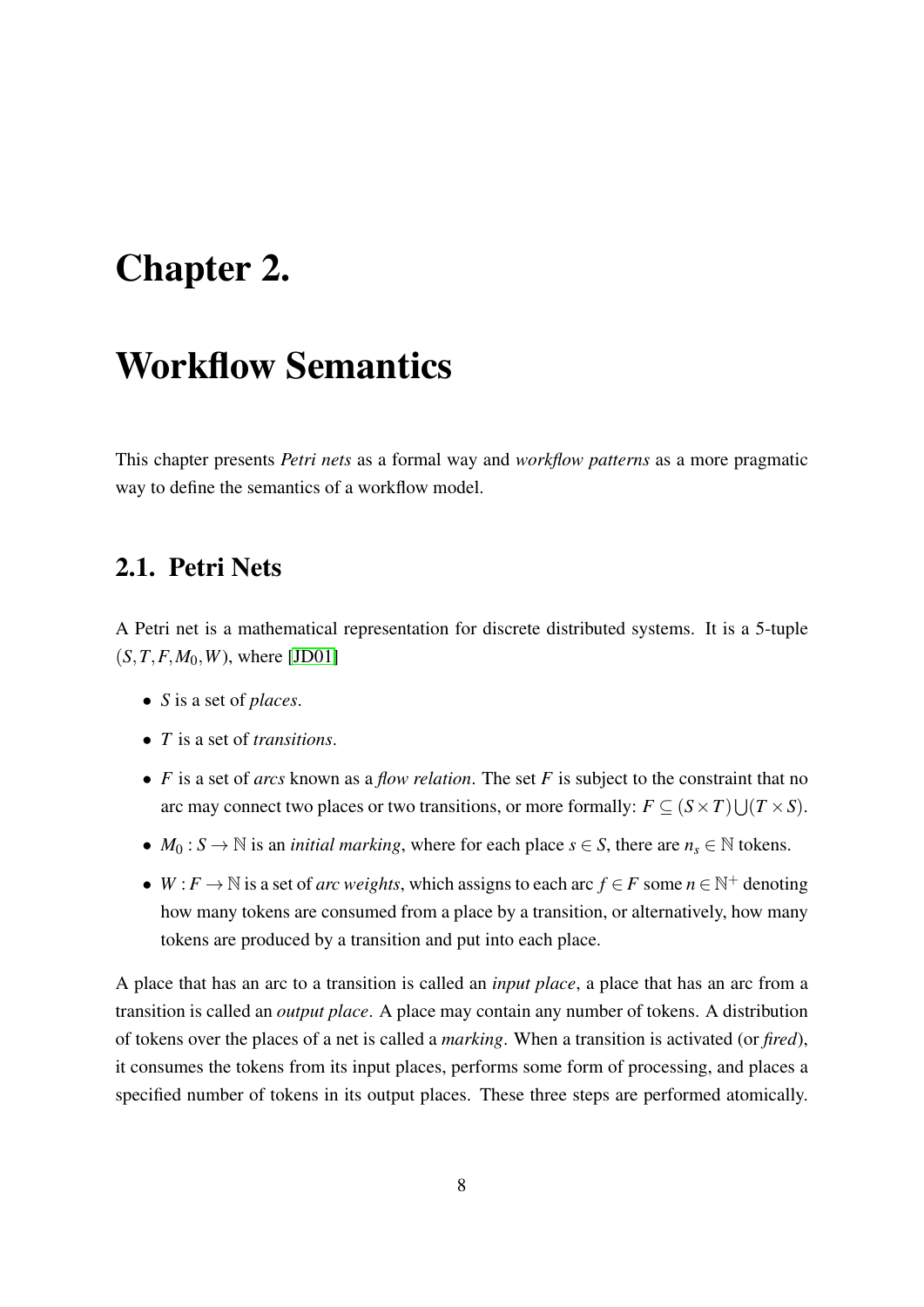The activation of transitions is non-deterministic. This makes Petri nets well suited for the modelling of concurrent behaviour in distributed systems.

Petri nets have been proposed for modelling workflows by van der Aalst [\[WA96\]](#page-89-3), for instance, because they provide *formal semantics despite the graphical nature* and an *abundance of analysis techniques* exists. Figures [2.1](#page-16-1) to [2.6](#page-16-6) show how the workflow primitives of the workflow reference model [\[WfMC95\]](#page-90-0) can be expressed using Petri nets.

<span id="page-16-2"></span><span id="page-16-1"></span>

<span id="page-16-6"></span><span id="page-16-5"></span><span id="page-16-4"></span><span id="page-16-3"></span>Finite Automata are another formalism that can be used to describe workflows [\[ARK03\]](#page-87-5).

### <span id="page-16-0"></span>2.2. Workflow Patterns

In Chapter 3 of his PhD thesis [\[BK03\]](#page-87-0), Kiepuszewski lists *requirements for workflow languages through workflow patterns*.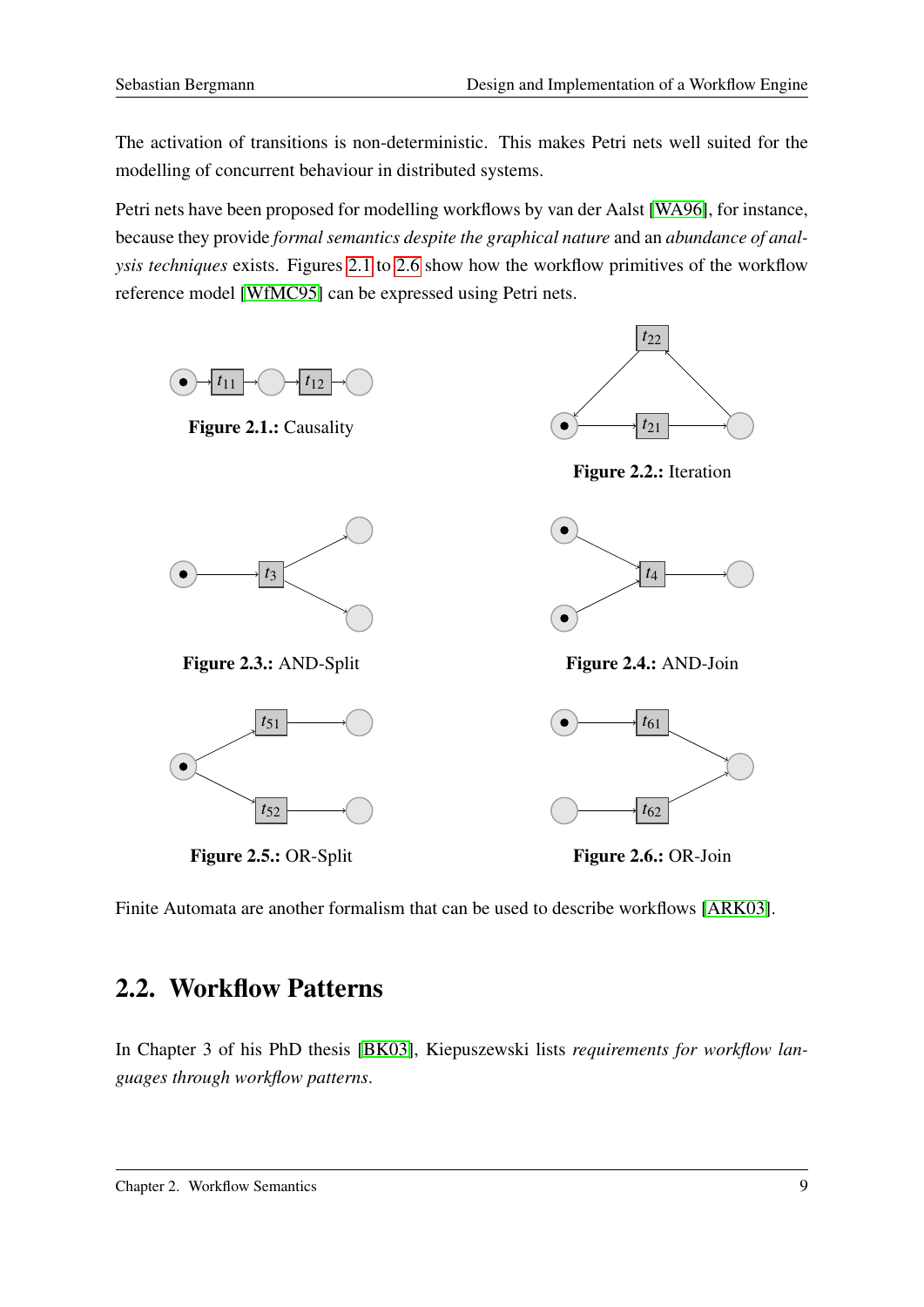Much like the software design patterns [\[GoF94\]](#page-88-3), these workflow patterns describe recurring solutions to common problems. They are relevant to both the implementor and the user of a workflow management system. The former uses the workflow patterns as a common vocabulary for workflow description language constructs and to define the semantics of a workflow model (see Chapter [5\)](#page-34-0) whereas the latter uses them as a guide while formulating his workflow in the workflow system's description language. The workflow patterns also faciliate the comparison with other workflow systems with regard to expressiveness and power.

In Chapter 4 of his PhD thesis [\[BK03\]](#page-87-0), Kiepuszewski maps the workflow patterns that he identified to Petri nets to provide a formal foundation for this more pragmatic approach to defining workflow semantics.

In this section we discuss the subset of the workflow patterns identified by Kiepuszewski that is directly supported by the software that has been implemented as part of this thesis.

### <span id="page-17-0"></span>2.2.1. Basic Control Flow Patterns

The workflow patterns for basic control flow *capture elementary aspects of process control* and *closely match the definitions of elementary control flow concepts provided by the Workflow Management Coalition in [\[WfMC95,](#page-90-0) [WfMC99\]](#page-90-1)*.

#### Sequence

The *Sequence* workflow pattern represents linear execution of workflow steps: one action of a workflow is activated unconditionally (for example *B* in Figure [2.7\)](#page-17-1) after another (for example *A* in Figure [2.7\)](#page-17-1) finished executing.



<span id="page-17-1"></span>Figure 2.7.: Sequence

Use Case Example: After an order is placed, the credit card specified by the customer is charged.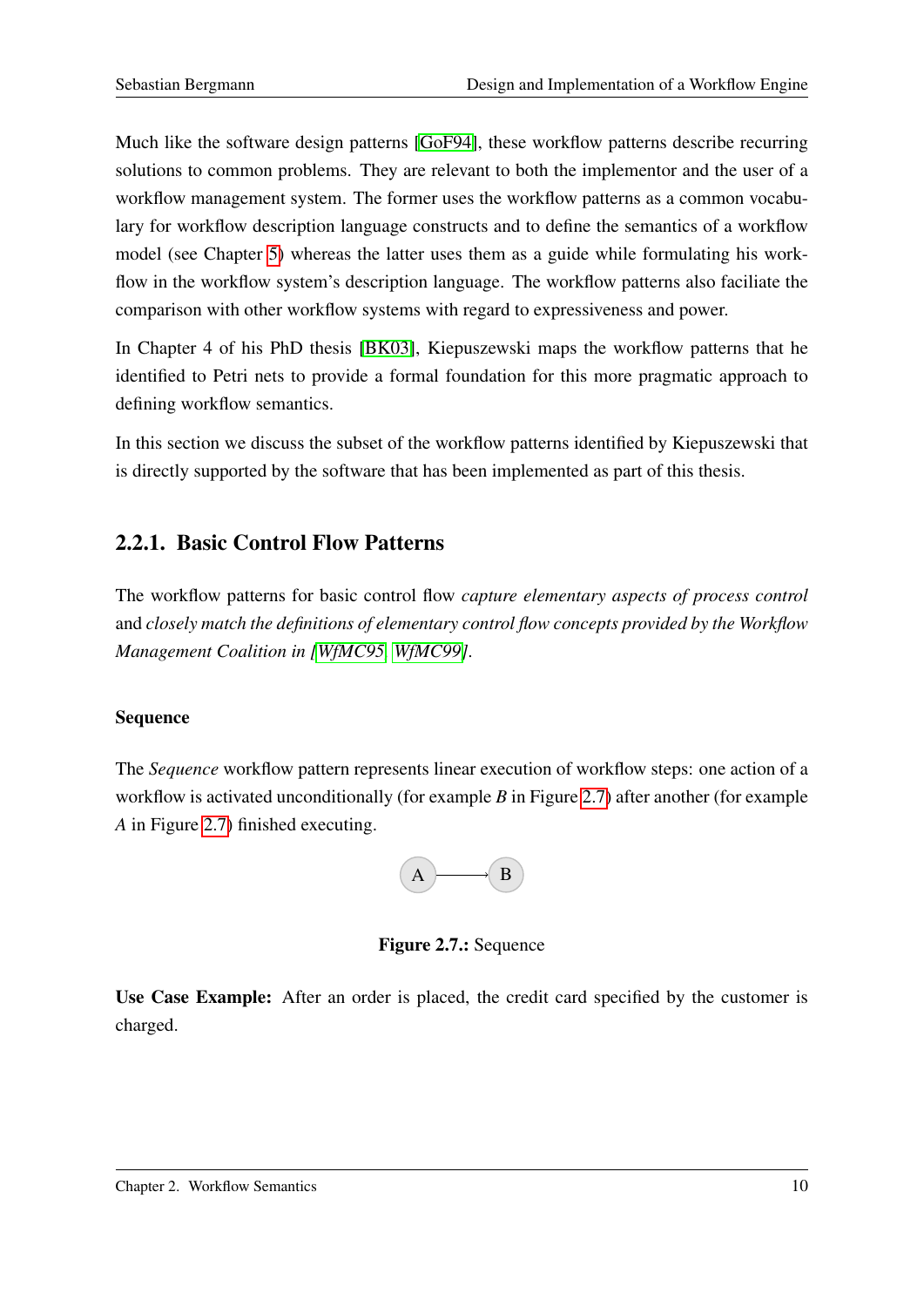#### Parallel Split (AND-Split)

The *Parallel Split* workflow pattern divides one thread of execution (for example the one that activates *A* in Figure [2.8\)](#page-18-0) unconditionally into multiple parallel threads of execution (for example the ones that start in *B*, *C*, and *D* in Figure [2.8\)](#page-18-0).



<span id="page-18-0"></span>

<span id="page-18-1"></span>Figure 2.9.: Synchronization

Use Case Example: After the credit card specified by the customer has been successfully charged, the activities of sending a confirmation email and starting the shipping process can be executed in parallel.

#### Synchronization (AND-Join)

The *Synchronization* workflow pattern synchronizes multiple parallel threads of execution (for example the ones that end in *B*, *C*, and *D* in Figure [2.9\)](#page-18-1) into a single thread of execution (for example the one that starts in *E* in Figure [2.9\)](#page-18-1).

Workflow execution continues once all threads of execution that are to be synchronized have finished executing (exactly once).

Use Case Example: After the confirmation email has been sent and the shipping process has been completed, the order can be archived.

The workflow patterns that have been discussed so far handle the *unconditional routing* of control flow. We will now take a look at the workflow patterns for *conditional routing*.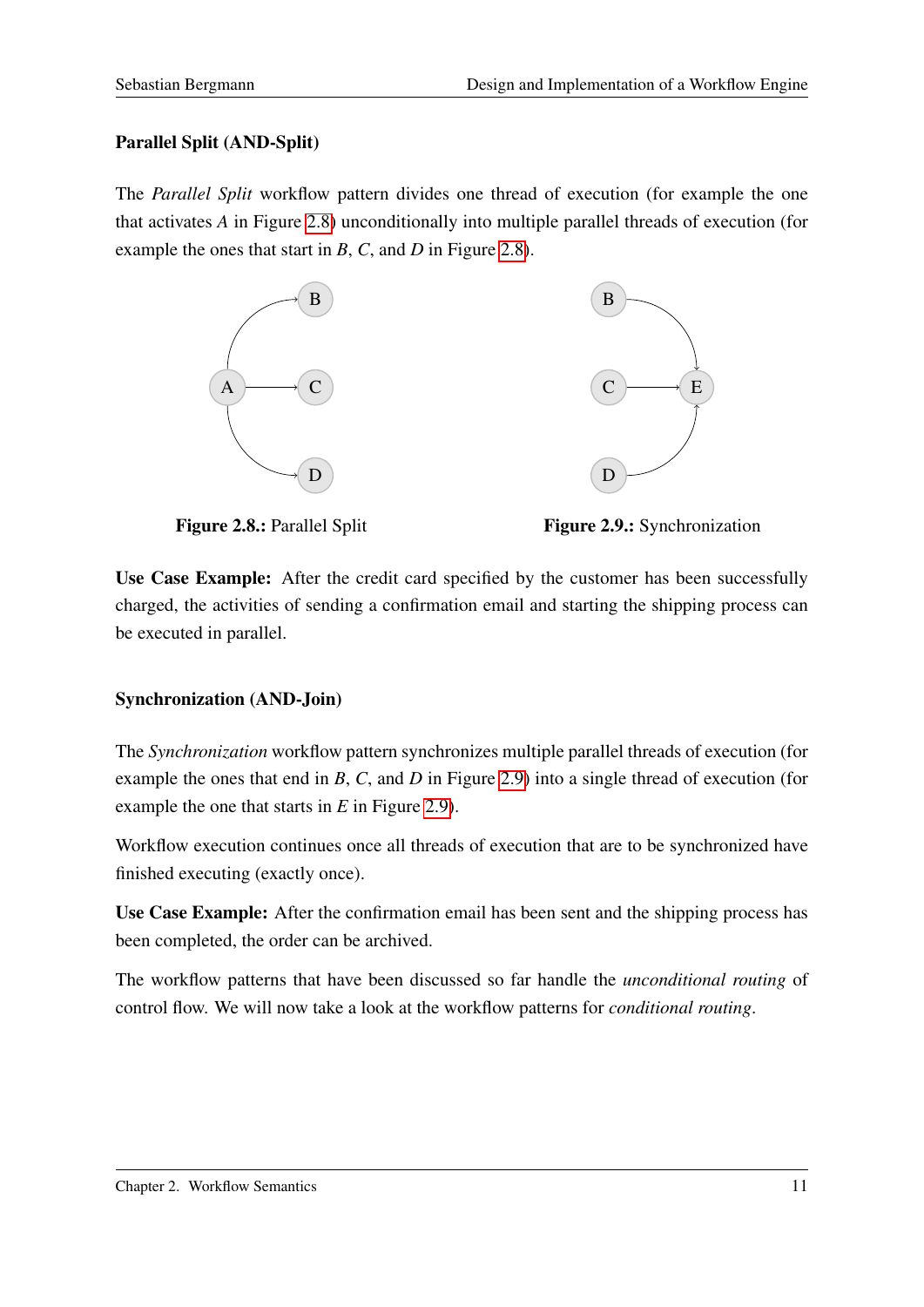#### Exclusive Choice (XOR-Split)

The *Exclusive Choice* workflow pattern defines multiple possible paths (for example the ones that start in *B*, *C*, and *D* in Figure [2.10\)](#page-19-1) for the workflow of which exactly one is chosen (for example the one that starts in *C* in Figure [2.10\)](#page-19-1).





<span id="page-19-1"></span>

<span id="page-19-2"></span>Figure 2.11.: Simple Merge

Use Case Example: After an order has been received, the payment can be performed by credit card or bank transfer.

#### Simple Merge (XOR-Join)

The *Simple Merge* workflow pattern is to be used to merge the possible paths that are defined by a preceding *Exclusive Choice*. It is assumed that of these possible paths exactly one is taken (for example *C* in Figure [2.11\)](#page-19-2) and no synchronization takes place.

Use Case Example: After the payment has been performed by either credit card or bank transfer, the order can be processed further.

### <span id="page-19-0"></span>2.2.2. Advanced Branching and Synchronization

The workflow patterns for advanced branching and synchronization *do not have straightforward support in most [of the] workflow engines [that Kiepuszewski evaluated]* (see Table [7.1\)](#page-50-0). *Nevertheless, they are quite common in real-life business scenarios*.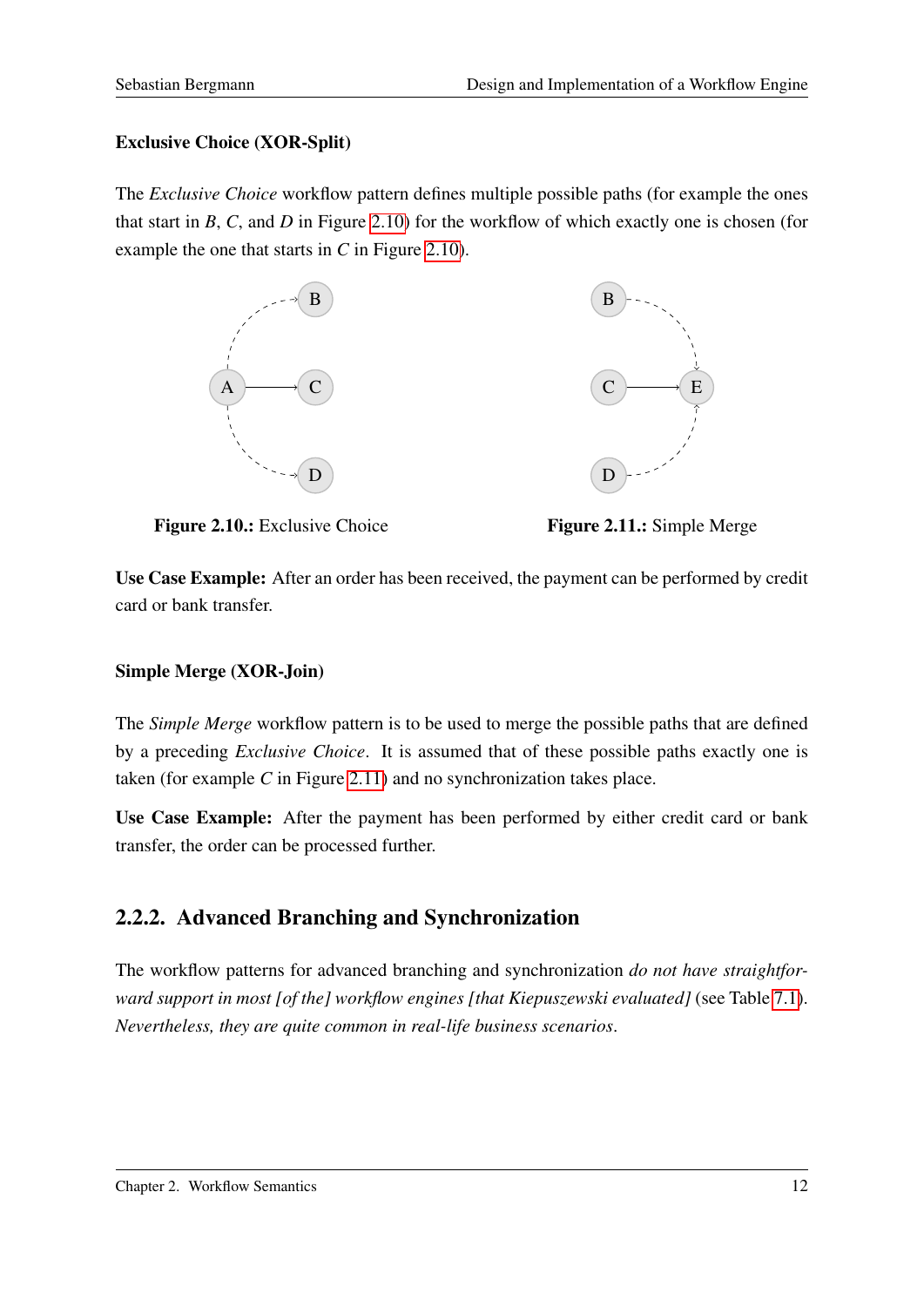#### Multi-Choice (OR-Split)

The *Multi-Choice* workflow pattern defines multiple possible paths (for example the ones that start in *B*, *C*, and *D* in Figure [2.12\)](#page-20-0) for the workflow of which one or more are chosen (for example the ones that start in *B* and *D* in Figure [2.12\)](#page-20-0). It is a generalization of the Parallel Split and Exclusive Choice workflow patterns.





<span id="page-20-0"></span>Figure 2.12.: Multi-Choice

<span id="page-20-1"></span>Figure 2.13.: Synchronizing Merge

#### Synchronizing Merge

The *Synchronizing Merge* workflow pattern is to be used to synchronize multiple parallel threads of execution that are activated by a preceding *Multi-Choice* (for example the ones that end in *B* and *D* in Figure [2.13\)](#page-20-1).

#### **Discriminator**

The *Discriminator* workflow pattern can be applied when the assumption we made for the *Simple Merge* workflow pattern does not hold. It can deal with merge situations where multiple incoming branches may run in parallel.

It activates its outgoing node after being activated by the first incoming branch and then waits for all remaining branches to complete before it resets itself. After the reset the *Discriminator* can be triggered again.

Use Case Example: To improve response time, an action is delegated to several distributed servers. The first response proceeds the flow, the other responses are ignored.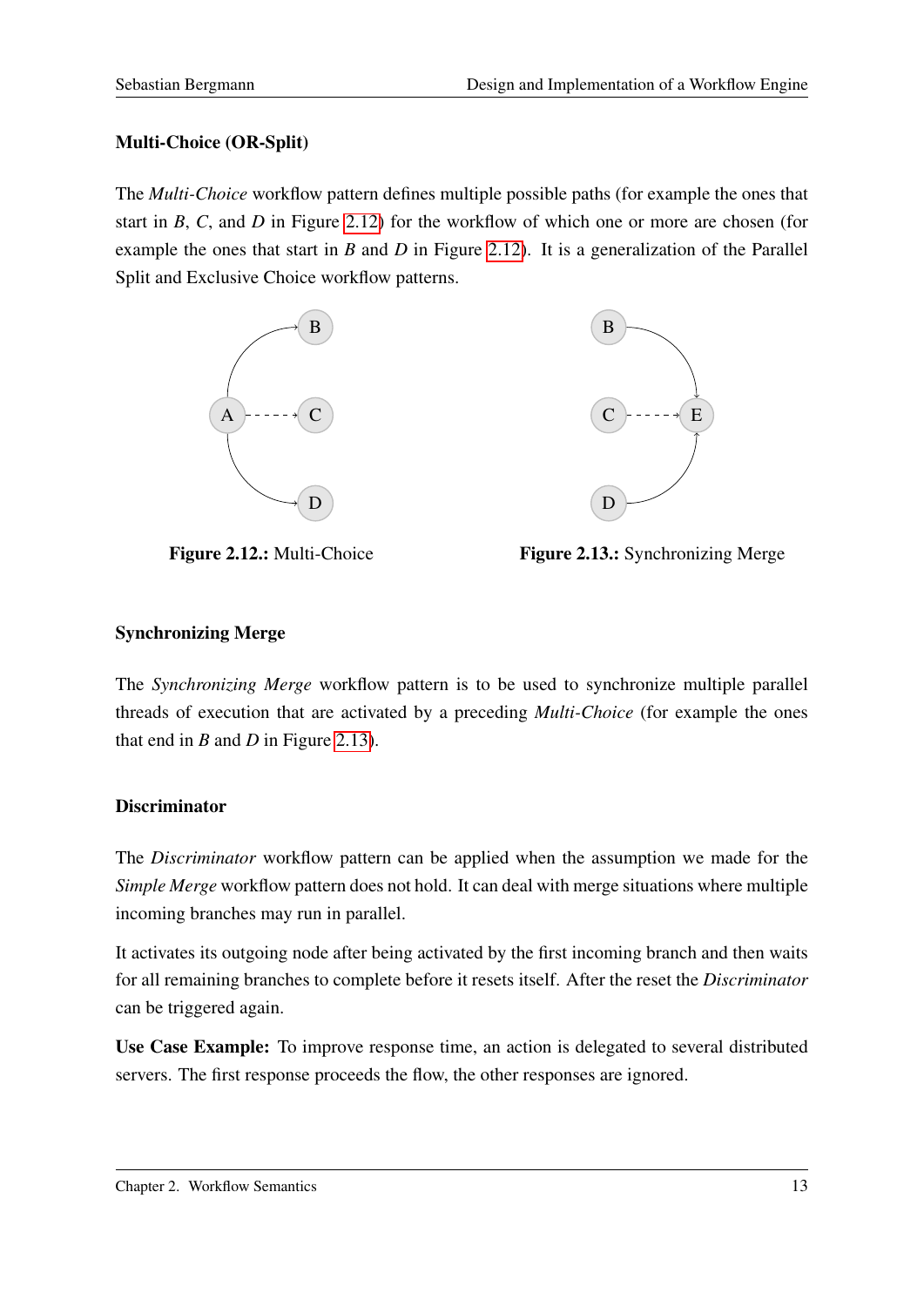### <span id="page-21-0"></span>2.2.3. Structural Patterns

The structural workflow patterns deal with restrictions that different workflow models can impose.

#### Arbitrary Cycles

A common restriction workflow models impose is that arbitrary cycles, ie. one or more activities are done repeatedly, are not supported. As an alternative, special loop constructs that mark the start and end point of a structured cycle are offered.

#### Implicit Termination

The execution of the workflow is (successfully) terminated when there are no activated activities left and no other activity can be activated. This implicit termination of workflow execution can be used in addition to explicit end activities.

#### <span id="page-21-1"></span>2.2.4. Cancellation Patterns

#### Cancel Case

The execution of a workflow instance is cancelled.

Use Case Example: An order is cancelled.

### <span id="page-21-2"></span>2.3. Summary

This chapter presented Petri nets as a general, well understood and well researched, theory for concurrency and the workflow patterns as an pragmatic approach to describe the semantics of workflow routing constructs.

We will use the workflow patterns in Chapter [4](#page-27-0) during the requirements analysis and in Chapter [5](#page-34-0) to define the semantics of the workflow model for the software that has been developed as part of this thesis.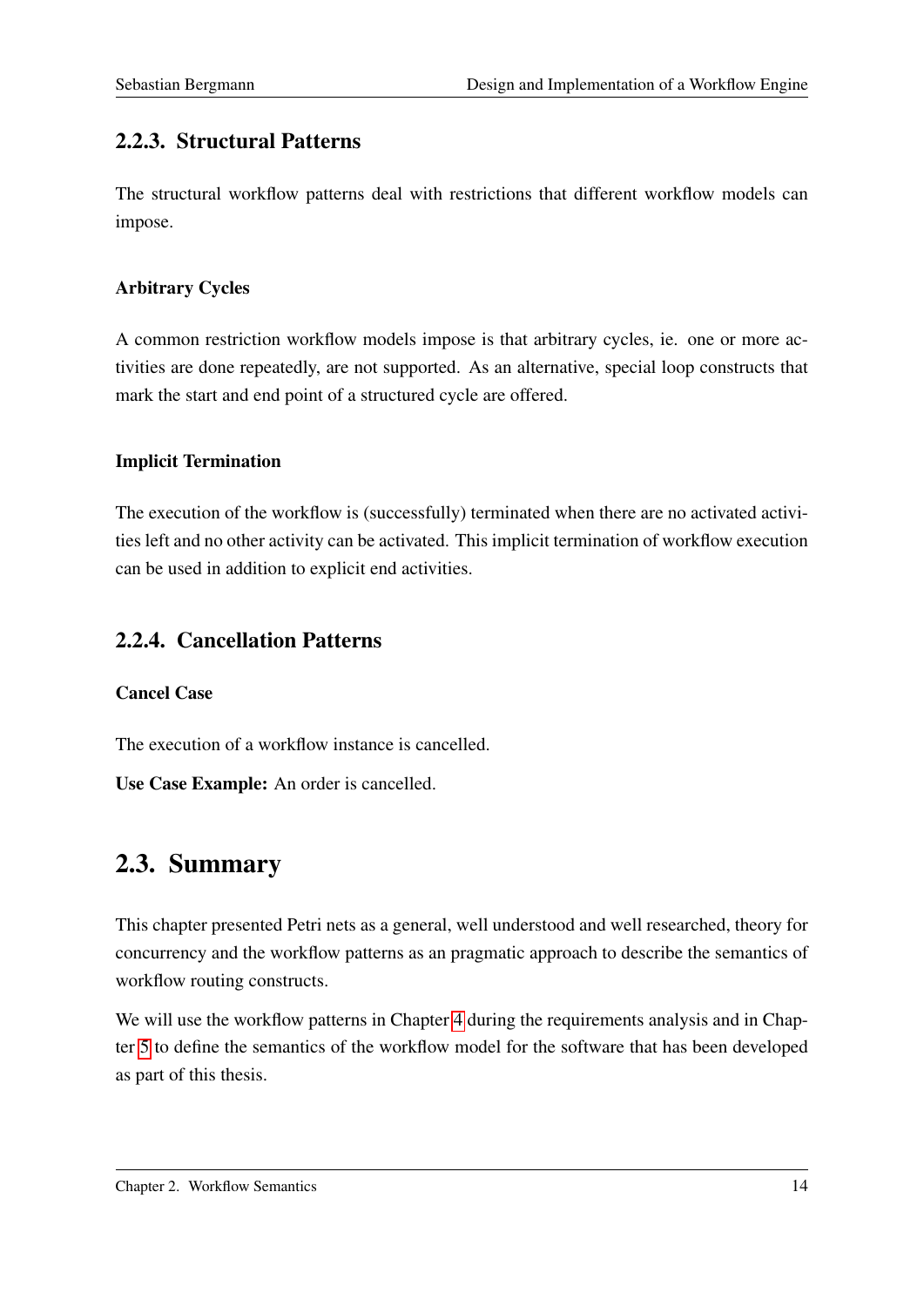# <span id="page-22-0"></span>Chapter 3.

# **Technology**

This chapter gives an introduction to the technology stack (PHP, eZ Publish, eZ Components) that is relevant to and used by the software that has been implemented as part of this thesis.

### <span id="page-22-1"></span>3.1. PHP

PHP is a widely-used scripting language. Initially designed for Web programming, it has matured to a general-purpose programming language that supports both procedural and objectoriented programming. PHP makes strong inroads into large-scale, business-critical Web systems. For instance, financial institutions develop and maintain BASEL II credit and insurance rating tools using PHP and Yahoo! runs all its business on PHP (except the core of the search engine). As of version 5, released July 2004, the PHP language features an object model that is similar to the ones of Java and C# and integrates ideas from other programming languages. The key technical contributor to PHP's success is its simplicity, which translates into shorter development cycles, easier maintenance, and lower training costs. The second one is social – the very large and vibrant community around it, which develops not only PHP itself but also thousands of open source applications that can be used off-the-shelf or as references for new applications.

[\[SB05\]](#page-89-4) gives an introduction to object-oriented programming with PHP 5.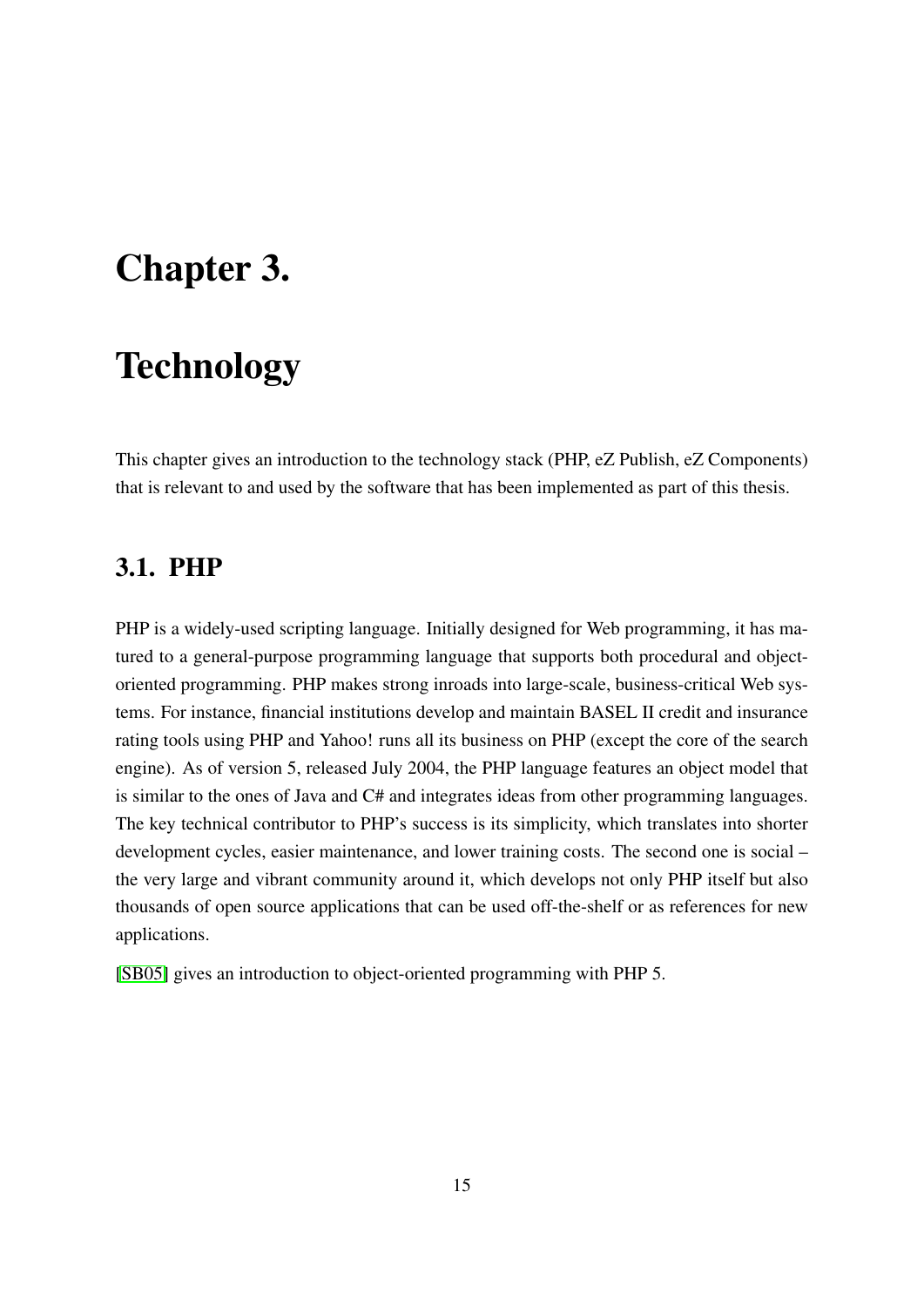# <span id="page-23-0"></span>3.2. eZ Publish

eZ Publish is the Enterprise Content Management System developed by eZ Systems AS. With its framework architechture, it is both an out-of-the-box solution as well as a platform that can be customized and extended to suit the specific requirements of a customer.

Figure [3.1](#page-23-1) shows an overview of the architecture of eZ Publish in its current version.



<span id="page-23-1"></span>Figure 3.1.: The Architecture of eZ Publish 3

The *libraries* are the main building blocks of the system and are designed as reuseable general purpose PHP classes. Although they are not dependant on other parts of the system, some of them are not usable outside the scope of eZ Publish as the functionality they provide is tightly coupled to eZ Publish.

The *kernel* makes up the system's core and is responsible, among other things, for content handling and versioning, access control, and workflows.

Whereas the kernel and the libraries provide rather low-level functionality, the *modules* implement the higher-level functionality of the system. They provide web-based interfaces to functionality that is, for instance, part of the kernel. For example, the content module provides an interface that makes it possible to use a web browser to manage content. A module consists of two components: at least one *view* and one or more optional *fetch functions*. The former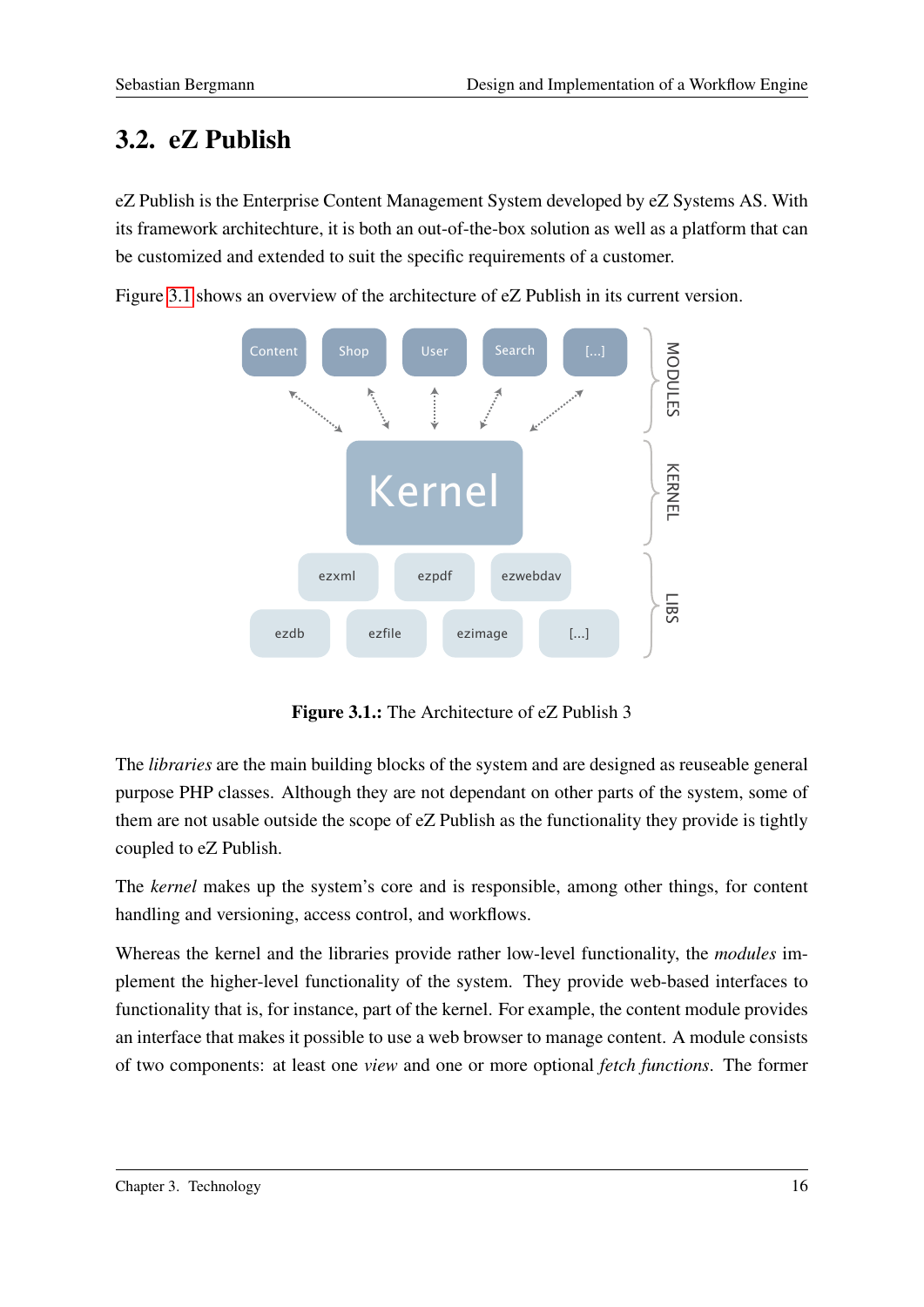implement the actual web interface of the module. The latter allow for the extraction of data through a module from within a *template*.

eZ Publish uses an object-oriented approach to organize and store content and allows for the creation of custom structures that fit the needs of the customer. The system offers a selection of fundamental building blocks and mechanisms that together provide a flexible content management solution. An actual data structure is described using something called a *content class*. A content class is built up of attributes. An *attribute* can be thought of as a field, for example the "title" field in a structure designed to store news articles. The description of the entire structure would be refferred to as the "article class". The characteristics of an attribute inside the class are determined by the *datatype* that was chosen to represent that attribute.



<span id="page-24-0"></span>

Figure 3.2.: The *Content Object* abstraction of eZ Publish

A *content object* is an instance of a content class. While the class only defines the data structure, it is the content objects themselves that contain actual data. Once a content class is defined, several instances of that class can be created. Figure [3.2](#page-24-0) illustrates this relationship of datatypes, attributes, content classes, and objects.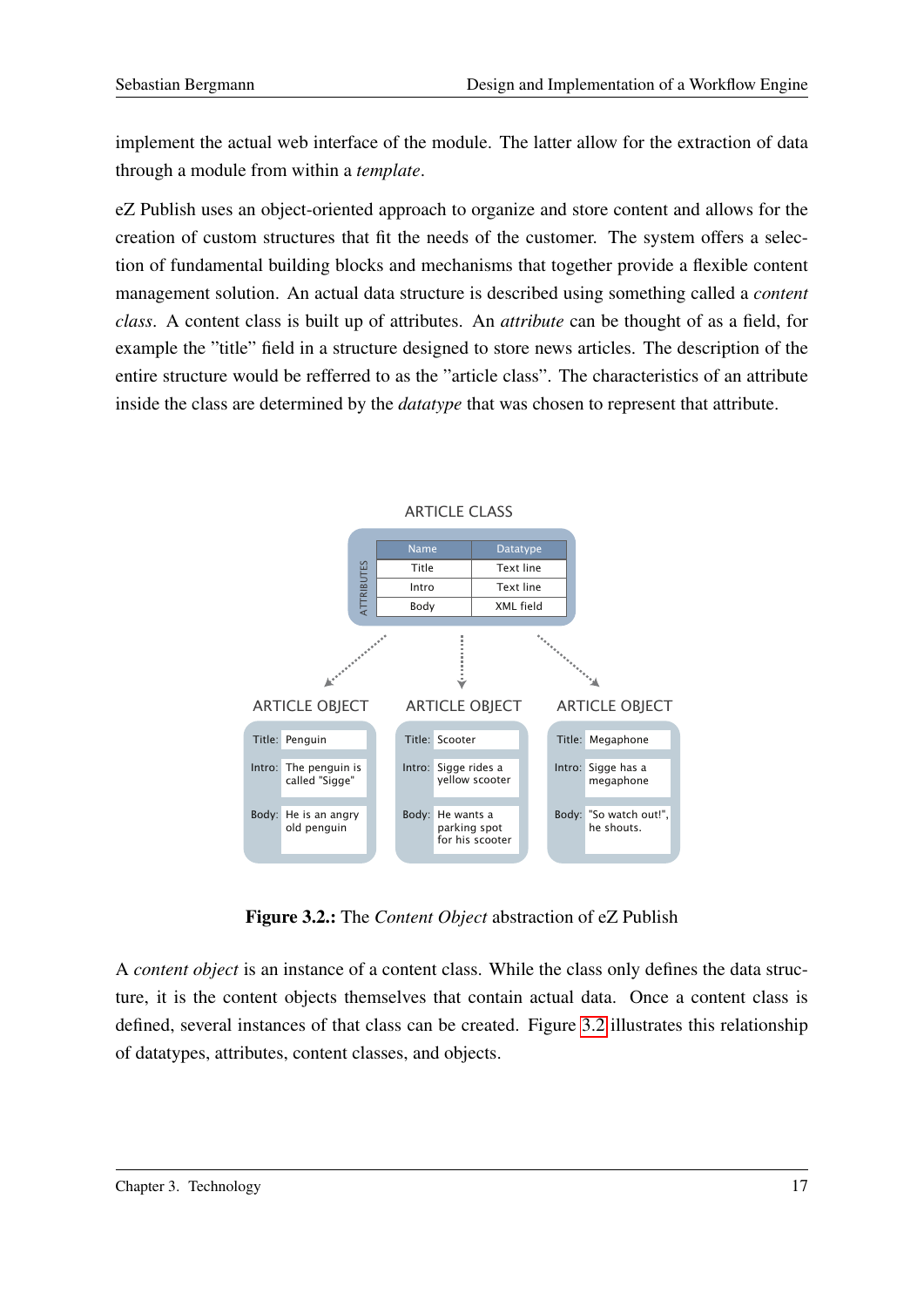# <span id="page-25-0"></span>3.3. eZ Components

As part of the development on eZ Publish Telemark, the next major version of its eZ Publish Enterprise Content Management System software, eZ Systems AS has begun refactoring of core functionality from eZ Publish itself into a library of reusable PHP components that provide low-level functionality such as database abstraction, object persistence and caching. This library is called eZ Components.

Figure [3.3](#page-25-1) shows an overview of the eZ Components library. One of the design goals of the library is to minimize the number of dependencies between its various components. A component may only depend on the Base component. Optional dependencies are handled through so-called *tie-in* components that tie two components together.



<span id="page-25-1"></span>Figure 3.3.: The eZ Components library for PHP 5.

The workflow engine that has been developed as part of this thesis is released under the New BSD License as part of the eZ Components library and utilizes the Database and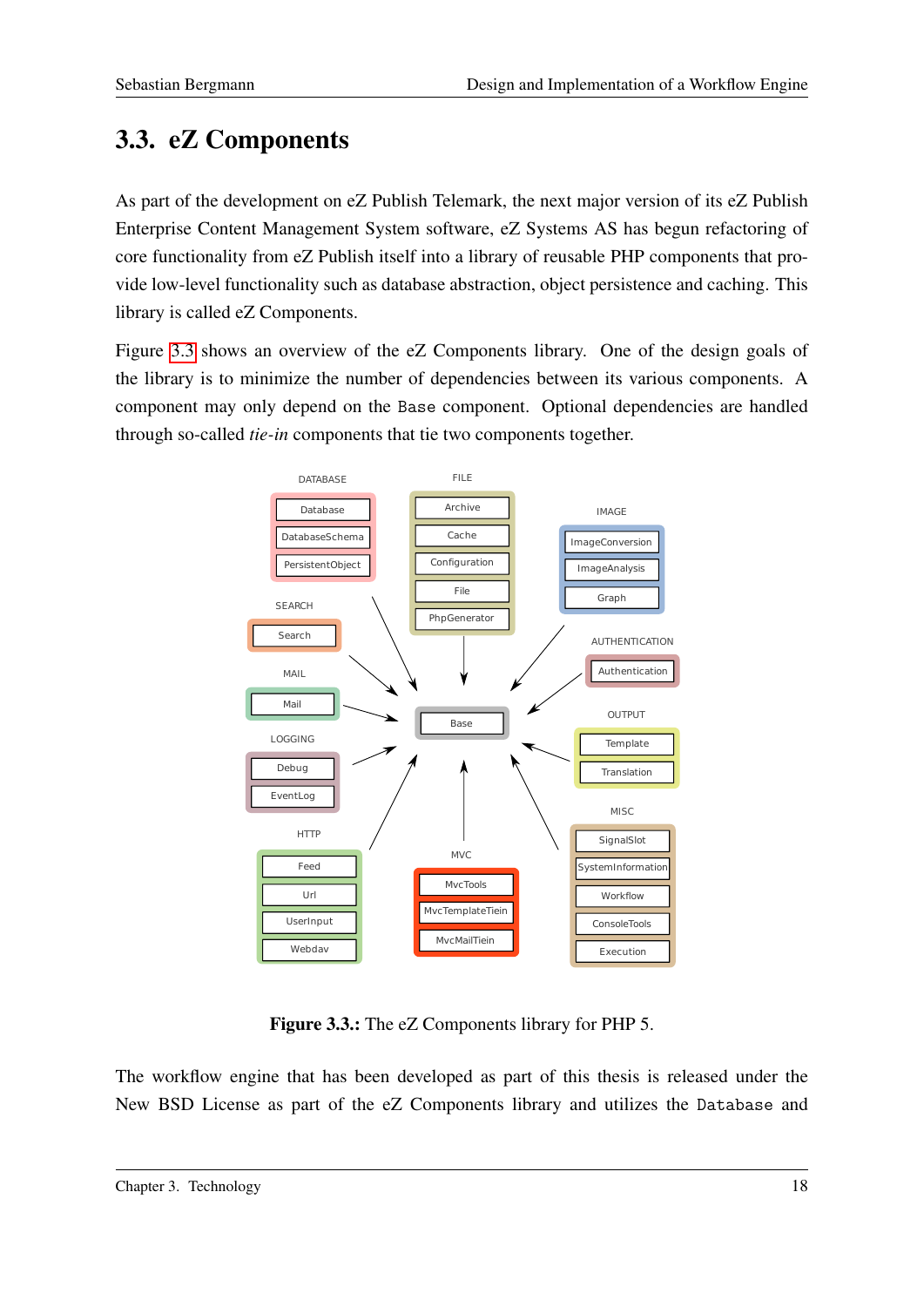DatabaseSchema components for database abstraction and the EventLog component for logging abstraction.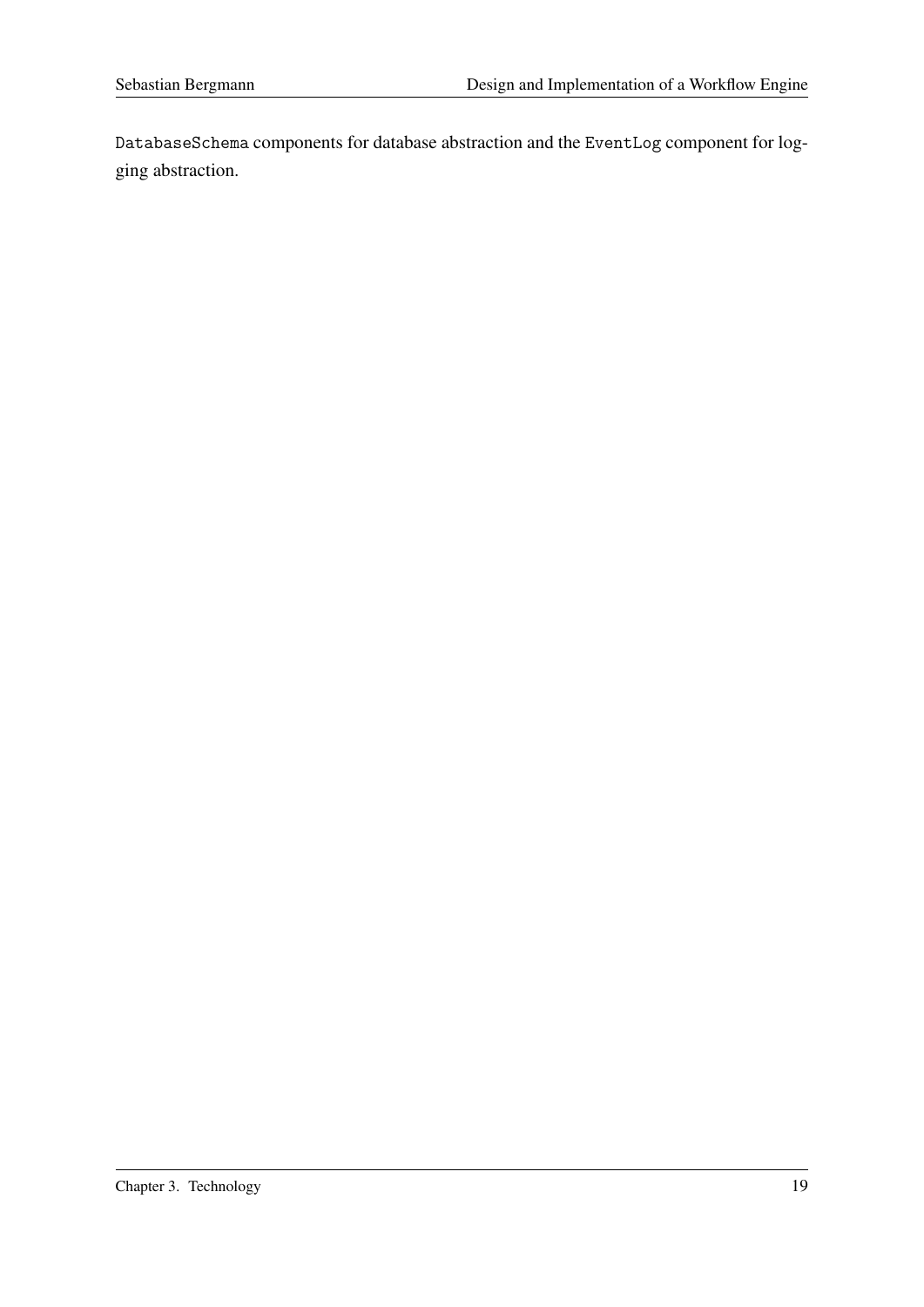# <span id="page-27-0"></span>Chapter 4.

# Requirements

This chapter is divided into two sections. Section [4.1](#page-27-1) presents the workflow mechanism that is part of eZ Publish 3, the current version of the Enterprise Content Management System by eZ Systems AS. Section [4.2](#page-28-0) discusses the requirements that the workflow engine for eZ Publish Telemark, the next version of eZ Publish, needs to fulfill.

### <span id="page-27-1"></span>4.1. eZ Publish 3

eZ Publish 3 comes with an integrated workflow mechanism that makes it possible to perform different tasks with or without user interaction.



<span id="page-27-2"></span>Figure 4.1.: The workflow system in eZ Publish 3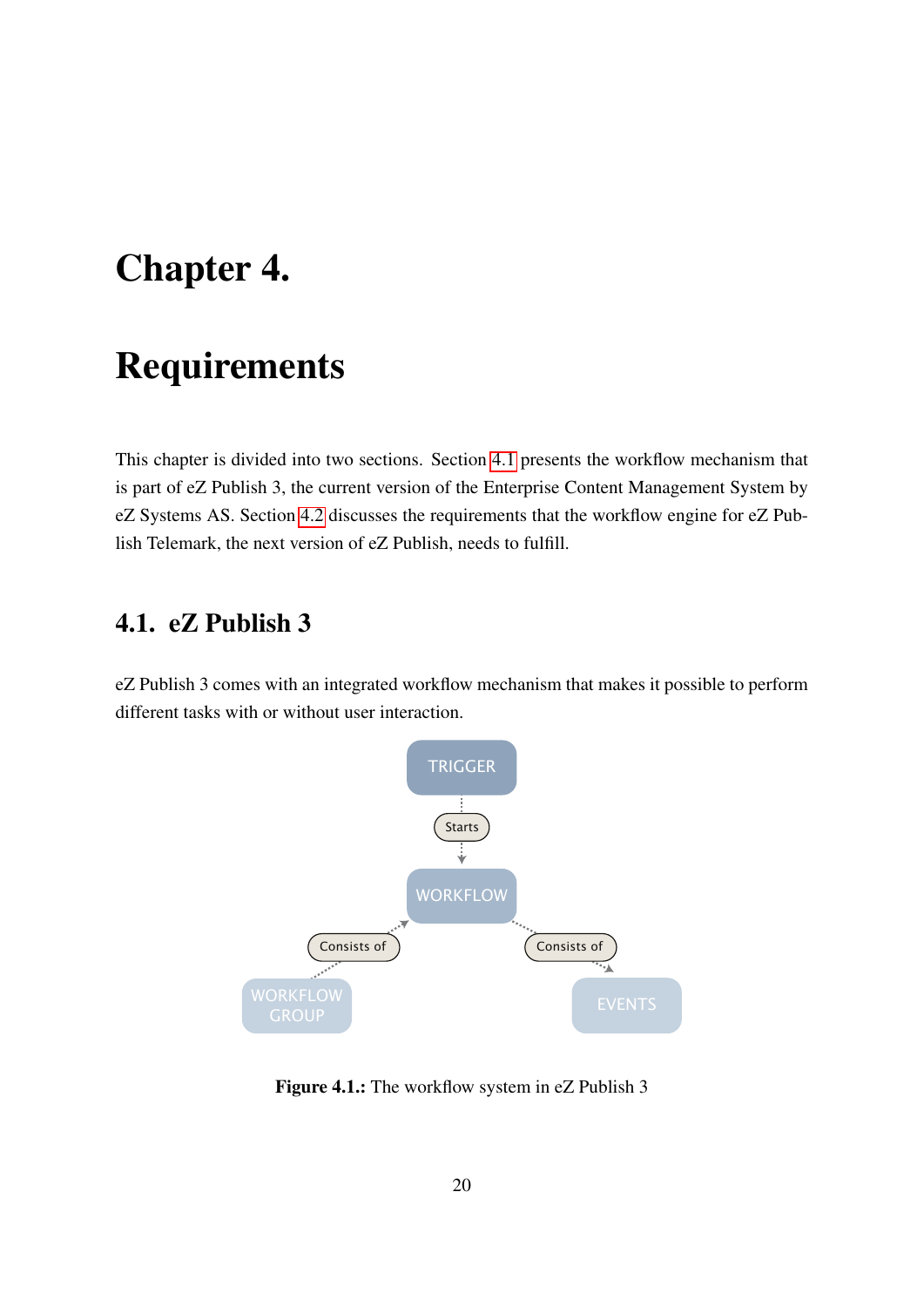Figure [4.1](#page-27-2) shows the components that comprise this mechanism.

An *event* performs a specific task. eZ Publish 3 ships with a library of events and custom events can be implemented in PHP.

A *workflow* defines an ordered sequence in which workflow events are executed and is initiated by a *trigger* that is associated with a function of a module (see Section [3.2\)](#page-23-0). It will start the specified workflow either before or after that function has finished executing.



<span id="page-28-1"></span>Figure 4.2.: Workflow for publishing a content object in eZ Publish 3

Figure [4.2](#page-28-1) shows the built-in workflow for publishing acontent object in eZ Publish 3. This workflow can only be customized at the *Publish in tree* activity. This activity serves as the trigger for a custom workflow that can be executed either before or after the activity was executed.

### <span id="page-28-0"></span>4.2. eZ Publish Telemark

Both the architecture of the current eZ Publish version as well as its workflow feature have shortcomings that are to be overcome: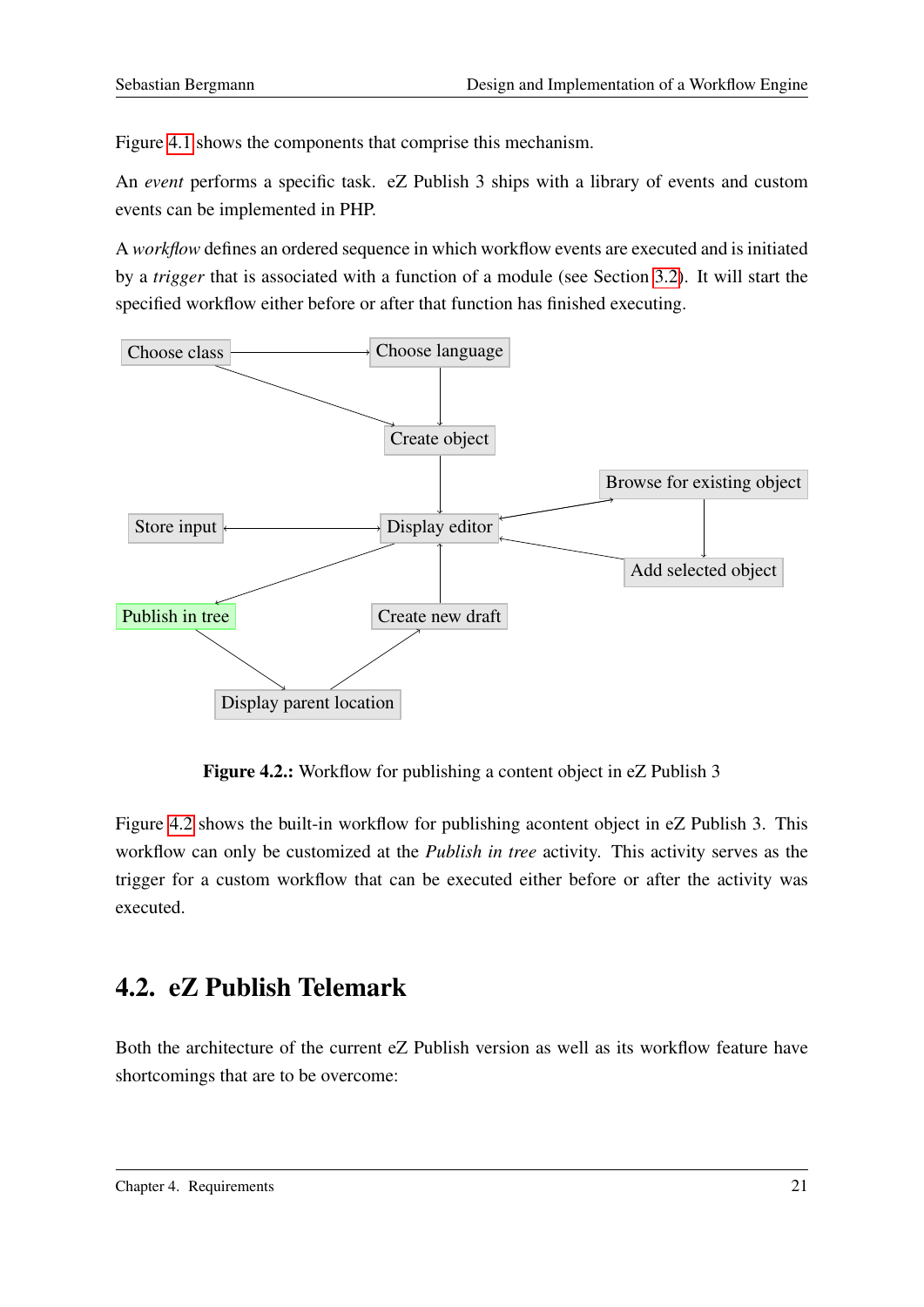- Only some operations are workflows. This inconsistency has a negative effect on the maintainability of the software as a whole.
- It is not easy to configure (hook in) the (internal) workflows. This makes extending the software hard.
- Support for checking the state of executing workflows and control over them is limited.
- Support for conditions is limited.

Eventually, the workflow component should become an important part of the overall solution. However, it must not be tightly integrated or too much dependent on other parts of the system (and vice versa). This means that the workflow component must be flexible and provide good interfaces which allow it to co-exist and plug into the software.

Georgakopoulos et. al. list general requirements for workflow management systems:

*To effectively support [workflow management], organizations must evolve their existing computing environments to a new distributed environment that: is* componentoriented*, i.e. supports integration and interoperability among loosely-coupled components [...], supports* workflow applications *corresponding to business or information process implementations [...], ensures the correctness and reliability of applications in the presence of concurrency and failures, and supports the evolution, replacement, and addition of workflow applications and component systems as processes are reengineered* [\[DG95\]](#page-87-2).

Following are the requirements set up by eZ Systems AS. We start with the requirements that are relevant to the underlying workflow model of the workflow component that is to be implemented:

- The workflow component should provide good support for expressing control flow using the workflow patterns (see Chapter [5\)](#page-34-0).
- Any non-trivial operation in eZ Publish, for instance the publishing, removal, and modification of content objects, should be a expressable through workflows.
- Workflows should be composable through a concept of sub-workflows.

Now we come to the requirements that relate to the actual software implementation:

• The workflow component has to be implemented using version 5 of the PHP programming language.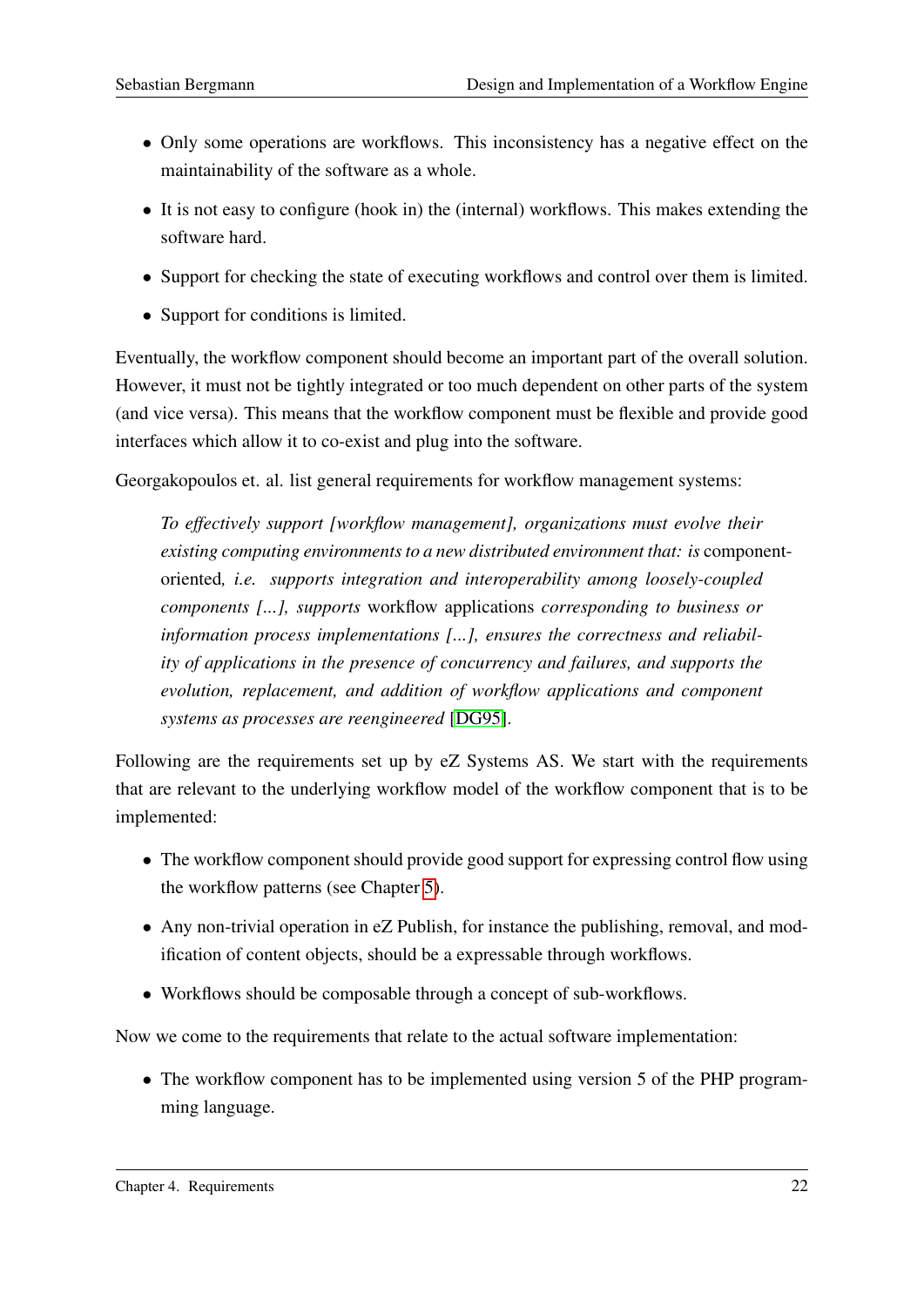- It should be possible to integrate workflows with the background processes of eZ Publish (run workflow as background process, interact with a background process).
- The workflow component should be customizable and extendable.
- The data storage (for workflow schemas and the persistence of workflow instances) should be abstracted, relational databases must be supported as one backend.
- Versioning of workflow schemas should be supported.
- It should be possible to get information on the workflow instances that are currently executing.
- It should be possible to manually control the workflow instances that are currently executing.
- Simulation of workflow execution for debugging and testing purposes should be possible.

### <span id="page-30-0"></span>4.2.1. Use Cases

Here are two use cases that should be supported by the workflow engine component that is to be implemented for eZ publish Telemark as part of this thesis. They are currently implemented using custom extensions for eZ publish 3.

#### Multiple Approval, ISO Certification

This scenario is from a current customer of the eZ Publish ECMS providing quality assurance for dairy products. The customer has information about the dairy products stored in eZ Publish. When they update any content there is a strict ISO-governed process to follow. This process basically consists of a *five-level approval*:

- Bertrand produces an article.
- Approver Level 1: Bård decides who the next four approvers are. He can also edit the article and send it back to its creator.
- Approver Level 2: Melissa reviews the article for political correctness. She can edit the article and send it back one level.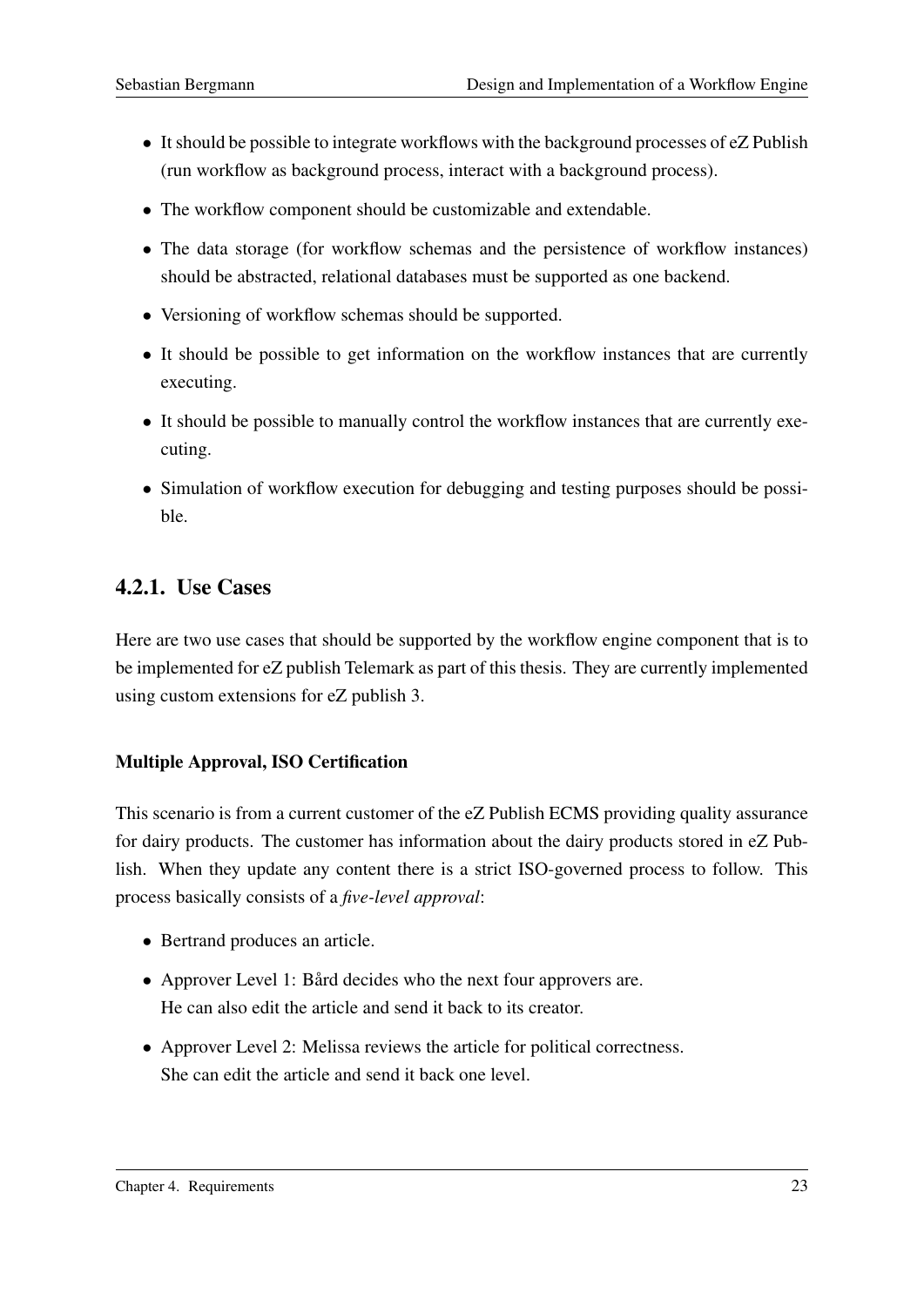- Approver Level 3: Vidar reviews the article for sales arguments. He can edit the article and and send it back one level.
- Approver Level 4: Jennifer does grammar checks on the article. She can edit the article and and send it back one level.
- Publisher: Markus approves the final article and chooses the time and location for publication.



<span id="page-31-0"></span>Figure 4.3.: The *Multiple Approval* workflow

It is possible to see all on-going processes for an administrator. He or she can see each article as well as its state and which person currently handles it.

#### Employment Process

This scenario is from the intranet of a current customer of the eZ Publish ECMS and is used when a new employee is hired.

• One person creates an Employee object (including name, address, email, etc.).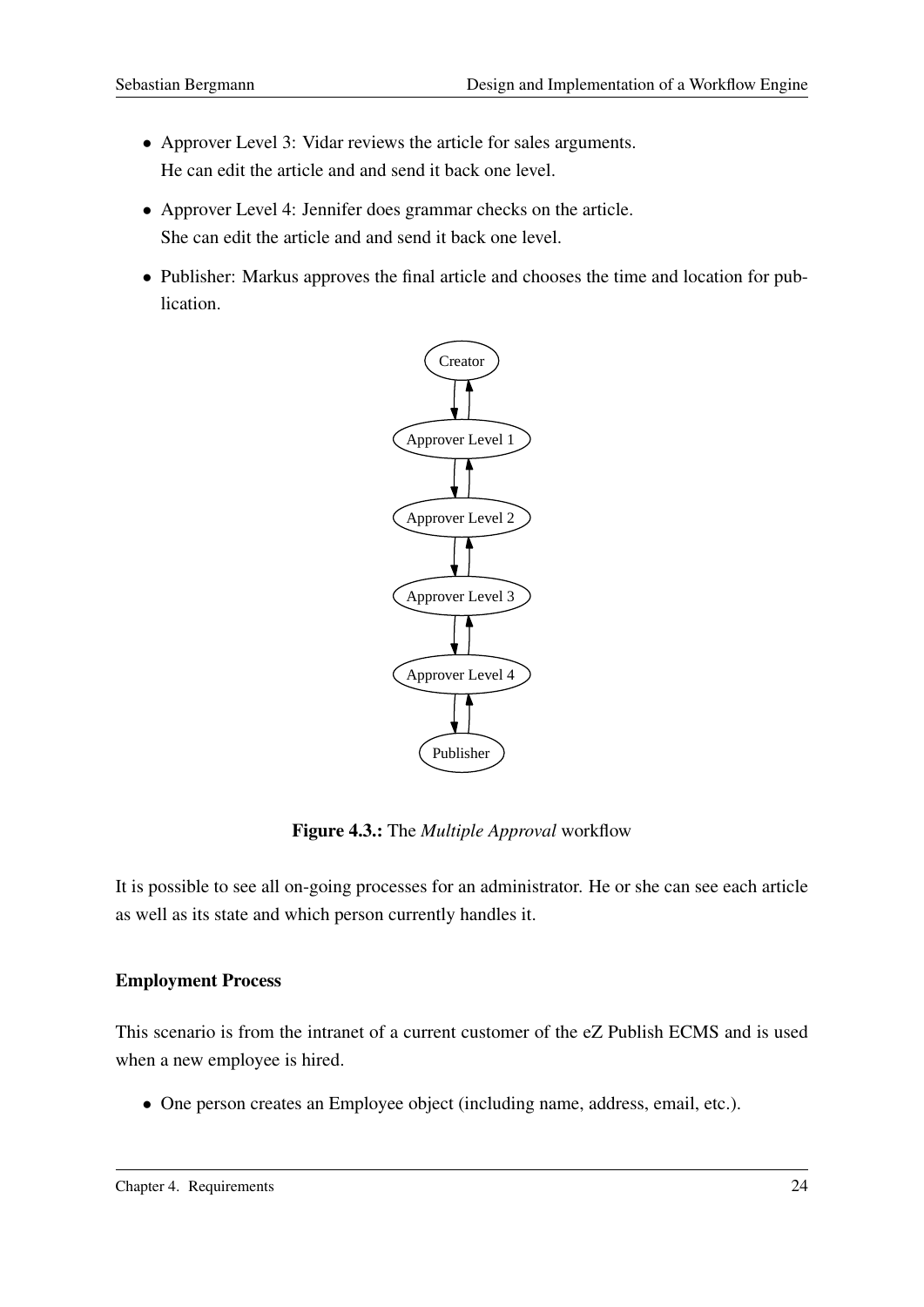- An e-mail with a link for final approval of the employment is sent to the CEO.
- Once the CEO has approved the new employment three parallel activities are started:
	- An e-mail to the system administrator is sent with the request to create e-mail and other accounts.
		- The e-mail contains a link for the system administrator to click when he is done.
	- An automatic process is started to set up accounts on different systems.
	- An e-mail to the administration is sent with the request to buy new hardware for the new employee.
- Once these three activities have been completed, the workflow continues.
- The Employee object is published.
- An e-mail with detailed information is sent to the new employee.



<span id="page-32-0"></span>Figure 4.4.: The *Employment Process* workflow

The on-going status for all employment processes at any time is available to anyone with the appropriate permissions.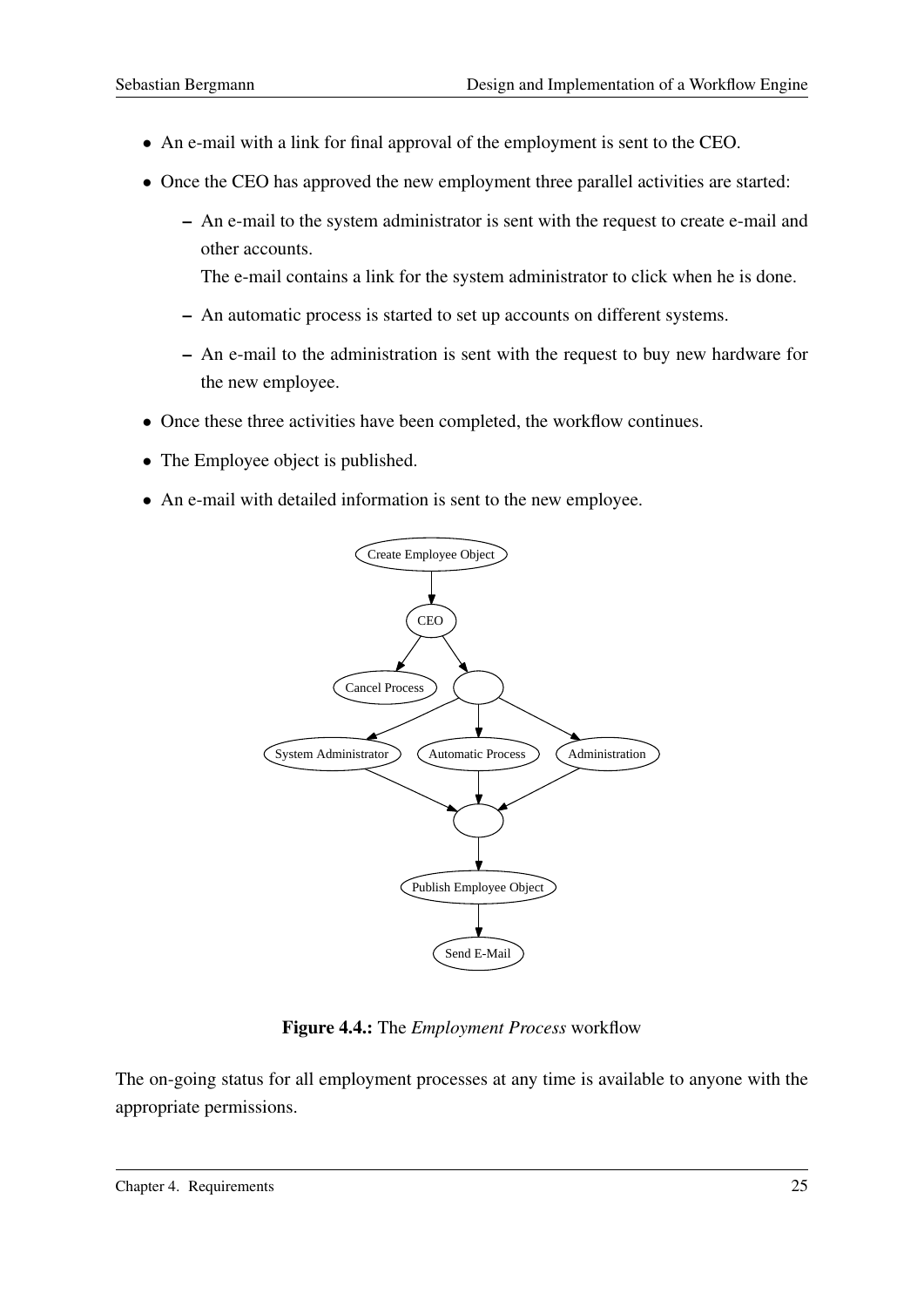# <span id="page-33-0"></span>4.3. Summary

This chapter discussed the requirements for the software that has been developed as part of this thesis. This software will replace the workflow engine of eZ Publish 3 which has severe limitations with regard to the underlying workflow model (only one directly supported workflow pattern) and the software implementation (not easily extendable).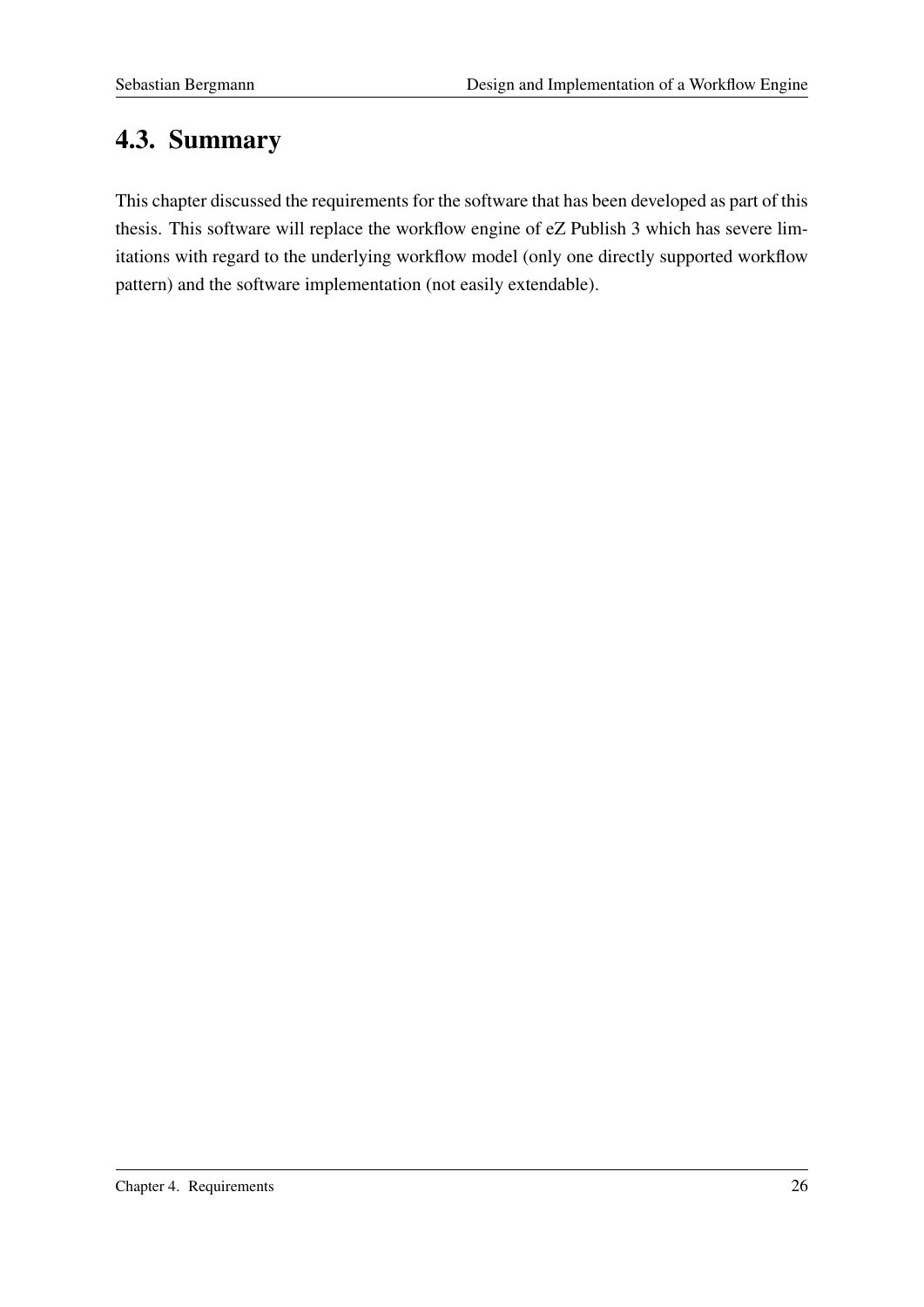# <span id="page-34-0"></span>Chapter 5.

# Workflow Model

This chapter presents the semantics and syntax of the workflow model that is the foundation for the software that has been developed as part of this thesis.

### <span id="page-34-1"></span>5.1. Semantics

#### <span id="page-34-2"></span>5.1.1. Activities and Transitions

The workflow model is activity-based. The activities that are to be completed throughout the workflow and the transitions between them are mapped to the nodes and edges of a directed graph. This choice was made to faciliate the application of the Graph-Oriented Programming paradigm for the implementation of the software component that is discussed in Chapter [6.](#page-39-0) Using a directed graph as the foundation for the workflow model makes it possible to define the syntax of the workflow description language using the formalism of graph grammars (see Section [5.2\)](#page-36-2).

#### Graph Traversal and Execution Strategy

The execution of a workflow starts with the graph's only *Start* node. A graph may have one or more *End* nodes that explicitly terminate the workflow execution.

After a node has finished executing, it can activate one or more of its possible outgoing nodes. Activation adds a node to a set of nodes that are waiting for execution. During each execution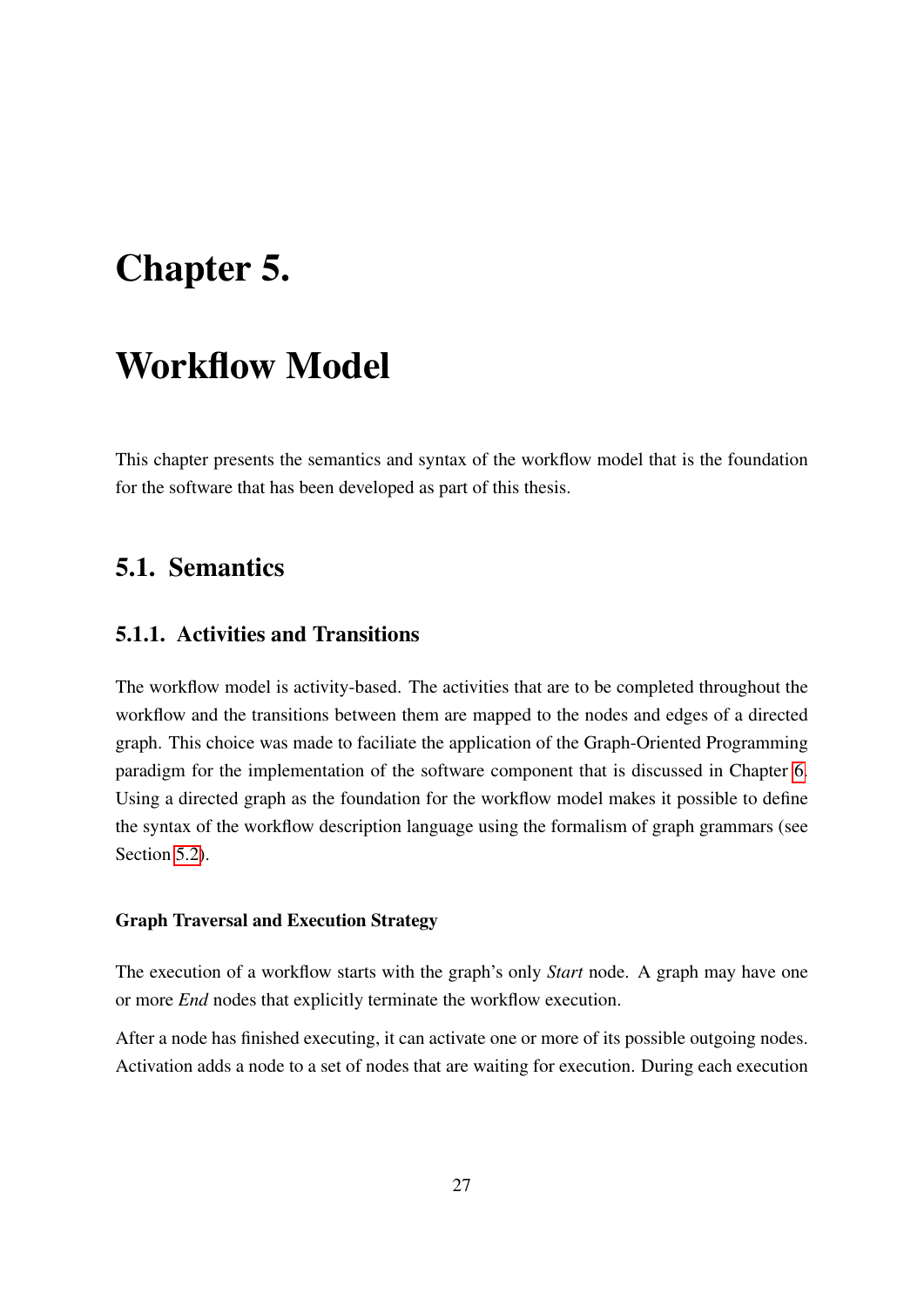step, a node from this set is executed. When the execution of a node has been completed, the node is removed from the set.

The workflow execution is implicitly terminated when no nodes are activated and no more nodes can be activated (see the *Implicit Termination* workflow pattern from [\[BK03\]](#page-87-0) that was discussed in Section [2.2\)](#page-16-0).

### <span id="page-35-0"></span>5.1.2. State and Workflow Variables

The workflow model supports state through the concept of workflow variables. Such a variable can either be requested as user input (from an *Input* node) or be set and manipulated through the *VariableSet*, *VariableAdd*, *VariableSub*, *VariableMul*, *VariableDiv*, *VariableIncrement*, and *VariableDecrement* nodes.

While a *VariableSet* node may set the value of a workflow variable to any type that is supported by the underlying programming language, the other variable manipulation nodes only operate on numbers.

Variables are bound to the scope of the thread in which they were defined. This allows parallel threads of execution to use variables of the same name without side effects.

#### Wait States

When the execution of a workflow reaches an *Input* node (see above), the execution is suspended until such time when the user input has been provided and the execution can be resumed.

### <span id="page-35-1"></span>5.1.3. Control Flow

The control flow semantics of the workflow model draws upon the workflow patterns from [\[BK03\]](#page-87-0) that were discussed in Section [2.2.](#page-16-0) The *Sequence*, *Parallel Split*, *Synchronization*, *Exclusive Choice*, *Simple Merge*, *Multi-Choice*, *Synchronizing Merge*, and *Discriminator* workflow patterns are all directly supported by the workflow model.

*Exclusive Choice* and *Multi-Choice* nodes have branching conditions attached to them that operate on workflow variables to make their control flow decisions.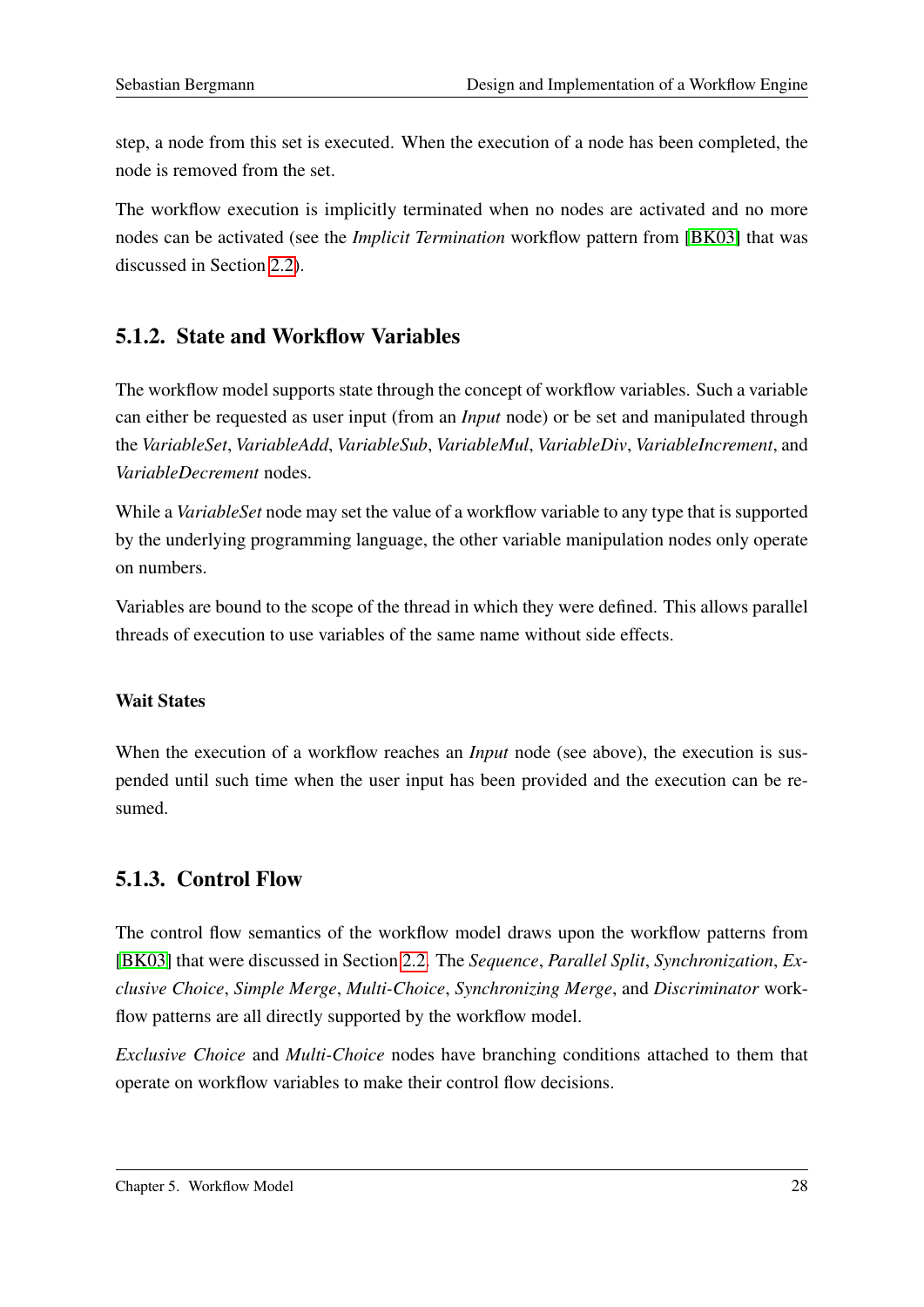## 5.1.4. Action Nodes and Service Objects

So far we have only discussed nodes that control the flow and that can manipulate workflow variables. We are still missing a type of nodes that actually performs an activity. This is where the *Action* node comes into play.

When the execution of a workflow reaches an *Action* node, the business logic of the attached *service object* is executed. Service Objects "live" in the domain of the application into which the workflow engine is embedded. They have read and write access to the workflow variables to interact with the rest of the workflow.

## 5.1.5. Sub-Workflows

The workflow model supports sub-workflows to break down a complex workflow into parts that are easier to conceive, understand, maintain, and which can be reused.

A sub-workflow is started when the respective *Sub-Workflow* node is reached during workflow execution. The execution of the parent workflow is suspended while the sub-workflow is executing. It is resumed once the execution of the sub-workflow has ended.

## 5.2. Syntax

## 5.2.1. Graph Structure

Graph Grammars are a formalism for the specification of visual languages. In the following, we will use the *reserved graph grammar* variant presented by Zhang et al. in [\[DQZ01\]](#page-87-0). It *allows left-hand and right-hand graphs of a production to have an arbitrary number of nodes and edges*. This feature makes the graph grammars more expressive. A node in these graphs is a two-level structure: a so-called *super vertex* contains named vertices, *T (top)*, *B (bottom)*, *L (left)*, *R (right)*. The names correspond to the position of the vertex in the super vertex.

Figures [5.1](#page-37-0) to [5.6](#page-38-0) show the graph rewriting rules (productions) that make up the grammar for our workflow model.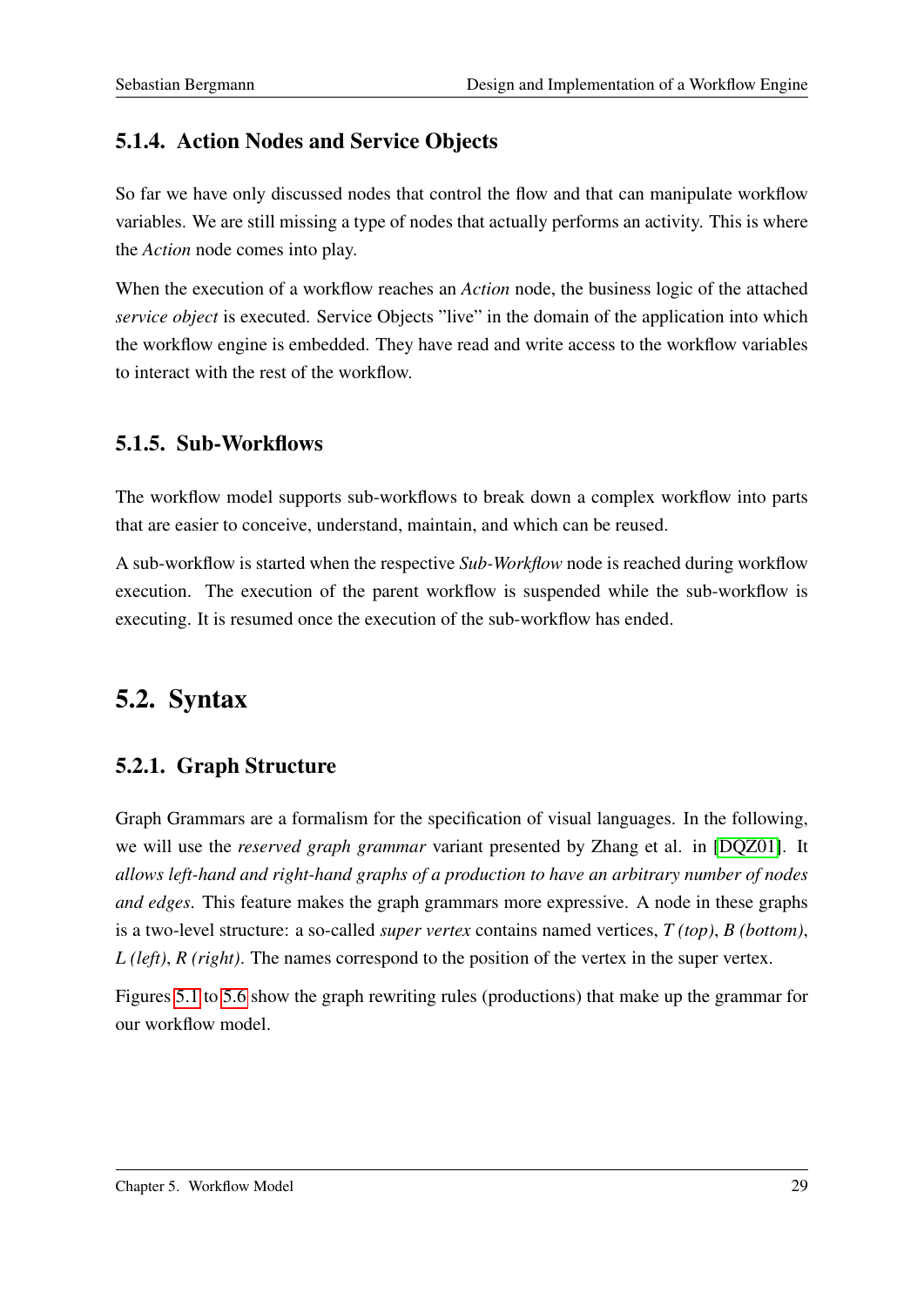The *Axiom* grammar rule shown in Figure [5.1](#page-37-0) expresses that an empty graph (left-hand side) can be transformed into a graph that contains three nodes: a *Start* node that has a *Statement* node as its only outgoing node, which in turn has an *End* node as its only outgoing node.

The *Reduction* grammar rule shown in Figure [5.2](#page-37-1) expresses that a *Statement* node can be added to another *Statement* node.





<span id="page-37-1"></span>Figure 5.2.: Reduction

<span id="page-37-0"></span>Figure 5.1.: Axiom



<span id="page-37-2"></span>

Figure 5.4.: XOR

A *Statement* node can either be replaced by applying the grammar rules shown in Figure [5.3](#page-37-2) to [5.6](#page-38-0) or by replacing it with a node of type *Action*, *End*, *Input*, *Sub-Workflow*, *VariableSet*, *VariableAdd*, *VariableSub*, *VariableMul*, *VariableDiv*, *VariableIncrement*, and *VariableDecrement*.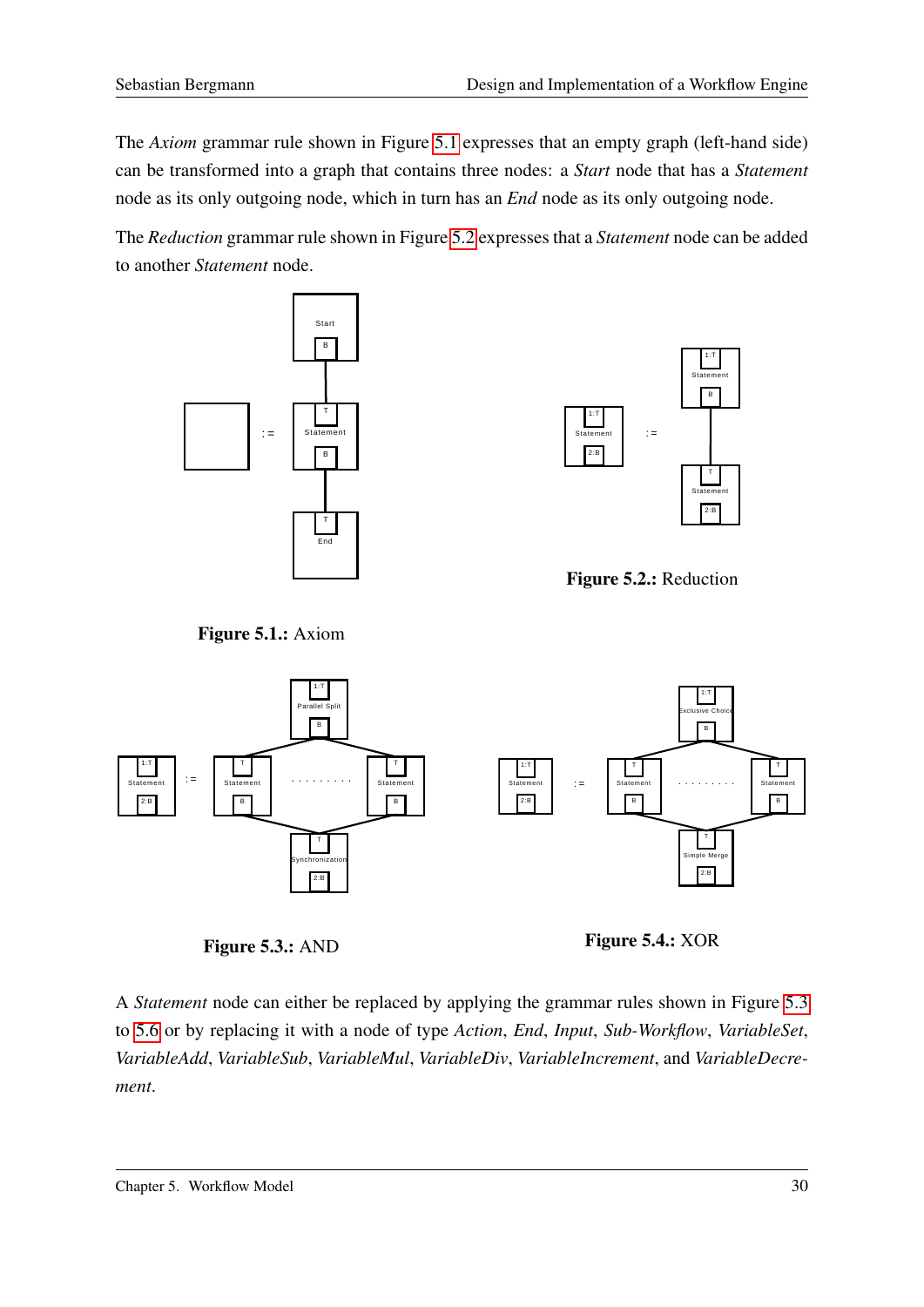

Figure 5.5.: OR

<span id="page-38-0"></span>Figure 5.6.: Discriminator

### 5.2.2. Conditions

The conditions that can be used with branching and input nodes are expressions built using the following constructs: *Not*, *And*, *Or*, *Xor*, *IsAnything*, *IsArray*, *IsBool*, *IsTrue*, *IsFalse*, *IsFloat*, *IsInteger*, *IsEqual*, *IsNotEqual*, *IsGreaterThan*, *IsEqualOrGreaterThan*, *IsLessThan*, *IsEqualOrLessThan*, *IsObject*, and *IsString*.

The examples in Appendix [B.2](#page-78-0) show the syntax using which these constructs can be combined to form condition expressions.

## 5.3. Summary

This chapter used the workflow patterns to describe the semantics and a graph grammar to define the syntax of the workflow model that is the foundation for the software that has been developed as part of this thesis.

The workflow model can be extended, for instance, with support for more workflow patterns, by adding the respective node types.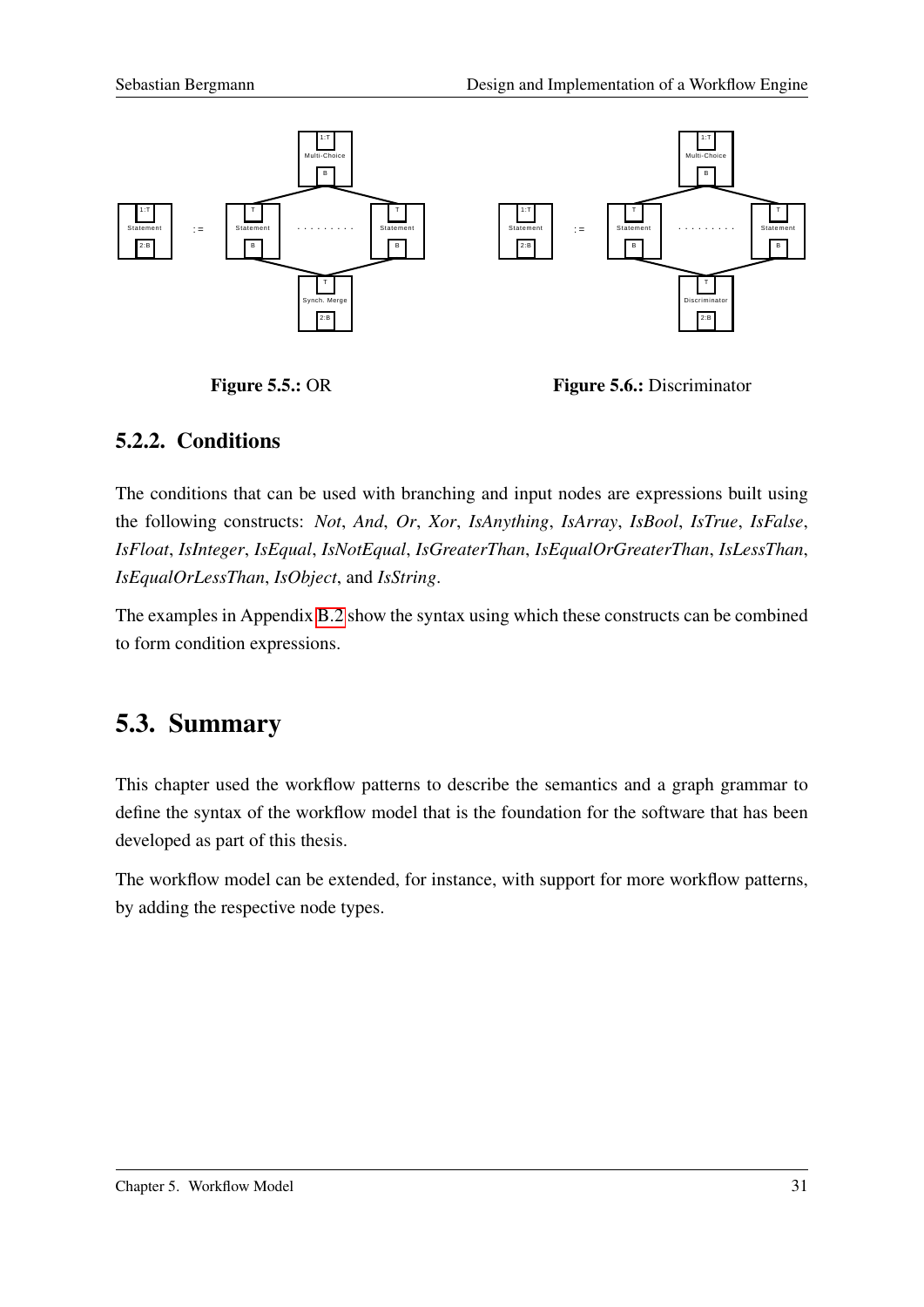# <span id="page-39-0"></span>Chapter 6.

# Design and Implementation

This chapter discusses the design and implementation of the software that has been developed as part of this thesis.

## 6.1. Architecture

The workflow engine that has been developed as part of this thesis has been designed and implemented as three loosely coupled components. The Workflow component provides an object-oriented framework to define workflows and an execution engine to execute them. The WorkflowDatabaseTiein and WorkflowEventLogTiein components tie the Database and EventLog components from the eZ Components library into the main Workflow component for persistence and monitoring, respectively.

A workflow can be defined programmatically by creating and connecting objects (see Section [6.5\)](#page-45-0) that represent control flow constructs. The classes for these objects are provided by the *Workflow Definition API* (see Appendix [B](#page-67-0) for a reference). This API also provides the functionality to save workflow definitions (ie. object graphs) to and load workflow definitions from a data storage. Two data storage backends have been implemented, one for relational database systems and another for XML files. Through the *Workflow Execution API* the execution of a workflow definition can be started (and resumed). Figure [6.1](#page-40-0) shows the conceptual architecture for the workflow engine.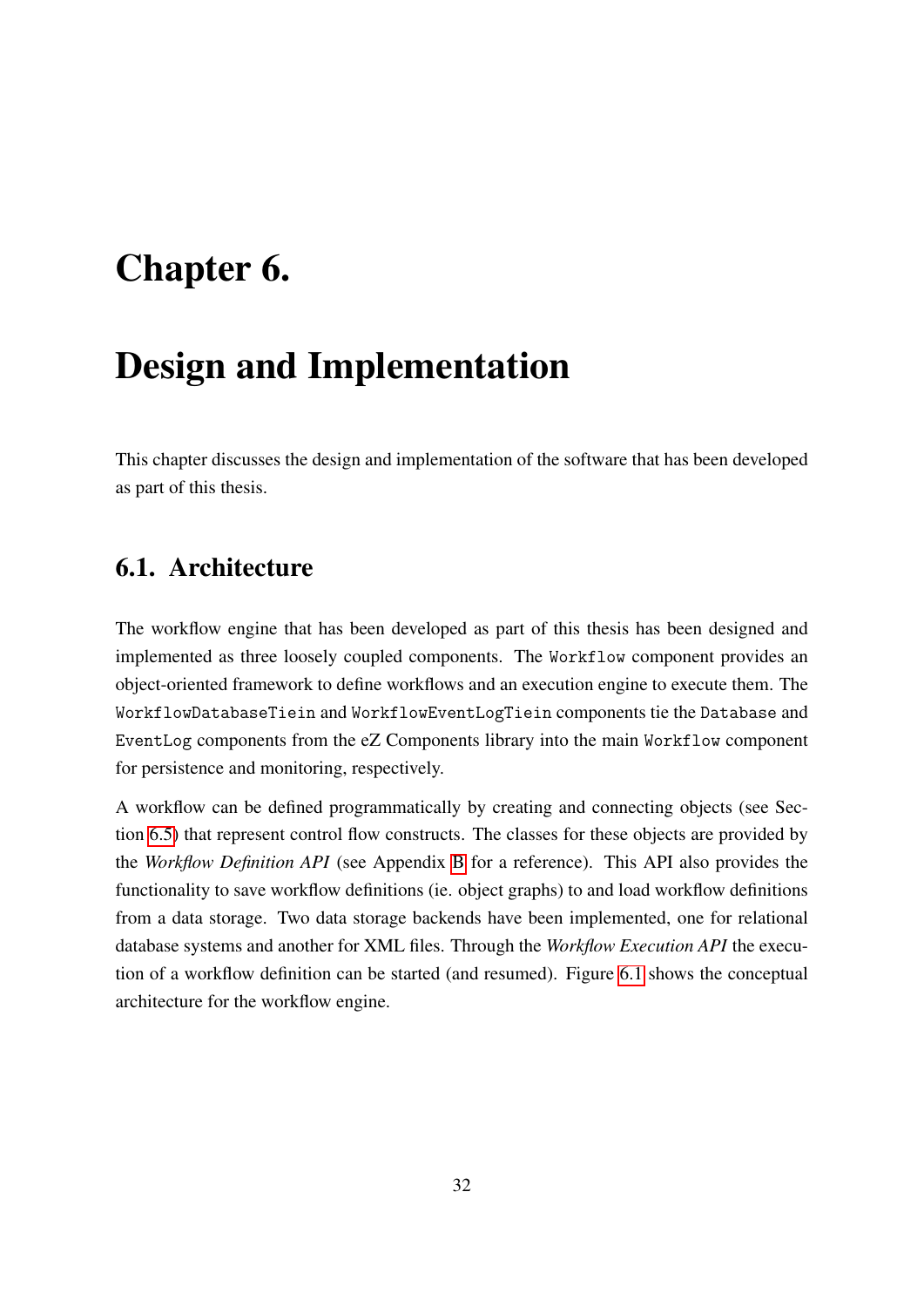

<span id="page-40-0"></span>Figure 6.1.: Conceptual architecture for the workflow engine

The idea that a workflow system should be comprised of loosely coupled components is discussed, for instance, in [\[DAM01,](#page-87-1) [DG95,](#page-87-2) [PM99\]](#page-89-0). Manolescu states that

*an object-oriented workflow architecture must* provide abstractions *that enable software developers to define and enact how the work flows through the system* [\[DAM01\]](#page-87-1).

The component-based workflow architecture Micro-Workflow *encapsulates workflow features in separate components*. This architecture follows the *Microkernel* pattern which

*applies to software systems that must be able to adapt to changing system requirements. It separates a minimal functional core from extended functionality and customer-specific parts. The microkernel also serves as a socket for plugging in these extensions and coordinating their collaboration* [\[FB96\]](#page-88-0).

The minimalistic core of Micro-Workflow is comprised of three components that provide basic workflow functionality:

• The *process component* implements an activity-based workflow model and provides the abstractions required to build workflows.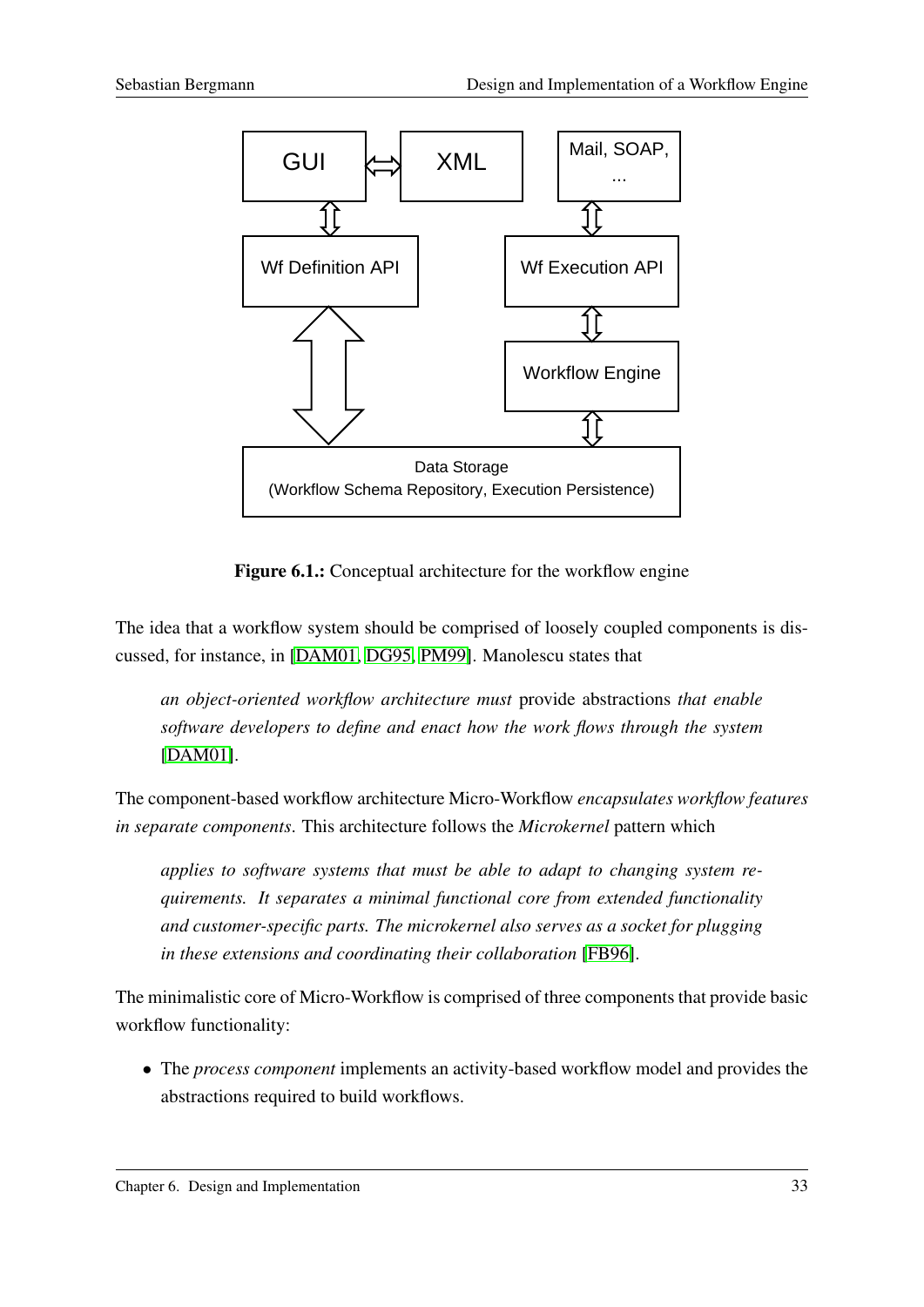- The *execution component* implements the functionality to execute workflows.
- The *synchronization component* allows developers to define dependencies within the workflow domain.

On top of these core components other components, for instance for persistence (suspending and resuming workflow execution), monitoring (status of running workflows), history (history of executed workflows), and worklist management (human-computer interface), can be implemented. Each of these components *encapsulates a design decision* and can be customized or replaced.

## <span id="page-41-0"></span>6.2. Workflow Virtual Machine

This section proposes a so-called *workflow virtual machine* as the executing component of a component-based workflow architecture.

Given the fact that *standardization efforts, e.g. XPDL [\[WfMC05\]](#page-90-0) proposed by the WfMC, have essentially failed to gain universal acceptance* [\[WA04\]](#page-90-1), the *problem of developing a [workflow system] that supports changes in the [workflow description language]* needs to be addressed.

Fernandes et. al. propose to

*split the [workflow system] into two layers: (1) a layer implementing a* Workflow Virtual Machine*, which is responsible for most of the [workflow system] activities; and (2) a layer where the different [workflow description languages] are handled, which is responsible for making the mapping between each [workflow description language] and the Workflow Virtual Machine* [\[SF04\]](#page-89-1).

A workflow virtual machine isolates the executing part of a workflow management system, the *backend*, from the parts that users interact with, the *frontend*. This isolation allows for the definition of a *backend language* to describe exactly the workflows that are supported by the executer and its underlying workflow model. This backend language is not the workflow description language users use to define their workflows. They use *frontend languages* that can be mapped to the system's backend language.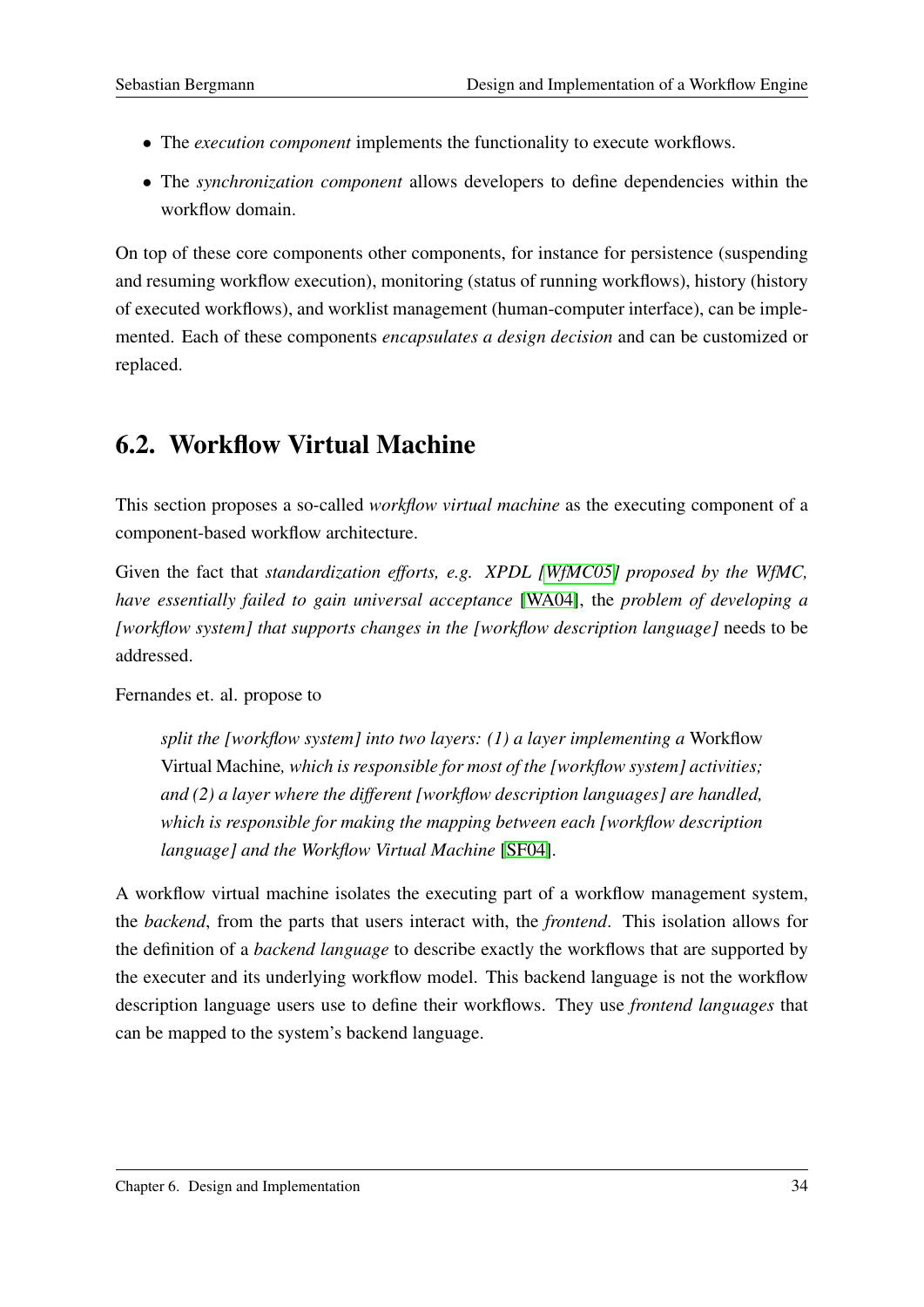# 6.3. Graph-Oriented Programming

The manual of JBoss jBPM [\[JBOSS\]](#page-88-1), a platform for multiple process languages supporting workflow, business process management, and process orchestration, introduces *Graph-Oriented Programming [as a] new implementation technique that serves as a basis for all graph-based process languages*.

Graph-Oriented Programming implements the *graphical representation* and the *wait states* of a process language in an object-oriented programming language. The former can be achieved by providing a framework of node classes. Objects of these classes represent the nodes in the process graph, relations between these objects represent the edges. Such an object graph can then be traversed for execution. These executions need to be persistable, for instance in a relational database, to support the wait states.

The aforementioned node classes implement the *Command* design pattern [\[GoF94\]](#page-88-2) and encapsulate an action and its parameters.

The executing part of the workflow engine is implemented in an Execution class. An object of this class represents a workflow in execution. The execution object has a reference to the current node. When the execution of a workflow is started, a new execution object is created and the current node is set to the workflow's start node. The execute() method that is to be provided by the node classes is not only responsible for executing the node's action, but also for propagating the execution: *a node can pass the execution that arrived in the node [to] one of its leaving transitions to the next node*.

Like Fowler in [\[MF05\]](#page-88-3), the authors of the JBoss jBPM manual acknowledge the fact that *current software development relies more and more on domain specific languages*. They see Graph-Oriented Programming as a means to implement domain specific languages *that describe how graphs can be defined and executed* on top of an object-oriented programming language.

In this context, a process language (like a workflow description language) is *nothing more than a set of* Node *implementations*. The semantics of each node are defined by the implementation of the execute() method in the respective node class. This language can be used as the backend language of a Workflow Virtual Machine (see Section [6.2\)](#page-41-0). In this lanugage, the workflow is represented as a graph of command objects. The workflow patterns (see Section [2.2\)](#page-16-0) make up the requirements for and can be mapped to the respective classes.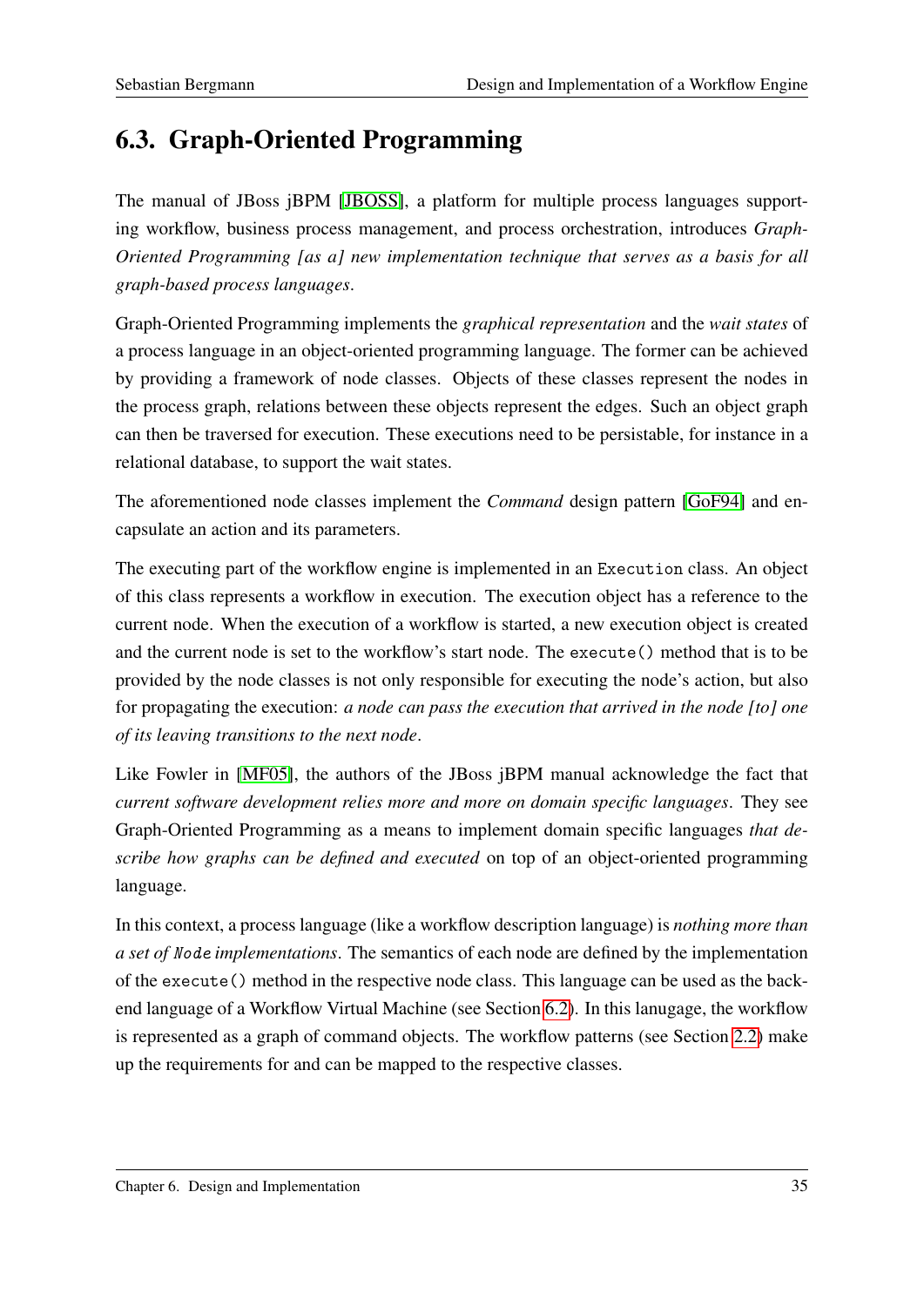One of the advantages of using a domain specific language that Fowler gives in [\[MF05\]](#page-88-3) regards the *involvement of lay programmers: domain experts who are not professional programmers but program in domain specific languages as part of the development effort*. In essence this means that a software system that provides a domain specific language can be customized and extended without knowledge of the underlying programming language that was used to implement it.

## 6.4. Implementation Details

The workflow engine maintains a set of activated nodes. At the beginning of the execution, the workflow's start node is activated.

Listing [6.1](#page-44-0) shows the main execution loop of the workflow virtual machine. As long as the workflow execution has not explicitly ended (by reaching an *End* node), the next activated node is executed. After the node has been successfully executed it is removed from the set of activated nodes. In a situation where the set of activated nodes is not empty but none of the activated nodes can be completed (because they are waiting for user input, for instance), the workflow execution is suspended. When the set of activated nodes is empty, the execution of the workflow ends.

During its execution, a node can activate an arbitrary amount of its outgoing nodes. *Synchronization*, *Synchronizing Merge*, and *Discriminator* nodes, for instance, need to be activated several times before they can complete their execution.

Parallel threads of execution that are branched by the *Parallel Split* and *Multi-Choice* (and merged by the *Synchronization*, *Synchronizing Merge*, and *Discriminator*) workflow patterns are executed serialized.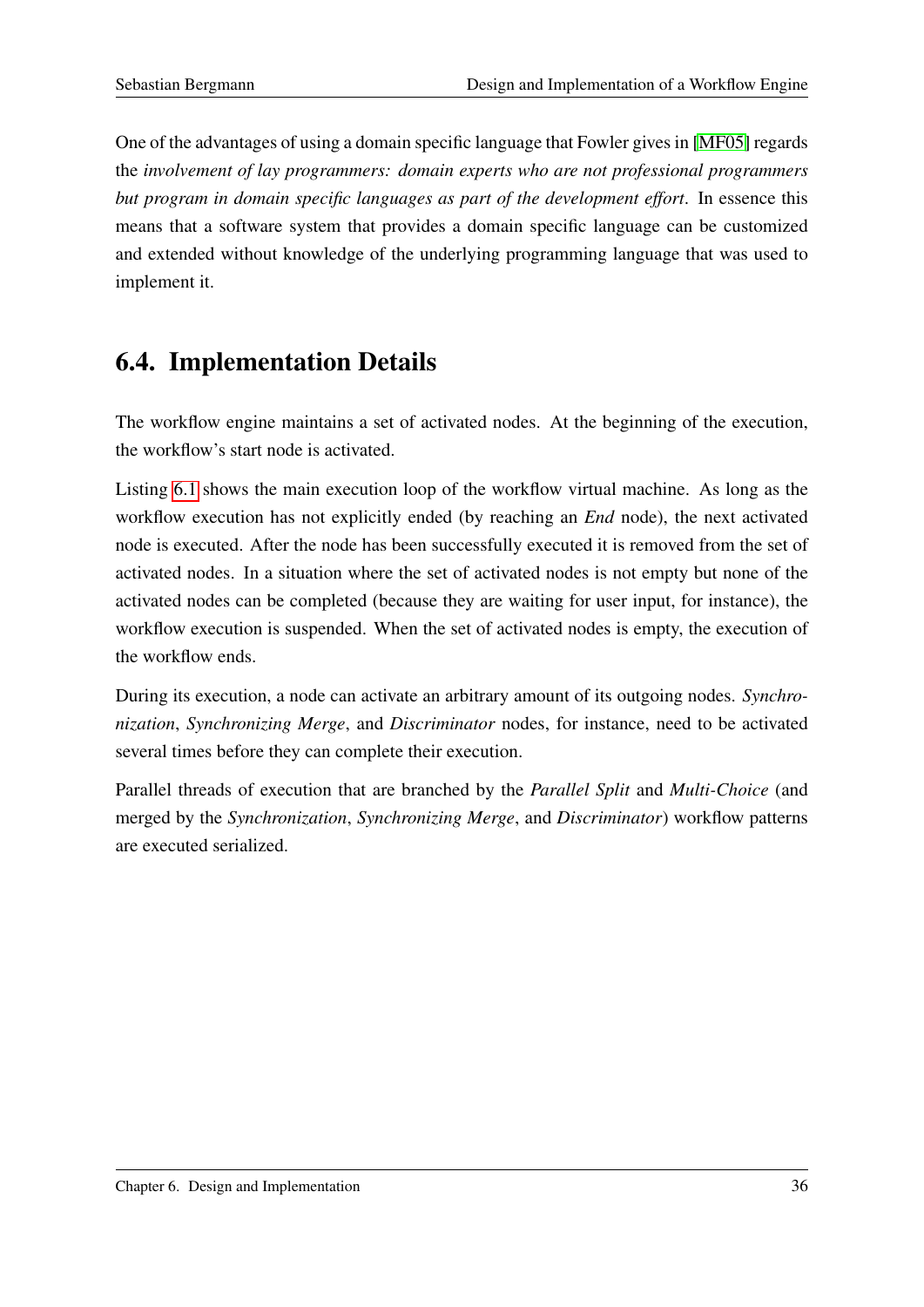```
1 abstract class ezcWorkflowExecution
2 f3 // ...
4
5 protected function execute ()
6 \qquad \qquad {
7 do
 \begin{array}{ccc} 8 & 6 \end{array}9 $executed = false;
10
11 foreach ( $this - > activatedNodes as $key = > $node )
12 \qquad \qquad13 if ( $this - > cancelled && $this - > ended )
\overline{14} \overline{14} \overline{16} \overline{16} \overline{16} \overline{16} \overline{16} \overline{16} \overline{16} \overline{16} \overline{16} \overline{16} \overline{16} \overline{16} \overline{16} \overline{16} \overline{16} \overline{16} \overline{16} \overline{16} \overline{16} \overline{16} 15 break;
\begin{array}{c} 16 \end{array} }
17
18 if ( $node instanceof ezcWorkflowNodeEnd &&
19 ! $node instanceof ezcWorkflowNodeCancel &&
20 $this - > numActivatedNodes != $this - >
                                            numActivatedEndNodes )
21 \left\{ \right\}22 continue ;
\overline{23} }
24
25 if ( $node - > execute ( $this ) )
26 \left\{ \begin{array}{ccc} \end{array} \right.27 unset ($this -> activatedNodes [$key] );
28 $this->numActivatedNodes--;
29
30 if ( ! $this - > cancelled && ! $this - > ended )
31 \qquad \qquad \qquad \qquad \qquad \qquad \qquad \qquad \qquad \qquad \qquad \qquad \qquad \qquad \qquad \qquad \qquad \qquad \qquad \qquad \qquad \qquad \qquad \qquad \qquad \qquad \qquad \qquad \qquad \qquad \qquad \qquad \qquad \qquad \qquad \qquad \q32 foreach ( $this - > plugins as $plugin )
\overline{33} \overline{33} \overline{34} \overline{35} \overline{36} \overline{36} \overline{36} \overline{36} \overline{36} \overline{36} \overline{36} \overline{36} \overline{36} \overline{36} \overline{36} \overline{36} \overline{36} \overline{36} \overline{36} \overline{36} \overline{36} \overline{36} 34 $plugin - > afterNodeExecuted ( $this , $node ) ;
\overline{\phantom{a}}35 }
36 } \}37
\text{38} \text{39} \text{30} \text{31} \text{32} \text{33} \text{34} \text{35} \text{36} \text{37} \text{38} \text{39} \text{30} \text{31} \text{32} \text{33} \text{34} \text{35} \text{36} \text{37} \text{38} \text{38} \text{39} \text{39} \text{339 }
40 }
41 }
42 while ( ! empty ( $this - > activatedNodes ) && $executed ) ;
43
44 if ( ! $this - > cancelled && ! $this - > ended )
45 \left\{ \begin{array}{c} \end{array} \right.46 $this ->suspend ();
47 }
48 }
49
50 // ...
51 }
```
Listing 6.1: The workflow engine's main execution loop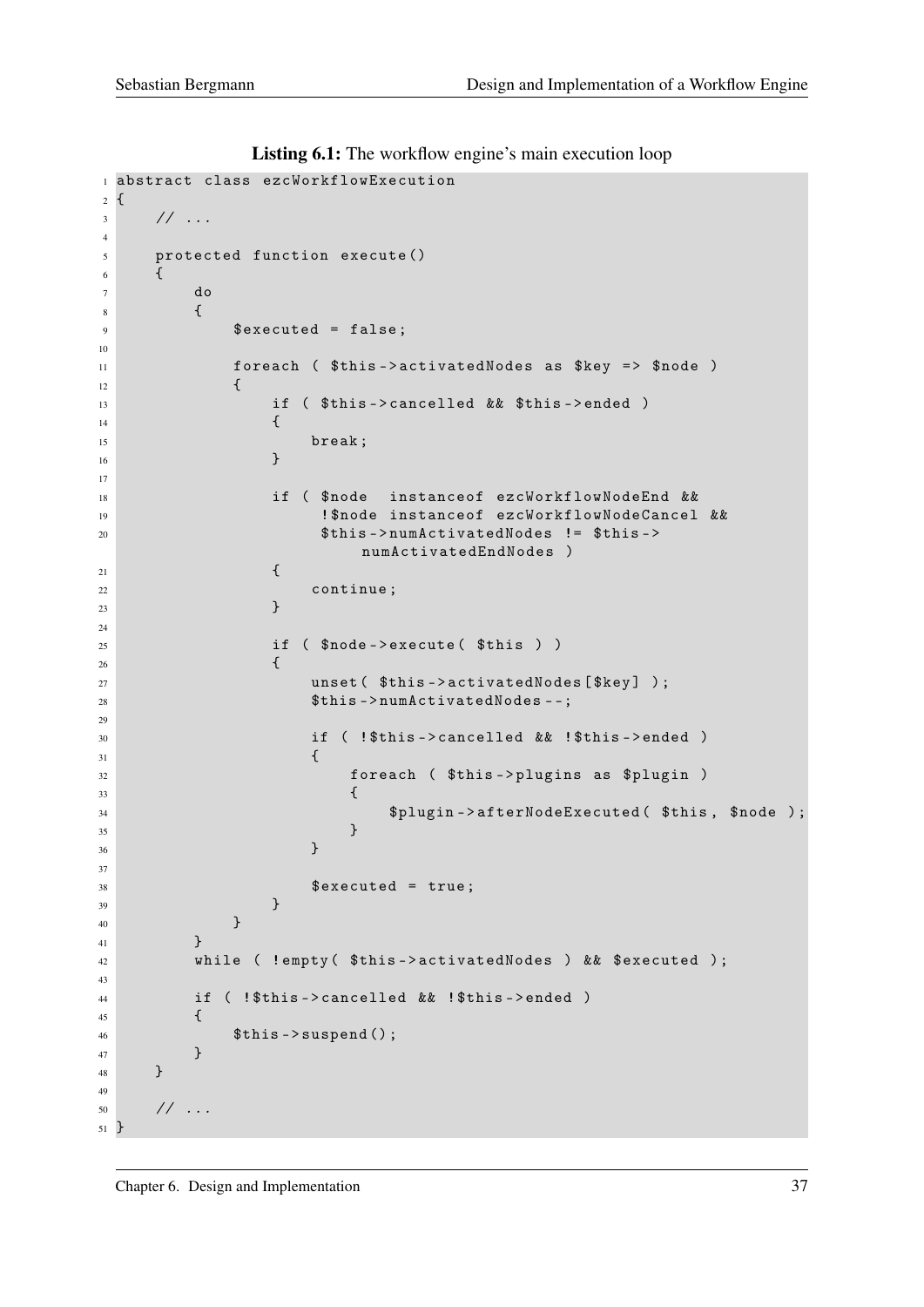# <span id="page-45-0"></span>6.5. Example

Listing [6.2](#page-46-0) shows an example of PHP code that programmatically creates an object graph for a workflow.

The workflow in this example consists of seven nodes:

- 1. A *Start* node (line 10).
- 2. An *Input* node (lines 13–17) that requests a boolean input variable.
- 3. An *Exclusive Choice* node (line 21) that conditionally branches (lines 27–39) based upon the value of the previously supplied input variable.
- 4. An *Action* node that has a PrintTrue service object attached to it (line 24).
- 5. An *Action* node that has a PrintFalse service object attached to it (line 25).
- 6. A *Simple Merge* node (lines 41–44).
- 7. An *End* node (line 11).

Listing [6.3](#page-47-0) shows the object graph created by this PHP code serialized to XML, Appendix [A](#page-58-0) elaborates on this example and explains it in detail.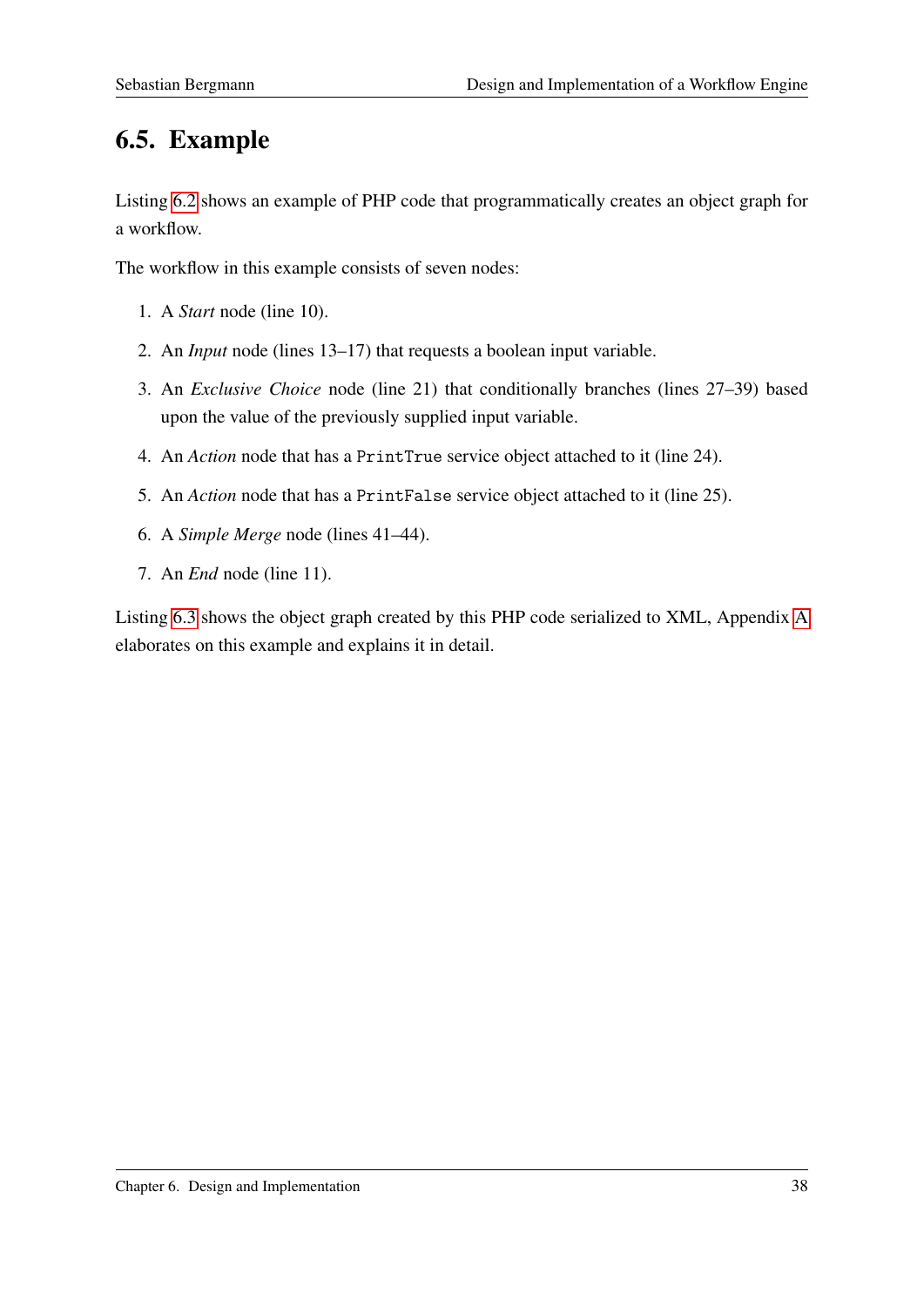Listing 6.2: Creating an object graph using the *Workflow Definition API*

```
1 \leq ?php
2 require_once ' Base / base . php ';
\overline{3}4 function __autoload ($className)
5 {
6 ezcBase:: autoload ($className);
7 }
8
9 $workflow = new ezcWorkflow ( 'Test' );
10
11 $input = new ezcWorkflowNodeInput (
12 array (
13 'choice' => 'boolean'
14 )
15 ) ;
16
17 $workflow->startNode->addOutNode($input);
18
19 $branch = new ezcWorkflowNodeExclusiveChoice ;
20 $branch -> addInNode ( $input ) ;
21
22 $true = new ezcWorkflowNodeAction ( ' PrintTrue ' ) ;
23 $false = new ezcWorkflowNodeAction ( ' PrintFalse ' ) ;
2425 $branch -> addConditionalOutNode (
26 new ezcWorkflowConditionIsTrue (
27 ' choice'
28 ) ,
29 $true
30 ) ;
31
32 $branch -> addConditionalOutNode (
33 new ezcWorkflowConditionIsFalse (
34 ' choice'
35 \quad ),
36 $false
37 ) ;
38
39 $merge = new ezcWorkflowNodeSimpleMerge ;
40 $merge - > addInNode ( $true )
41 -> addInNode ($false)
42 ->addOutNode( $workflow ->endNode );
43 ? >
```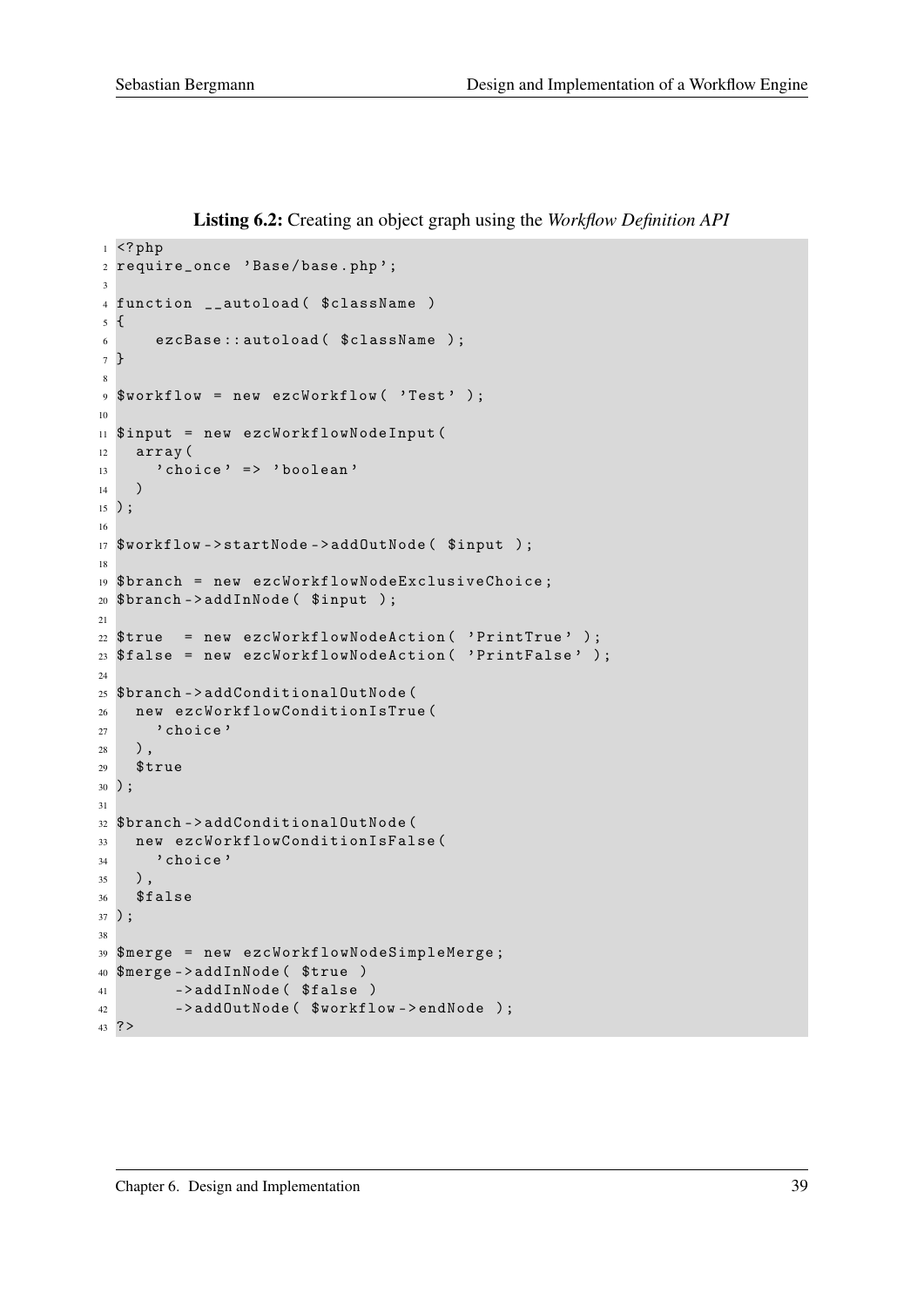Listing 6.3: Workflow specification in XML markup

```
\langle ? \text{xml version} = "1.0" encoding = "UTF - 8" ?< workflow name = " Test " version = " 1 " >
  < node id = " 1 " type =" Start " >
     \langle \text{outNode} \text{ id} = "3" \rangle\langle/node>
  \texttt{[1]} < node id = "2" type = "End" />
  < node id = " 3 " type =" Input " >
     < variable name = " choice " constraint = " boolean " / >
     \text{&} < outNode id="4"/>
   \langle/node>
   < node id = " 4 " type =" ExclusiveChoice " >
     < condition type = " IsTrue " variable = " choice " >
        \langle \text{outNode} \text{ide} | \text{id} = "5" \rangle</ condition >
     < condition type = " IsFalse " variable = " choice " >
        \text{Couthode} id="6"/>
     </ condition >
   \langle/node>
   < node id = " 5 " type =" Action " serviceObjectClass = " PrintTrue " >
     \langle \text{outNode} \text{ id} = "7" \rangle\langle/node>
   <node id="6" type="Action" serviceObjectClass="PrintFalse">
     \texttt{<outNode} id="7"/>
  \langle/node>
   < node id = " 7 " type =" SimpleMerge " >
     \langle \text{outNode} \text{ id} = "2" \rangle\langle/node>
</ workflow >
```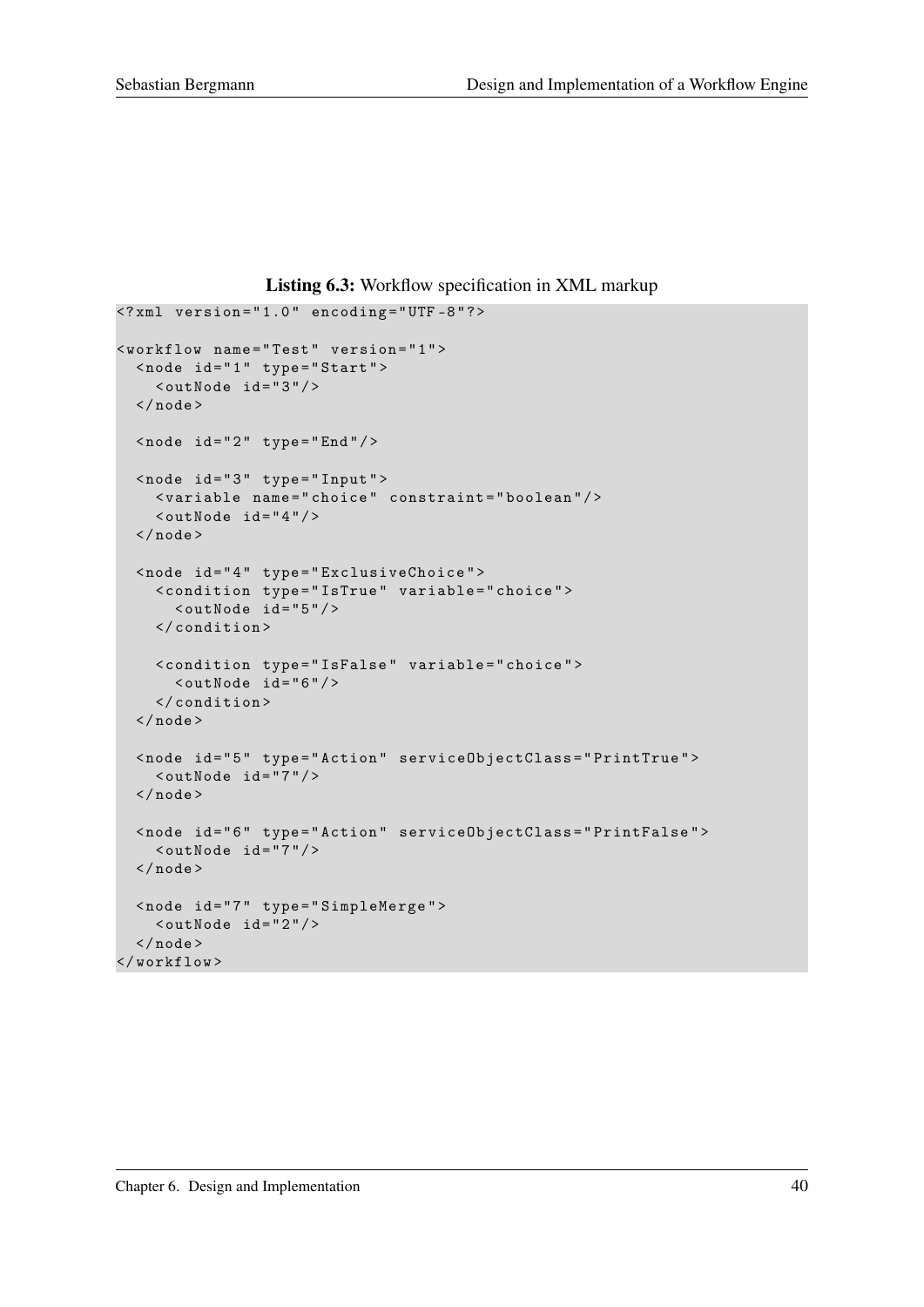## 6.6. Summary

The core of the workflow engine that has been developed as part of this thesis is a virtual machine that executes workflows represented through object graphs. These object graphs can be created programmatically through the software component's Workflow Definition API. Alternatively, a workflow definition can be loaded from an XML file. Object graph and XML file are two different representations of a workflow definition that uses the so-called backend language of the workflow engine's core. Arbitrary frontend languages such as the XML Process Definition Language (XPDL) [\[WfMC05\]](#page-90-0), for instance, can be mapped to the workflow engine's backend language.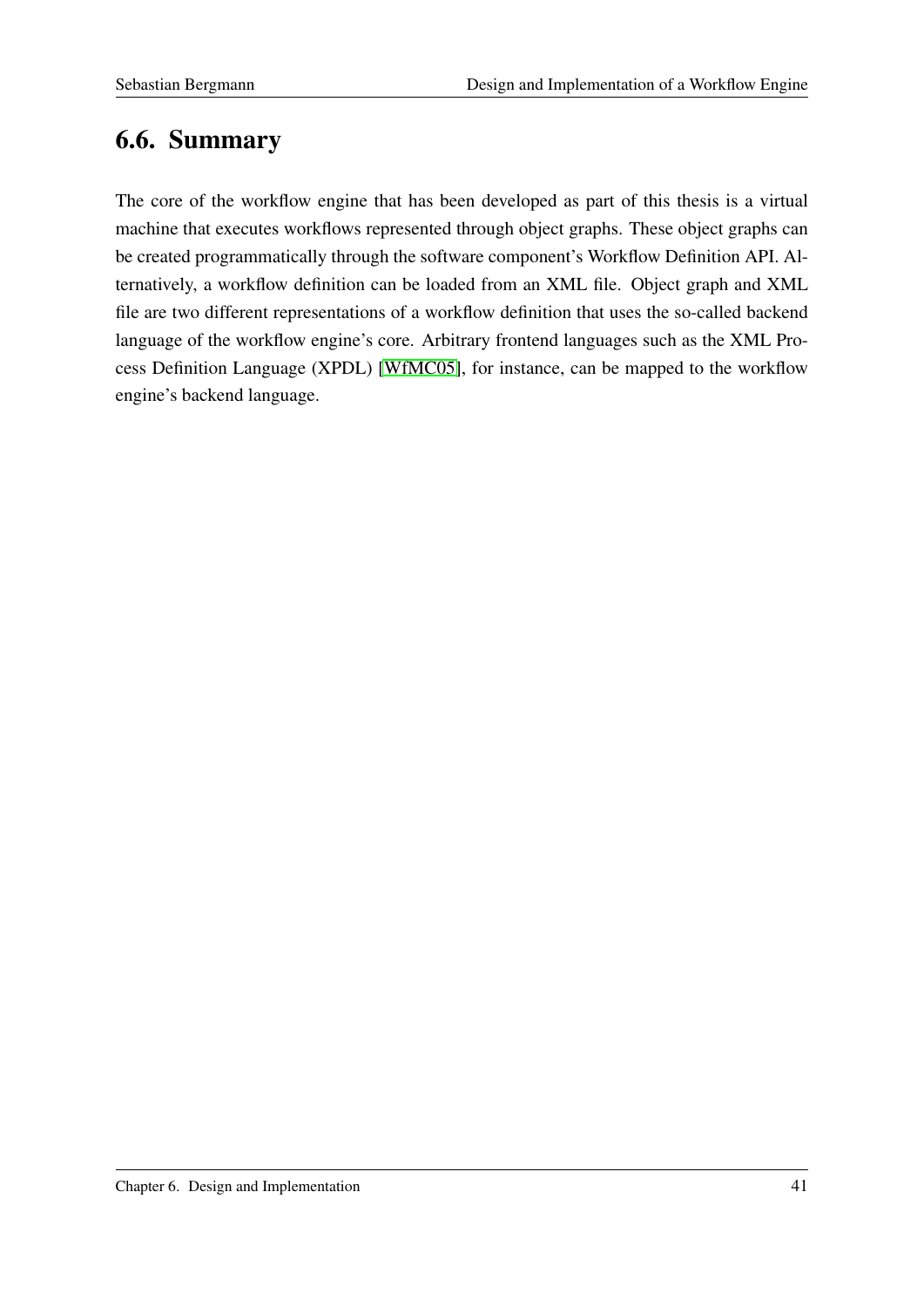# Chapter 7.

# Evaluation and Related Work

This chapter evaluates the workflow model (see Chapter [5\)](#page-34-0) and the software (see Chapter [6\)](#page-39-0) that have been developed as part of this with regard to the requirements (see Chapter [4\)](#page-27-0) and compares it related work.

## 7.1. Evaluation

#### 7.1.1. Workflow Model

The workflow model (see Chapter [5\)](#page-34-0) that is the basis of the software that has been developed as part of this thesis meets the requirements set up by eZ Systems AS (see Section [4.2\)](#page-28-0). It provides good support for expressing control flow with its direct support of the basic control flow patterns (see Section [2.2.1\)](#page-17-0) and the workflow patterns for advanced branching and synchronization (see Section [2.2.2\)](#page-19-0). This allows the expression of operations such as the publishing, removal, and modification of content objects in eZ Publish to be expressed through workflows. The support of sub-workflows allows the decomposition of these workflows into manageable and reusable parts.

Table [7.1](#page-50-0) compares the expressiveness of the ezcWorkflow components's *backend language* with regard to the directly supported workflow patterns to other workflow systems. The comparison data is partially taken from [\[BK03\]](#page-87-3).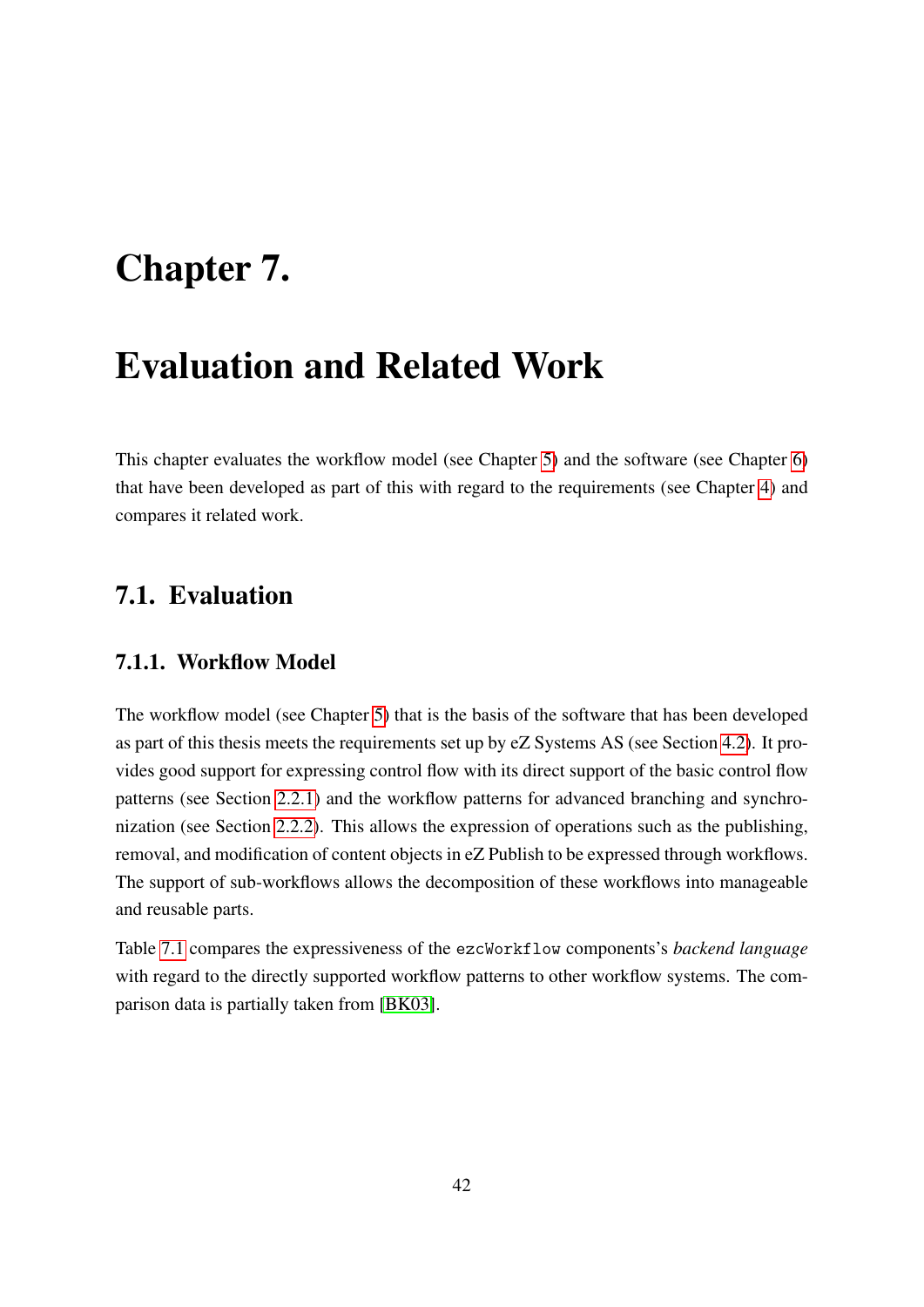| <b>Workflow Pattern</b>                                                           | ezcWorkflow           | YAWL       | $\boldsymbol{\epsilon}$<br>eZ Publish | Galaxia      | Radicore   | Visual WorkFlo          | Verve Workflow     | <b>Staffware</b>        | <b>MQSeries Workflow</b>            | Forté Conductor        | HP ChangeEngine | Fujitsu i-Flow   | SAP R/3 Workflow     |
|-----------------------------------------------------------------------------------|-----------------------|------------|---------------------------------------|--------------|------------|-------------------------|--------------------|-------------------------|-------------------------------------|------------------------|-----------------|------------------|----------------------|
| Sequence                                                                          | $\sqrt{}$             | $\sqrt{}$  | $\sqrt{}$                             | $\sqrt{}$    | $\sqrt{}$  | $\sqrt{}$               | $\sqrt{}$          | $\sqrt{}$               | $\overline{\underline{\sqrt{\ }} }$ | $\sqrt{}$              | $\sqrt{}$       | $\sqrt{}$        | $\sqrt{}$            |
| Parallel Split                                                                    | $\overline{\sqrt{ }}$ | $\sqrt{}$  | $(\sqrt{2})$                          | $\sqrt{}$    | $\sqrt{}$  | $\sqrt{}$               | $\sqrt{}$          | $\sqrt{}$               | $\sqrt{}$                           | $\sqrt{}$              | $\sqrt{}$       | $\sqrt{}$        | $\sqrt{}$            |
| Synchronization                                                                   | $\overline{\sqrt{2}}$ | $\sqrt{}$  |                                       | $\sqrt{}$    | $\sqrt{}$  | $\sqrt{}$               | $\sqrt{}$          | $\sqrt{}$               | $\overline{\sqrt{2}}$               | $\sqrt{}$              | $\sqrt{}$       | $\sqrt{}$        | $\sqrt{\frac{1}{2}}$ |
| <b>Exclusive Choice</b>                                                           | $\sqrt{}$             | $\sqrt{ }$ |                                       | $\sqrt{}$    | $\sqrt{}$  | $\sqrt{}$               | $(\sqrt{2})$       | $\sqrt{}$               | $(\sqrt{2})$                        | $\sqrt{}$              |                 | $\sqrt{}$        | $\sqrt{}$            |
| Simple Merge                                                                      | $\sqrt{}$             | $\sqrt{}$  |                                       | $(\sqrt{2})$ | $\sqrt{}$  | $\sqrt{}$               | $\sqrt{}$          | $\sqrt{}$               | $\sqrt{}$                           | $\sqrt{}$              |                 |                  |                      |
| Multi-Choice                                                                      | $\sqrt{}$             | $\sqrt{ }$ |                                       |              |            | $\overline{(\sqrt{2})}$ | $\sqrt{}$          | $\overline{(\sqrt{2})}$ | $\sqrt{}$                           | $\sqrt{2}$             |                 | $\bar{(\wedge)}$ | $(\sqrt{2})$         |
| <b>Synchronizing Merge</b>                                                        | $\sqrt{}$             | $\sqrt{}$  |                                       |              | $\sqrt{ }$ |                         |                    |                         |                                     |                        |                 |                  |                      |
| Multi-Merge                                                                       |                       | $\sqrt{}$  |                                       |              |            |                         | $\sqrt{}$          |                         |                                     | $\sqrt{}$              |                 |                  |                      |
| Discriminator                                                                     | $\sqrt{}$             | $\sqrt{}$  |                                       |              |            |                         | $\sqrt{}$          |                         |                                     | $\left(\sqrt{\right)}$ | $\sqrt{}$       |                  | $\sqrt{}$            |
| <b>Arbitrary Cycles</b>                                                           | $\sqrt{}$             | $\sqrt{}$  |                                       |              | $\sqrt{}$  |                         | $\sqrt{}$          | $\sqrt{}$               |                                     |                        | $\sqrt{}$       | $\sqrt{}$        |                      |
| <b>Implicit Termination</b>                                                       | $\sqrt{}$             |            |                                       |              |            |                         |                    | $\sqrt{}$               | $\hat{\sqrt{}}$                     |                        |                 |                  |                      |
| Multiple<br><b>Instances</b><br>without Synchroniza-<br>tion                      |                       | $\sqrt{}$  |                                       |              |            | $\sqrt{}$               | $\sqrt{}$          |                         |                                     | $\sqrt{}$              |                 |                  |                      |
| Multiple<br>Instances<br>with A Priori Design<br>Time Knowledge                   |                       | $\sqrt{}$  |                                       |              |            | $\sqrt{}$               | $\sqrt{}$          | $\sqrt{}$               |                                     | $\sqrt{}$              |                 |                  |                      |
| Multiple<br><b>Instances</b><br>with A Priori Runtime<br>Knowledge                |                       | $\sqrt{}$  |                                       |              |            |                         |                    |                         |                                     |                        |                 |                  | $(\sqrt{2})$         |
| Multiple<br>Instances<br>without<br>Priori<br>$\overline{A}$<br>Runtime Knowledge |                       | $\sqrt{}$  |                                       |              |            |                         |                    |                         |                                     |                        |                 |                  |                      |
| Deferred Choice                                                                   |                       | $\sqrt{}$  |                                       |              |            |                         |                    | $(\sqrt{2})$            |                                     |                        |                 |                  |                      |
| Interleaved<br>Parallel                                                           |                       |            |                                       |              |            |                         |                    |                         |                                     |                        |                 |                  |                      |
| Routing                                                                           |                       |            |                                       |              |            |                         |                    |                         |                                     |                        |                 |                  |                      |
| Milestone                                                                         |                       | $\sqrt{}$  |                                       |              |            |                         |                    |                         |                                     |                        |                 |                  |                      |
| <b>Cancel Activity</b>                                                            |                       | $\sqrt{}$  |                                       |              |            |                         |                    | $\sqrt{ }$              |                                     |                        |                 |                  | $\sqrt{}$            |
| <b>Cancel Case</b>                                                                | $\overline{\sqrt{ }}$ |            |                                       |              |            | $\sqrt{ }$              | $\tilde{\sqrt{2}}$ |                         |                                     | $\sqrt{}$              | $\sqrt{}$       |                  |                      |

<span id="page-50-0"></span>Table 7.1.: Comparison of Workflow Systems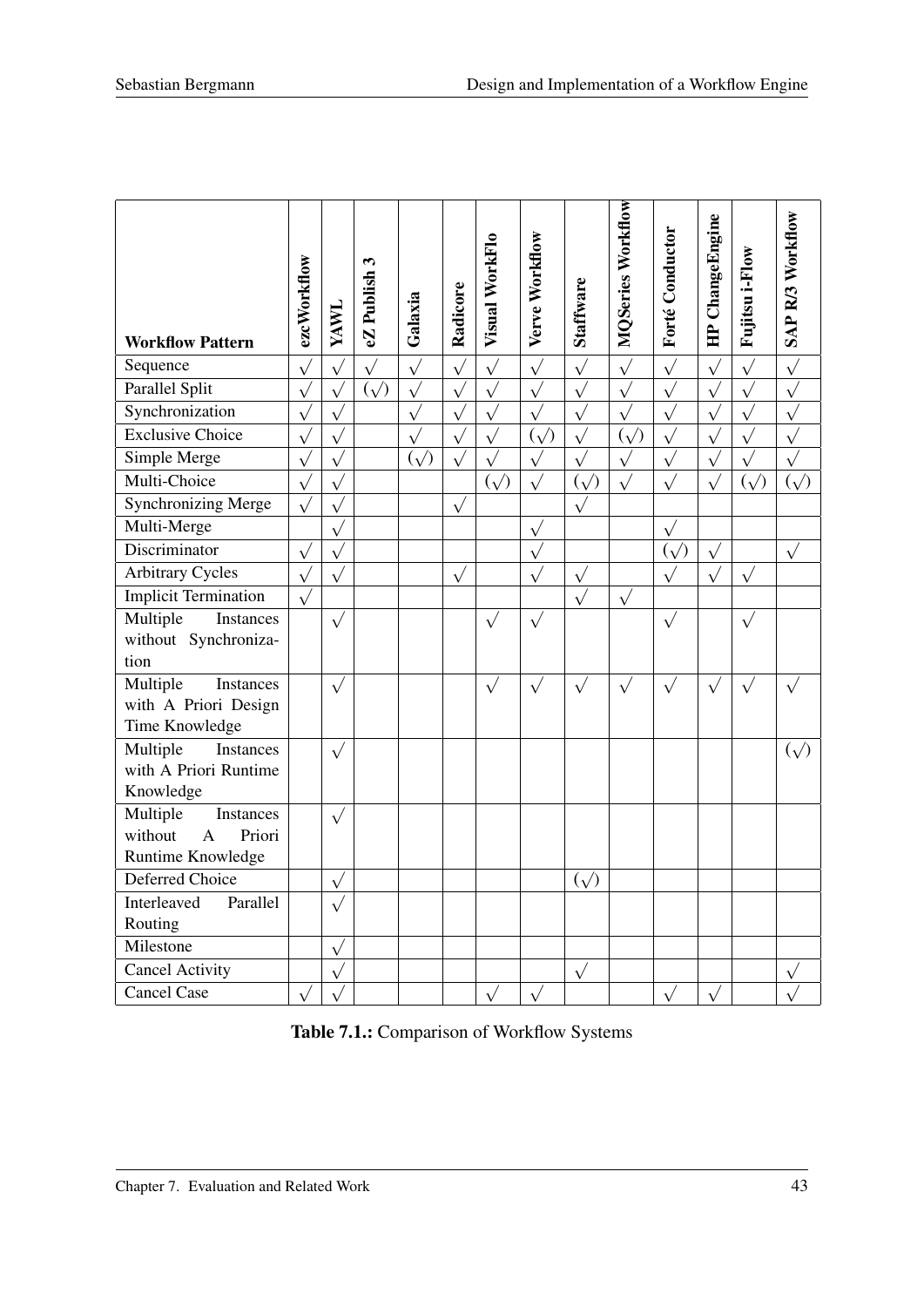## 7.1.2. Implementation

The software that has been developed as part of this thesis meets the requirements set up by eZ Systems AS (see Section [4.2\)](#page-28-0). It has been implemented using version 5 of the PHP programming language and is customizable and extendable. Its architecture allows the addition and customization of components for workflow execution, persistence, history, monitoring, and worklist management, for instance. The backend language that is understood by its virtual machine can be extended by implementing new node classes. The data storage for workflow schemas and the persistence of workflow instances has been abstracted, reference implementations for relational databases (workflow schemas and persistence) and XML files (workflow schemas only) are available. The workflow schemas are stored in such a way that they are versioned, old and new versions of a workflow can be executed at the same time. The *Workflow Execution API* provides access to information on the workflow instances that are currently executing and it is possible to manually control the workflow instances that are currently executing. Through PHP's native SOAP support, the *Workflow Execution API* can be exposed as a web service, thus faciliating a distributed and federated workflow environment where one workflow on one server can start another workflow on another server, for instance. A special purpose implementation of the workflow virtual machine, ezcWorkflowTestExecution, allows for the simulation of workflow execution for debugging and testing.

## 7.2. Related Work

## 7.2.1. Research

#### Micro-Workflow

Manolescu proposes *a new workflow architecture that bridges the gap between the type of functionality provided by current workflow systems and the type of workflow functionality required in object-oriented applications*. In his PhD thesis [\[DAM01\]](#page-87-1), he discusses the design and implementation of Micro-Workflow, an object-oriented framework that is built using this architecture. One of Manolescu's key findings is that more advanced workflow features can be added to light-weight workflow core through composition.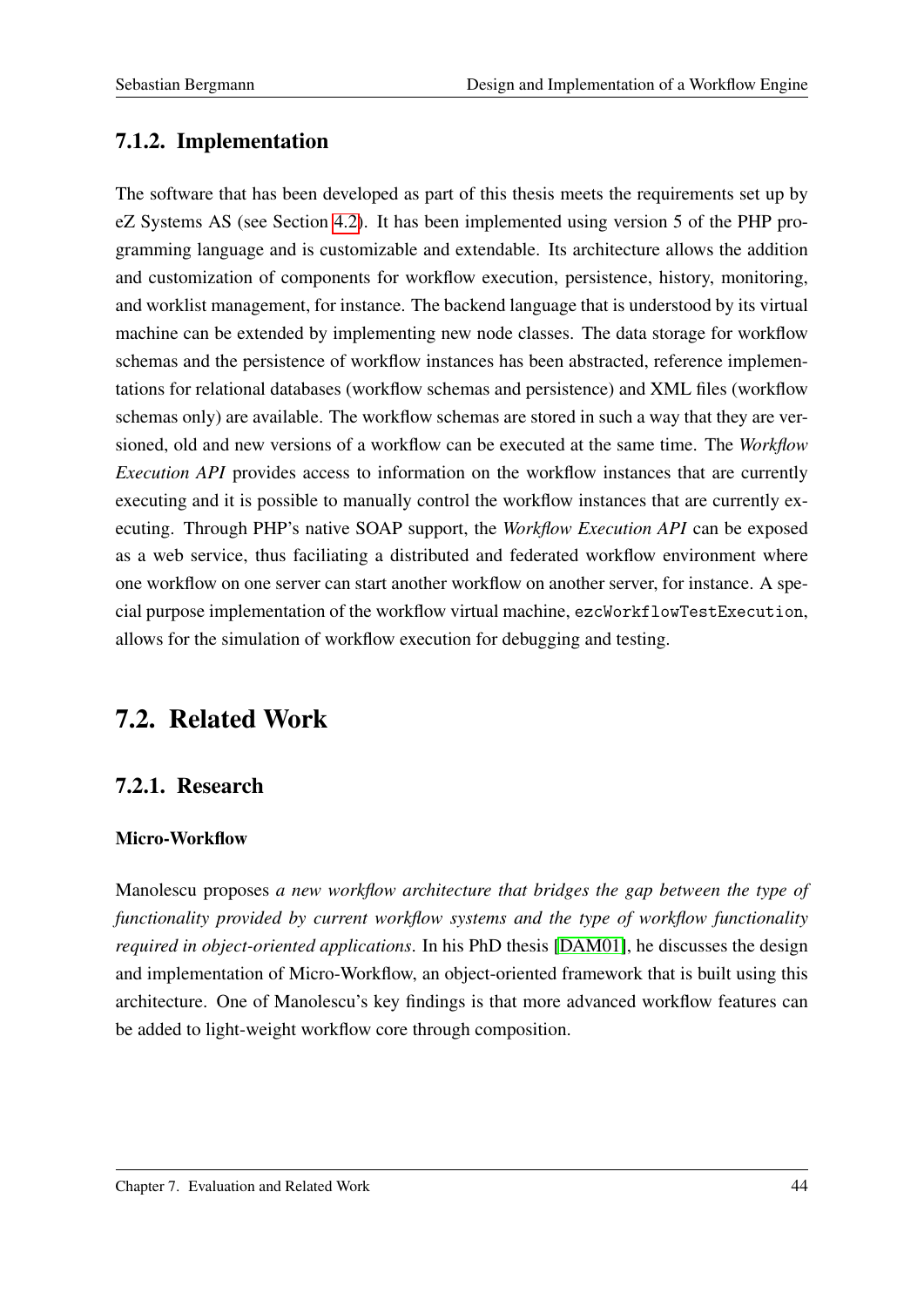### SWAMP

In his Diploma thesis [\[TS04\]](#page-89-2), Schmidt discusses the design and implementation of the SWAMP workflow system (SuSE Workflow and Management Platform). The goal of Schmidt's thesis is to replace an inhomogeneous legacy system with a unified workflow system that is easier to maintain and that can be easily customized and extended. The motivations behind and the requirements for the SWAMP workflow system have some similarities with the needs for the software that has been developed as part of this thesis.

### YAWL

In her Master thesis [\[SH05\]](#page-89-3), Heijens discusses the design and implementation of YAWL. YAWL is both a workflow language (Yet Another Workflow Language) and a workflow system. The workflow model of YAWL is formally based on Petri nets and supports all the workflow patterns with the exception of *Implicit Termination*.

## 7.2.2. Workflow Systems for PHP

### eZ Publish 3

From the workflow patterns that were discussed in Section [2.2,](#page-16-0) the workflow system of eZ Publish 3 only supports the *Sequence* workflow pattern directly. Through its *Multiplexer* workflow event, which starts another workflow from within a workflow, it indirectly supports the *Parallel Split* workflow pattern.

The technical limitations of the workflow system in eZ Publish 3 (see Section [4.1\)](#page-27-1) are representative for other content management systems for the PHP platform (and most likely for those for other platforms as well). The tight integration with the application into which the workflow system is embedded makes the independent usage of the workflow system impossible.

### Galaxia Workflow Engine

The Galaxia Workflow Engine [\[GF03\]](#page-88-4) is an activity-based workflow engine for PHP that is loosely based on OpenFlow [\[OPENFLOW\]](#page-88-5).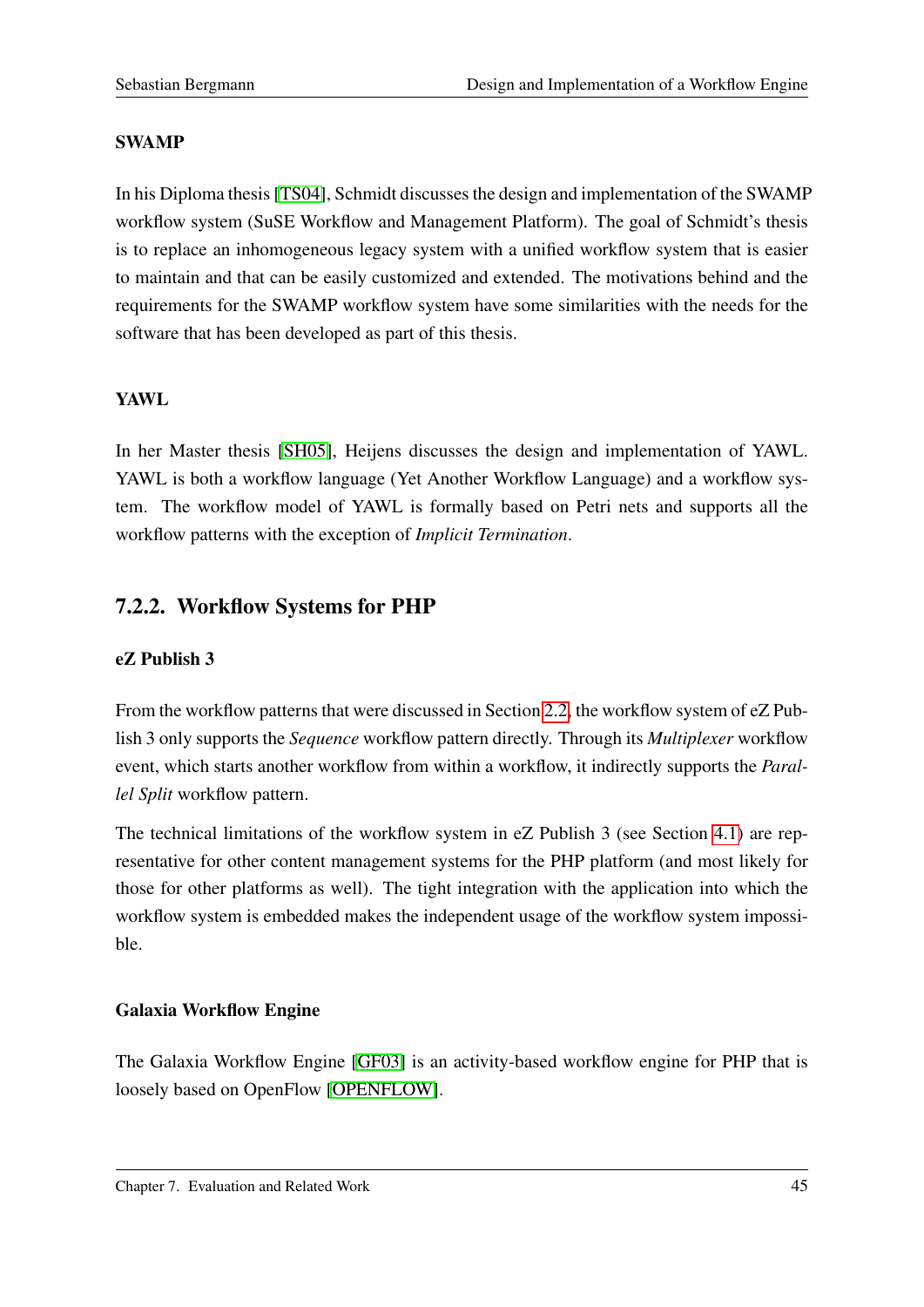The graphical workflow description language supported by the Galaxia workflow engine consists of six *activity types*:

- 1. *Start* represents the beginning of a workflow.
- 2. *End* represents the end of a workflow.
- 3. *Activity* represents an activity that is to be performed.
- 4. *Switch* represents a point of decision in the workflow and can be compared to the *Exclusive Choice* workflow pattern.
- 5. *Split* is equivalent to the *Parallel Split* workflow pattern.
- 6. *Join* is equivalent to the *Synchronization* workflow pattern.

Galaxia does not have an explicit *Simple Merge* construct to merge the multiple possible threads of a *Switch* construct. Instead, an *Activity* construct implicitly merges its incoming threads.

#### Radicore

The Radicore toolkit for PHP features an activity-based workflow engine that is based on Petri nets [\[TM04\]](#page-89-4).

It supports

- Sequential Routing.
- Parallel Routing through *AND-Split* and *AND-Join* constructs.
- Conditional Routing through explicit and implicit *OR-Split* and *OR-Join* constructs.
- Iterative Routing using the *OR-Split* construct.

These constructs correspond to the *Sequence*, *Parallel Split*, *Synchronization*, *Exclusive Choice*, and *Simple Merge* workflow patterns (see Section [2.2\)](#page-16-0).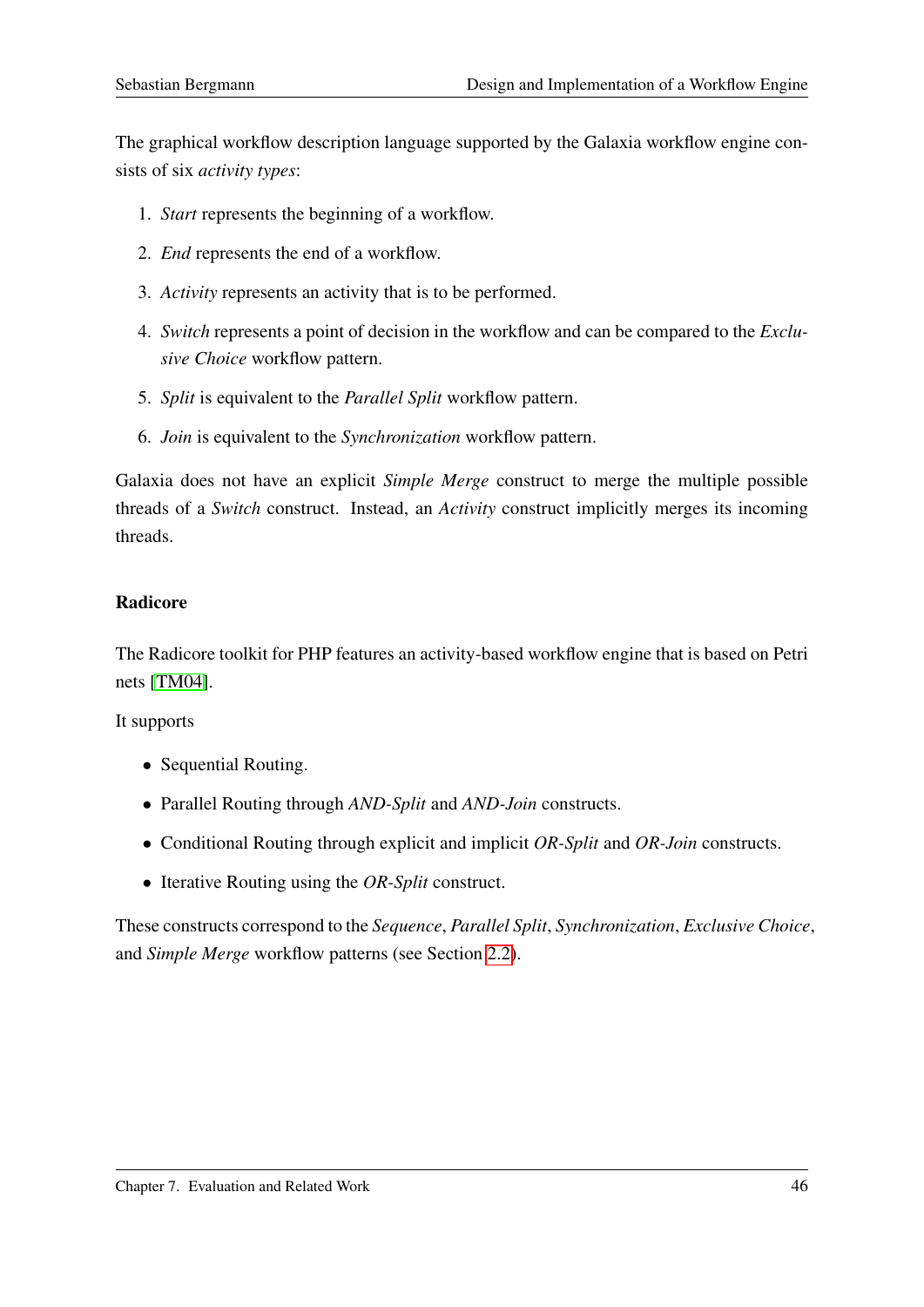# 7.3. Summary

Workflow systems such as Micro-Workflow [\[DAM01\]](#page-87-1) and YAWL [\[SH05\]](#page-89-3), for instance, that have been implemented as part of academic research often excel only in the aspect that is specific to the research while neglecting other aspects that are relevant to a workflow system. One of the goals of this thesis was to combine aspects such as component-based workflow architecture, workflow virtual machine, and workflow patterns to create a workflow system that meets industry requirements.

The existing workflow systems for PHP do not lend themselves well to customization and extension with regard to the requirements set up by eZ Systems AS. This fact, together with eZ Systems' requirement for clear intellectual property, lead to the development of a new workflow engine instead of starting with an existing one.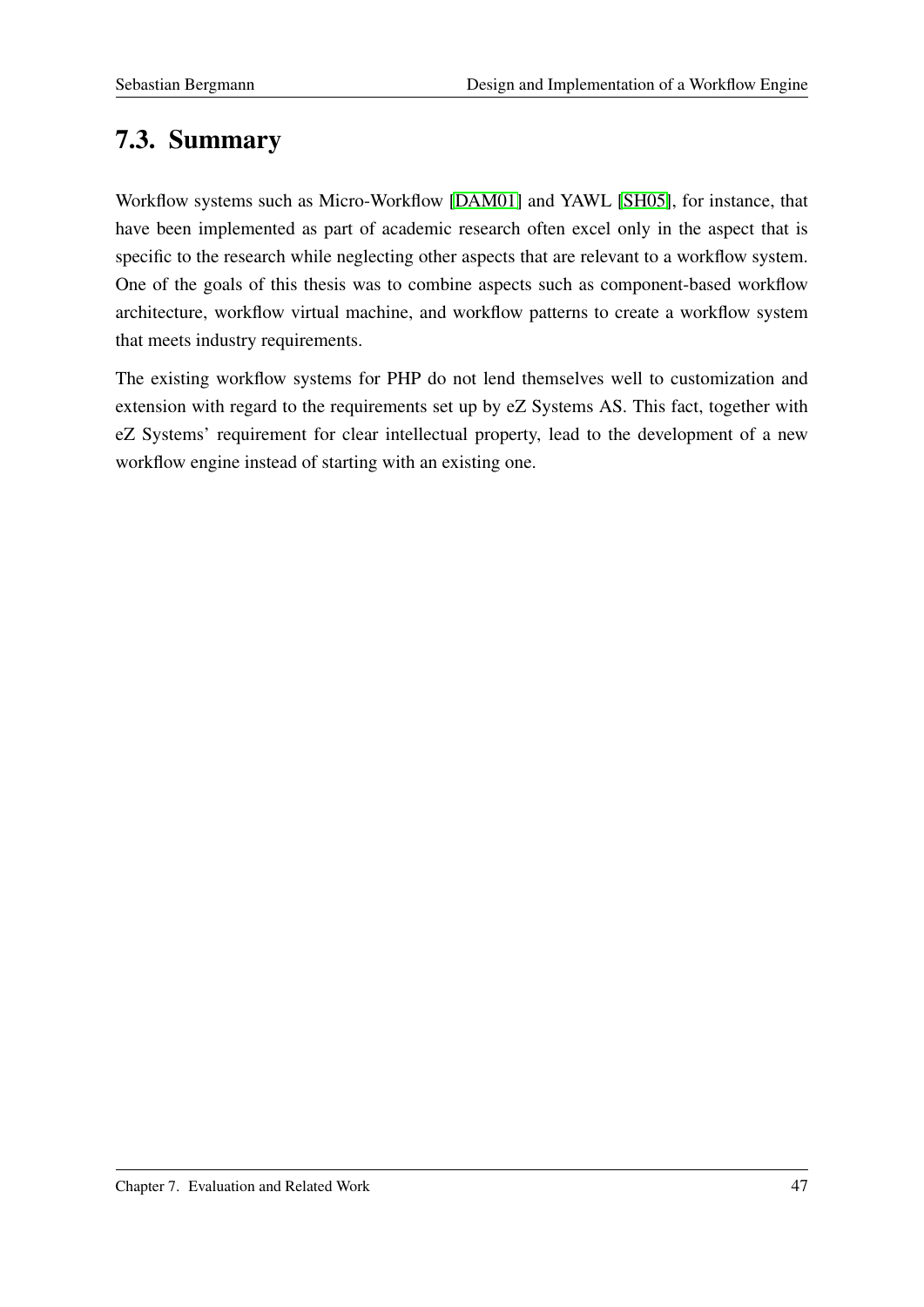# Chapter 8.

# Conclusion and Future Work

## 8.1. Conclusion

This thesis reviewed previous research such as [\[BK03,](#page-87-3) [DAM01,](#page-87-1) [PM99,](#page-89-0) [SF04\]](#page-89-1) and combined it for the first time in an effort to design and implement a workflow system that meets industry requirements.

The pragmatic approach to describe the semantics of workflow routing constructs through *Workflow Patterns* [\[BK03\]](#page-87-3) provides a good foundation for the *Backend Language* of a *Workflow Virtual Machine* [\[SF04\]](#page-89-1) that executes workflow definitions represented through object graphs in a component-based workflow architecture [\[DAM01\]](#page-87-1).

The software that has been developed as part of this thesis is a contribution to the PHP community. It provides an extendable framework to define workflows and a virtual machine for the execution of these definitions that can be embedded into a PHP application, thus extending it with workflow capabilities. This workflow system can be customized and extended through the composition of components, its workflow model can be customized and extended through the classes that define the control flow constructs. It is neither bound to a specific application into which it is embedded nor to a specific workflow description language, thus providing more degrees of freedom with regard to use – and re-use – of the workflow engine.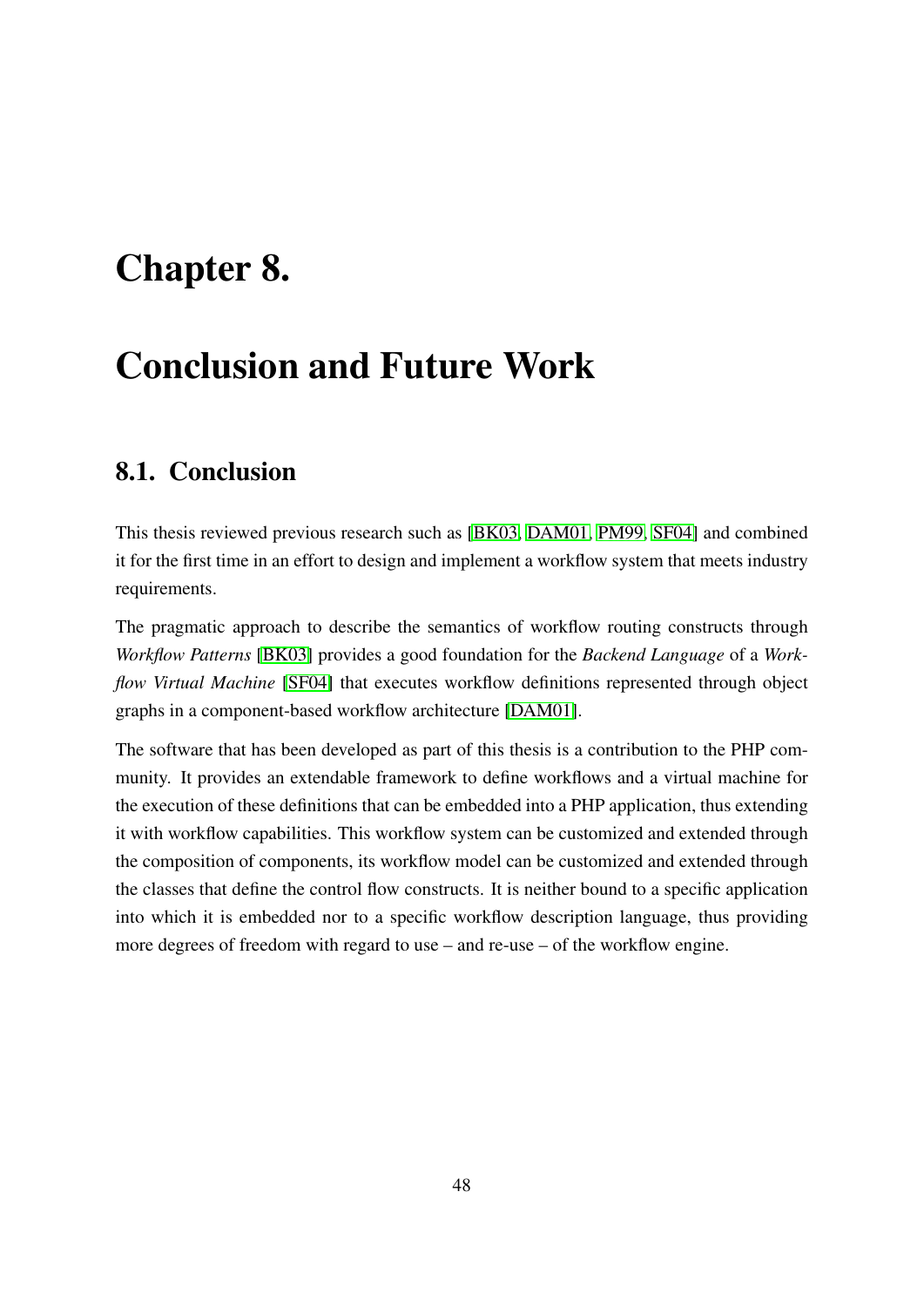## 8.2. Future Work

## 8.2.1. Analysis and Verification of Workflows

The current implementation of the software that has been developed as part of this thesis has basic support for the analysis and verification of workflow specifications. Future versions of the software can implement more advanced verification tools based upon the *abundance of analysis techniques* that exists for Petri nets [\[WA96\]](#page-89-5).

## 8.2.2. Workflow Model

The workflow model can be extended, for instance, with support for more workflow patterns, by adding the respective node types.

## 8.2.3. Aspect-Oriented Programming

Aspect-Oriented Programming *allow[s] programming by making quantified programmatic assertions over programs written by programmers oblivious to such assertions* [\[RF00\]](#page-89-6). These assertions make *quantified statements about which code is to execute in which circumstances*.

Section 2 of [\[SB06\]](#page-89-7) presents an overview of the various implementations of AOP for PHP that support AOP by extending the base programming language. The combination of Graph-Oriented Programming with Aspect-Oriented Programming would add yet another possibility to faciliate AOP with the PHP platform, but without the need to change or extend the base programming language. The workflow model discussed in Chapter [5](#page-34-0) would serve as the Joinpoint Model of an AOP system that can be implemented as an additional component for the software that was presented in Chapter [6.](#page-39-0) Pointcuts such as *node of type X is executed* could then be used to express when additional code is to be run during workflow execution. Compared to the implicit callgraph structure on which language-level AOP systems operate, the explicit graph structure of workflows makes the idea of AOP intuitively clear.

This combination of Aspect-Oriented Programming with Graph-Oriented Programming could then be compared to Aspect-Oriented Programming in general as well as to Adaptive Programming which Lieberherr describes as *the special case of Aspect-Oriented Programming (AOP) where some of the building blocks are expressible in terms of graphs* [\[KL97\]](#page-88-6).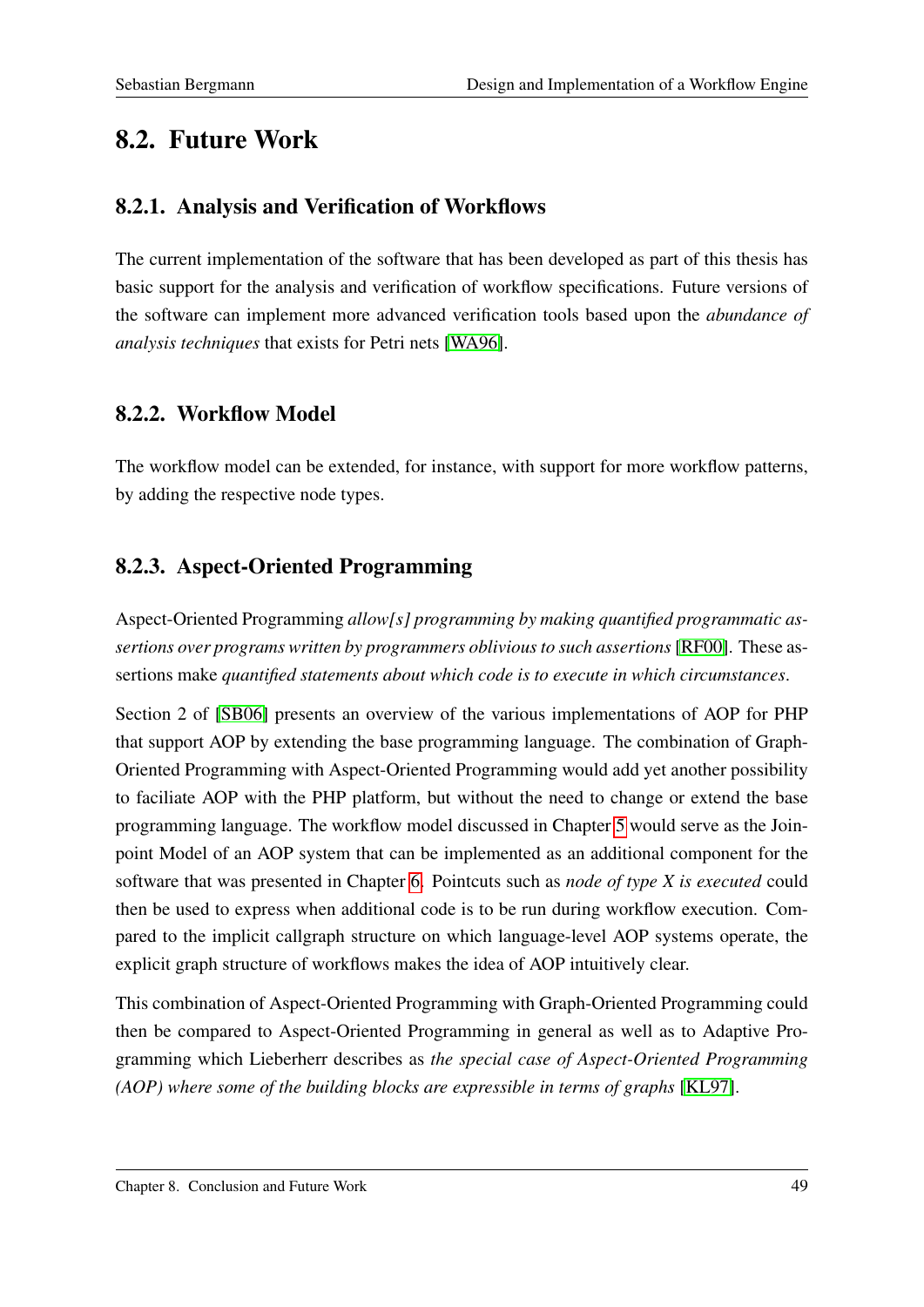## 8.2.4. Compilation of Workflows

Model-Driven Architecture (MDA) *separates business and application logic from underlying platform technology* [\[JM01\]](#page-88-7) and supports the Model-Driven Engineering (MDE) of software systems. It offers a *promising approach to address the inability of third-generation languages to alleviate the complexity of platforms and express domain concepts effectively* [\[DS06\]](#page-87-4).

In this context the possibility could be evaluated whether the software that has been developed as part of this thesis can be extended with a code generator component that can compile a workflow specification into a ready-to-use application.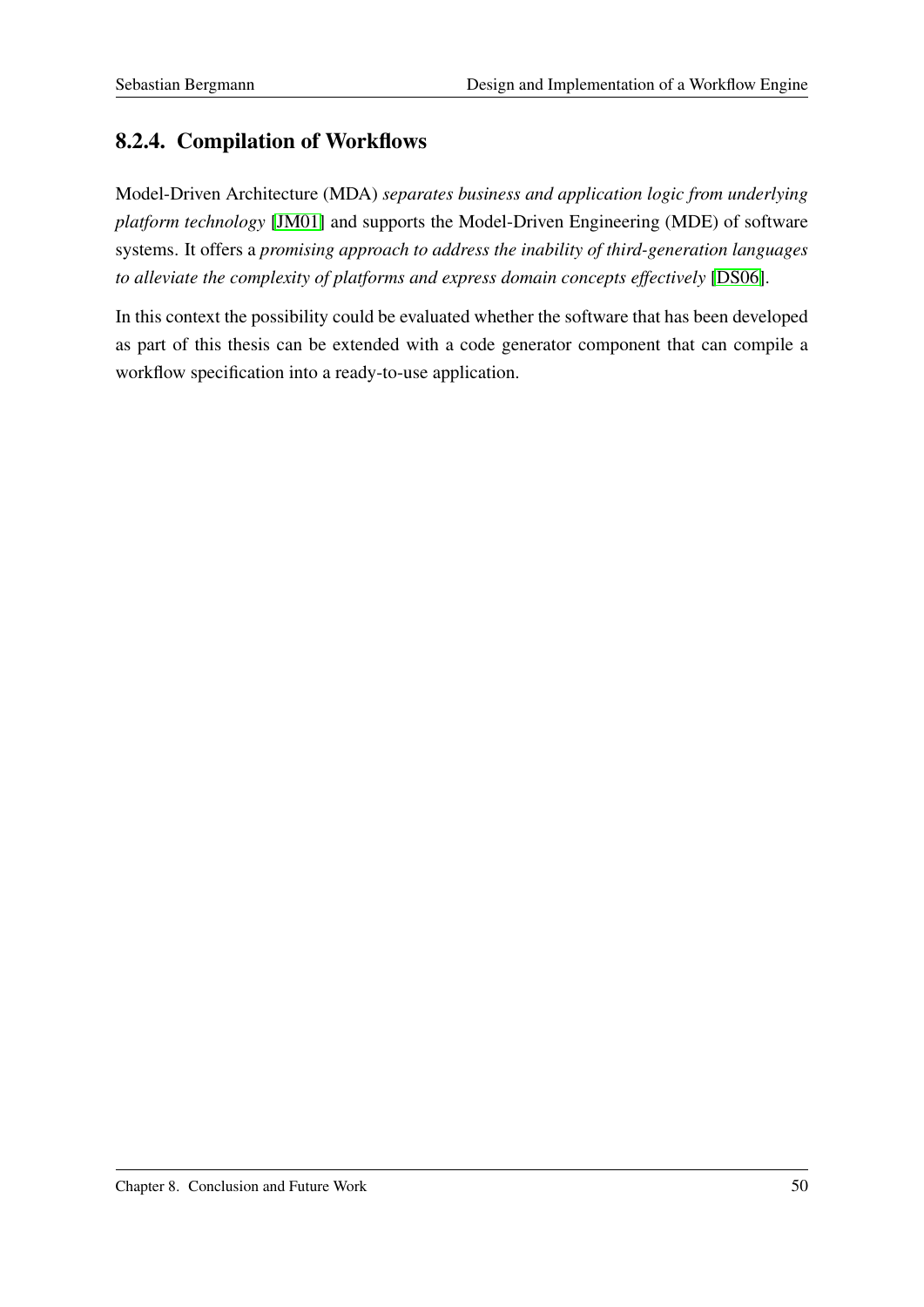# <span id="page-58-0"></span>Appendix A.

# **Tutorial**

This appendix serves as an introduction to the *Workflow Definition API* and *Workflow Execution API* (see Figure [6.1\)](#page-40-0).

## A.1. Workflow Definition API

### A.1.1. Defining a New Workflow

In this subsection, we define a new workflow by creating an object graph of ezcWorkflowNode objects. Once we learned how to define and store such a workflow definition, we we will look at loading and editing an existing workflow definition.

#### Creating the Object Graph

First, we load the ezcBase component (line 2) and set up its classloader that is based on PHP's \_\_autoload interceptor (lines 4–7).

```
1 \leq ?php
2 require_once ' Base / base . php ';
3
4 function __autoload ( $className )
5 {
6 ezcBase:: autoload ($className );
7 }
```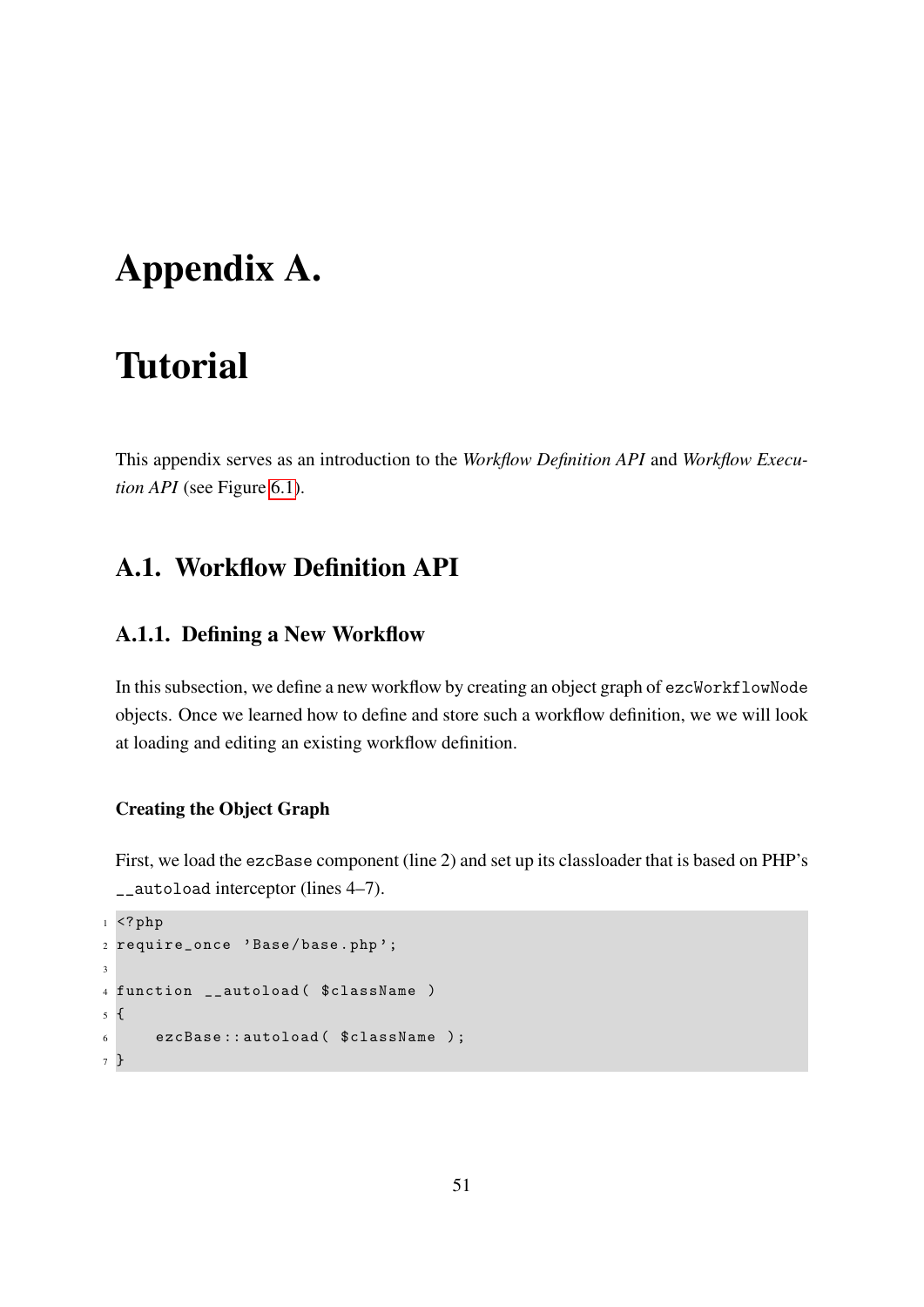For the following code listings, lines 1–7 will always be the same as in the listing above.

We create a new object of the ezcWorkflow class (line 8). This object represents the workflow that we are about to define. The constructor of the class expects a string with a name for the workflow. This name is unique for the schema repository to which the workflow may be saved later.

```
8 $workflow = new ezcWorkflow ( 'Test' );
```
We define an *Input* node by creating an object of the ezcWorkflowNodeInput class. The constructor expects an associative array where the key stands for the name of an input variable and the value may hold arbitrary expectations for this variable. These expectations are evaluated and checked by the application that uses the workflow component.

Then we set up the *Input* node as an outgoing node of the *Start* node.

```
9 $input = new ezcWorkflowNodeInput (
10 array (
11 ' choice' => new ezcWorkflowConditionIsBool
12 )
13 ) ;
14
15 $workflow - > startNode - > addOutNode ( $input ) ;
```
For the purposes of this example we assume that 'choice'  $\Rightarrow$  'boolean' means that a boolean input variable of name "choice" is expected.

We now define an *Exclusive Choice* node that uses the value of the input variable to activate one of two possible paths. Before we set up its outgoing nodes (and the related conditions), we set up the *Exclusive Choice* as an outgoing node of the *Input* node (lines 16–17).

```
16 $branch = new ezcWorkflowNodeExclusiveChoice ;
17 $branch -> addInNode ( $input ) ;
```
In the next step, we create two objects, \$true and \$false of the ezcWorkflowNodeAction class (lines 18–19). The constructor expects the name of a class that implements the ezcWorkflowServiceObject interface. Such a class encapsulates the business logic that is associated with the *Action* node.

```
18 $true = new ezcWorkflowNodeAction ( ' PrintTrue ' ) ;
19 $false = new ezcWorkflowNodeAction ( ' PrintFalse ' ) ;
```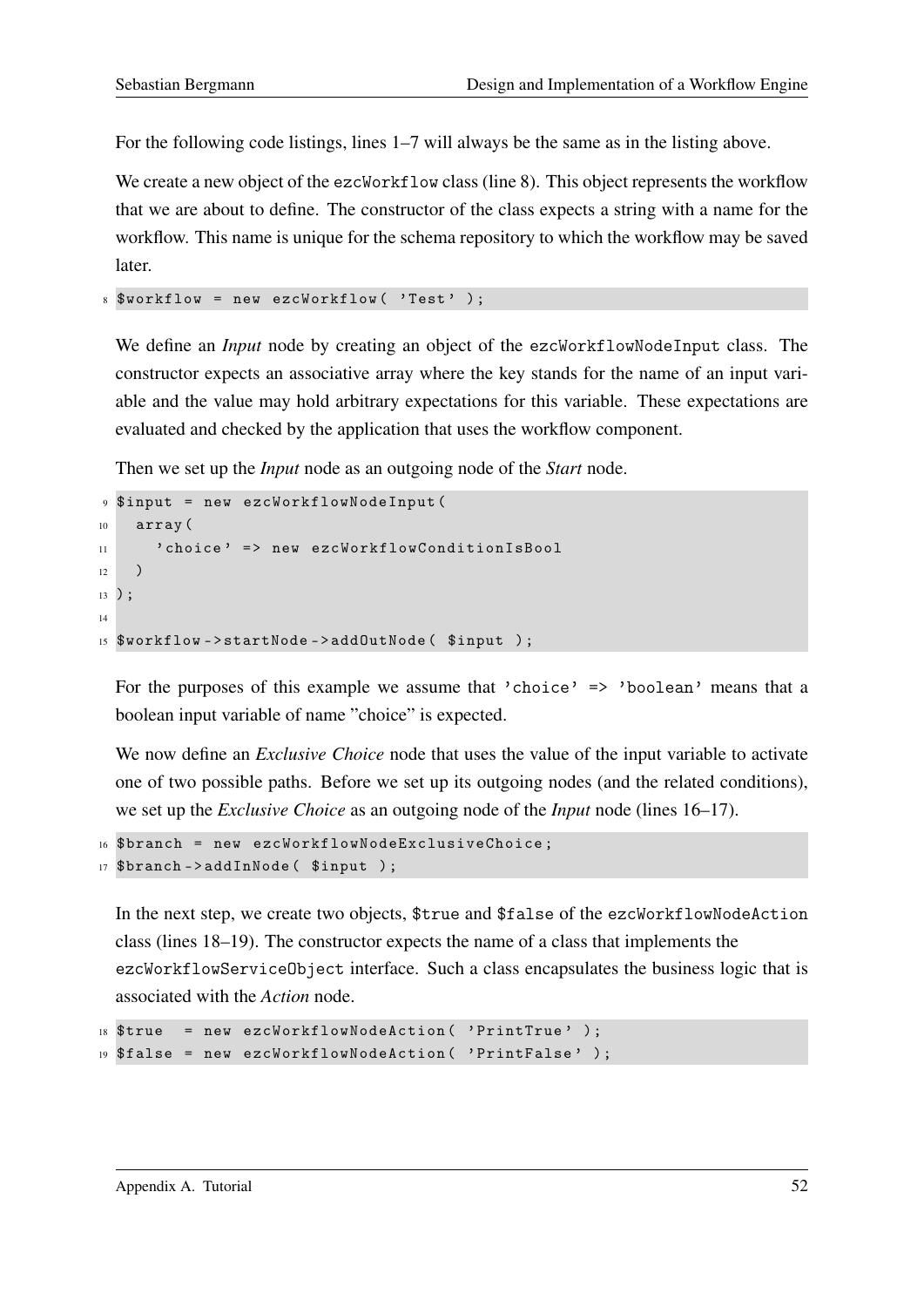Let us take a look at what an implementation of the ezcWorkflowServiceObject interface looks like:

```
<? php
class PrintTrue implements ezcWorkflowServiceObject
{
    public function execute ( ezcWorkflowExecution $e )
    {
        print "TRUE \n";
    }
    public function __toString ()
    {
        return ' PrintTrue ';
    }
}
?
```
The ezcWorkflowServiceObject interface requires two methods, execute() and \_\_toString(). The former implements the business logic of the service object and is passed the execution context as its only argument. The latter provides a textual representation of the service object.

Using the \$branch object's addConditionalOutNode() method, we can now set up the *Action* node that is represented by the \$true object as an conditional outgoing node (lines 20–26). This method expects an ezcWorkflowCondition object as its first argument. This object encapsulates the branching condition.

For our example we use the ezcWorkflowConditionIsTrue class. The constructor of this class expects the name of a workflow variable that is to be evaluated.

```
20 $branch -> addConditionalOutNode (
21 new ezcWorkflowConditionVariable (
22 \, ' choice',
23 new ezcWorkflowConditionIsTrue
24 ) ,
25 $true
26 ) ;
```
Section [B.2](#page-78-0) shows the available ezcWorkflowCondition implementations.

Analogous, we set up the *Action* node that is represented by the \$false object as a second conditional outgoing node (lines 27–33).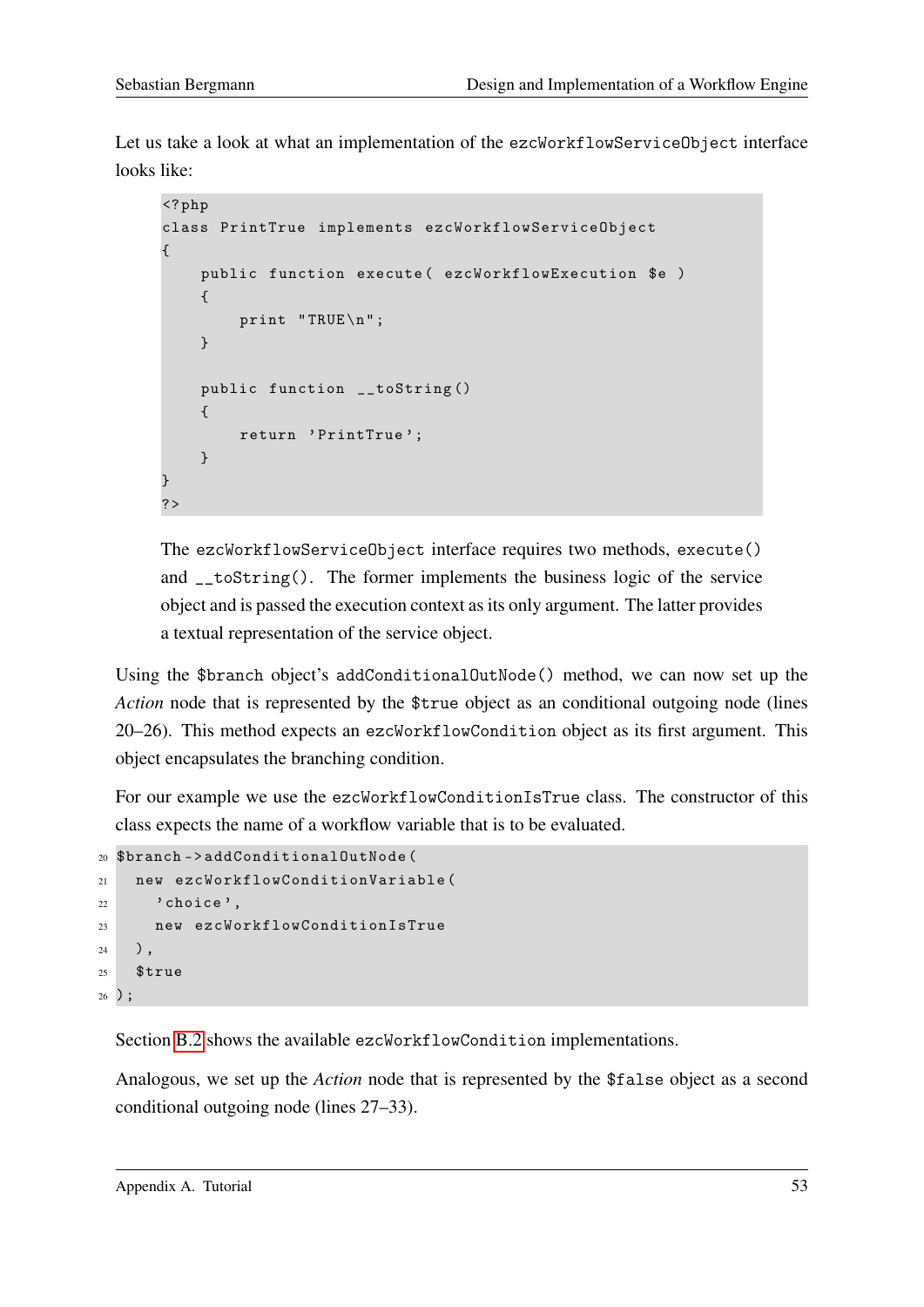```
27 $branch -> addConditionalOutNode (
28 new ezcWorkflowConditionVariable (
29 ' choice',
30 new ezcWorkflowConditionIsFalse
31 \quad \quad,
32 $false
33 ) ;
```
Finally, we create a new object of the ezcWorkflowNodeSimpleMerge class (line 34). We set up the two *Action* nodes as incoming nodes and the *End* node as an outgoing node of this *Simple Merge* node (lines 35–37).

```
34 $merge = new ezcWorkflowNodeSimpleMerge ;
35 $merge - > addInNode ( $true )
36 -> addInNode ( $false )
37 ->addOutNode ($workflow->endNode);
```
This concludes the creation of the object graph that represents the workflow specification and can now be stored in a workflow schema repository. Currently two workflow schema repository backends are supported, XML files and relational databases.

#### Writing the Workflow Schema to an XML File

The following code snippet demonstrates how to serialize the object graph to an XML representation.

```
38 $definition = new ezcWorkflowDefinitionStorageXml ;
39 $definition - > save ( $workflow ) ;
40 ? >
```
The constructor of the ezcWorkflowDefinitionStorageXml class accepts an optional argument that specifies the directory in which the XML files are stored.

Listing [A.1](#page-62-0) shows the resulting XML document that is written to a file named Test\_1.xml. The filename includes the name of the workflow definition and its version number.

Frontend languages such as the XML Process Definition Language (XPDL) [\[WfMC05\]](#page-90-0) can be transformed to this format using XSL Transformations (XSLT) [\[W3C07\]](#page-89-8), for instance.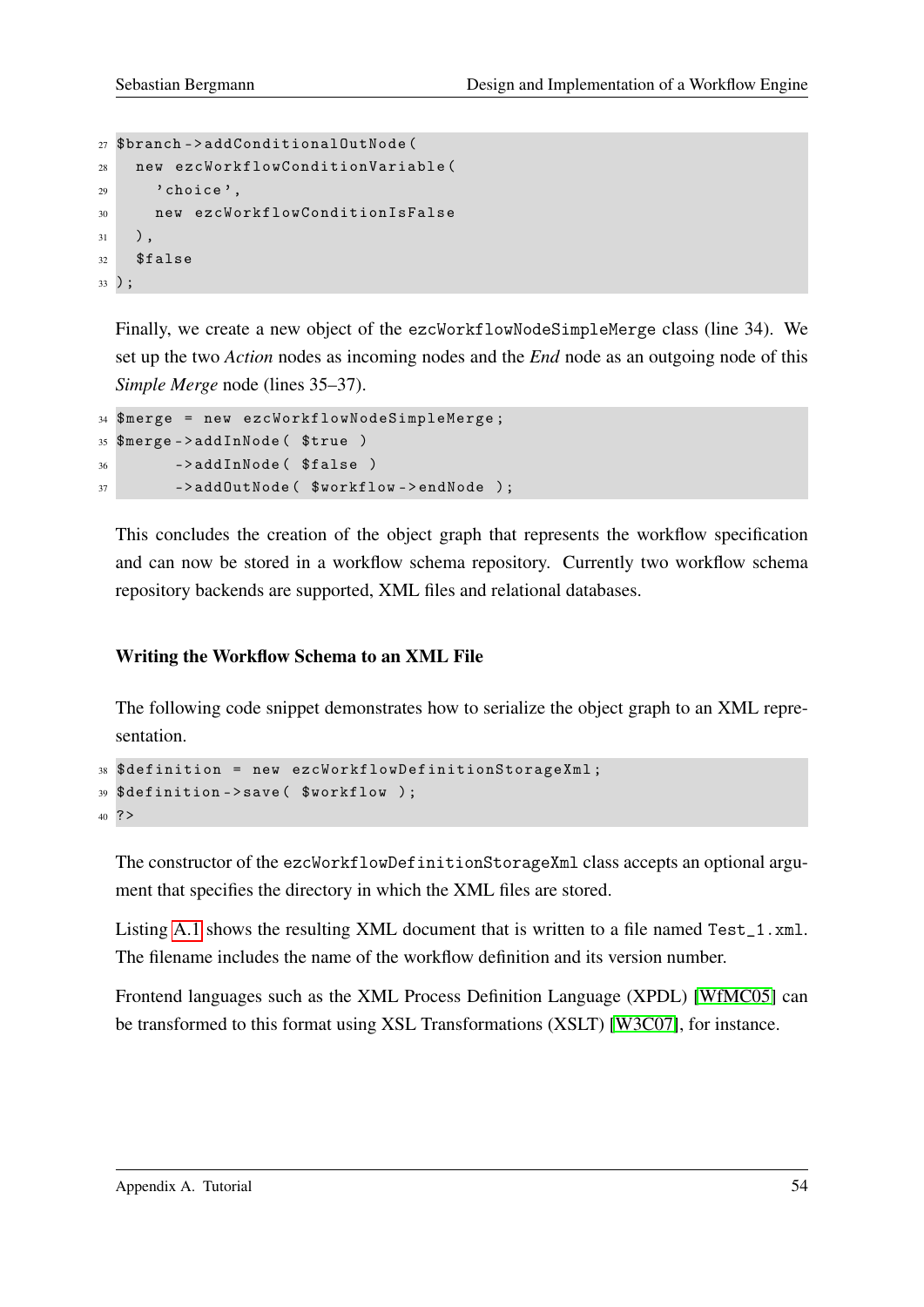Listing A.1: Workflow specification in XML markup

```
\langle ? \text{xml} version = "1.0" encoding = "UTF-8"?>
< workflow name = " Test " version = " 1 " >
   < node id = " 1 " type =" Start " >
     \langle \text{outNode} \text{ide} | \text{id} = "3" \rangle\langle/node>
   \text{q} <node id="2" type="End"/>
   < node id = " 3 " type =" Input " >
     < variable name = " choice " >
         < condition type = " IsBool " / >
      \langle/variable>
      \langle \text{outNode} \text{ id} = "4" \rangle\langle/node>
   < node id = " 4 " type =" ExclusiveChoice " >
      < condition type = " Variable " name = " choice " >
         < condition type = " IsTrue " / >
         \langle \text{outNode} \text{ide} | \text{id} = "5" \rangle</ condition >
      < condition type = " Variable " name = " choice " >
         < condition type = " IsFalse " / >
         \langle \text{outNode} \text{ide} | \text{id} = "6" \rangle</ condition >
   \langle/node>
   < node id = " 5 " type =" Action " serviceObjectClass = " PrintTrue " >
     \langle \text{outNode} \text{ id} = "7" \rangle\langle/node>
   < node id = " 6 " type =" Action " serviceObjectClass = " PrintFalse " >
     \langle \text{outNode} \text{ id} = "7" \rangle\langle/node>
   < node id = " 7 " type =" SimpleMerge " >
      \langle \text{outNode id} = "2" / \rangle\langle/node>
</ workflow >
```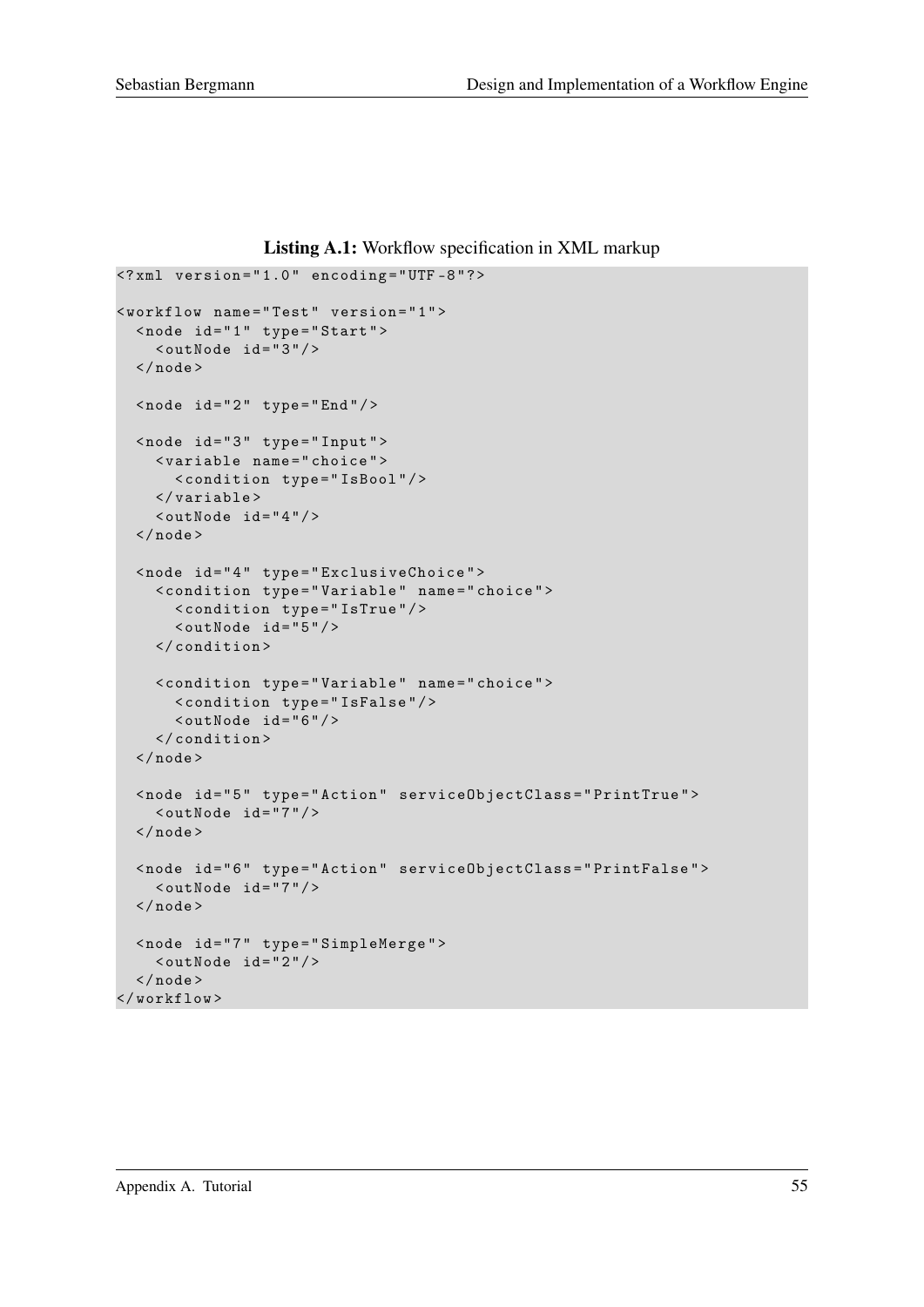#### Saving the Workflow Schema to a Database

The constructor of the ezcWorkflowDatabaseDefinition class expects and object of the ezcDbHandler class. In line 38 we create such an object and connect to a MySQL database server. Then we can use the save() method of the ezcWorkflowDatabaseDefinition object to save the object graph to the database.

```
38 $db = ezcDbFactory:: create ( 'mysql://test@localhost/test' );
39 $definition = new ezcWorkflowDatabaseDefinition ( $db ) ;
40 $definition ->save ($workflow);
41 ? >
```
#### Visualizing a Workflow Graph

The next code snippet shows how to use the ezcWorkflowVisitorVisualization class to generate a description of the object graph in the DOT graph description language.

```
38 $visitor = new ezcWorkflowVisitorVisualization ;
39 $workflow - > accept ( $visitor ) ;
40 print $visitor ;
41 ? >
```
Listing [A.2](#page-64-0) shows the resulting DOT graph description, Figure [A.1](#page-65-0) shows the workflow graph rendered using GraphViz from this graph description.

### A.1.2. Loading an Existing Workflow

#### Loading a Workflow Schema from an XML File

The following code snippet demonstrates how to load an object graph from an XML representation.

```
8 $definition = new ezcWorkflowDefinitionStorageXml ;
9 $workflow = $definition - > loadByName ( ' Test ' ) ;
10 ? >
```
The loadByName() method accepts an optional second argument that specifies the version number of the workflow definition that is to be loaded. By default (ie. without the second argument) the newest version of the workflow is loaded.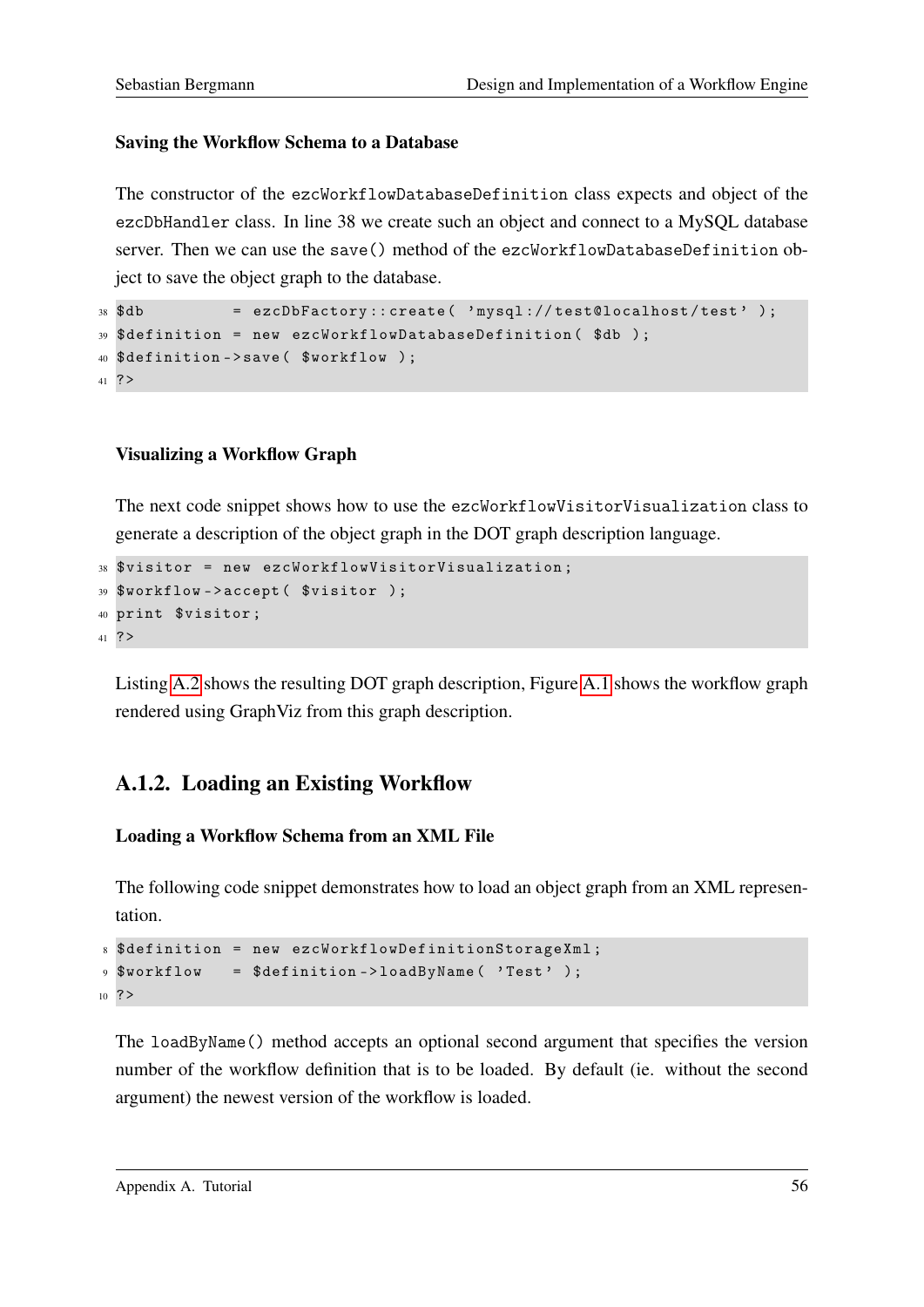<span id="page-64-0"></span>digraph Test { node1 [ label =" Start "] node3 [ label =" Input "] node4 [ label =" Exclusive Choice "] node5 [ label =" PrintTrue "] node7 [ label =" Simple Merge "] node2 [label="End"] node6 [ label =" PrintFalse "] node1 -> node3 node3 -> node4 node4 -> node5 [label="choice is true"] node4 -> node6 [label="choice is false"] node5 -> node7 node7 -> node2 node6 -> node7 }

Listing A.2: Workflow specification in DOT markup

#### Loading a Workflow Schema from a Database

Loading a workflow schema from a database is analogous to loading fron an XML file:

```
\text{8 8db} = ezcDbFactory:: create ('mysql://test@localhost/test');
9 $definition = new ezcWorkflowDatabaseDefinition ( $db ) ;
10 $workflow = $definition->loadByName ('Test');
```
For the following code listings, lines 8–10 will always be the same as in the listing above.

## A.2. Workflow Execution API

The software that has been developed as part of this thesis offers three workflow execution engines: ezcWorkflowExecutionNonInteractive, ezcWorkflowDatabaseExecution, and ezcWorkflowTestExecution. This sections shows how they are used.

### A.2.1. Workflow with Wait States

For the execution of a workflow that contains wait states (for example *Input* nodes), an execution engine is required that supports persistence. The ezcWorkflowDatabaseExecution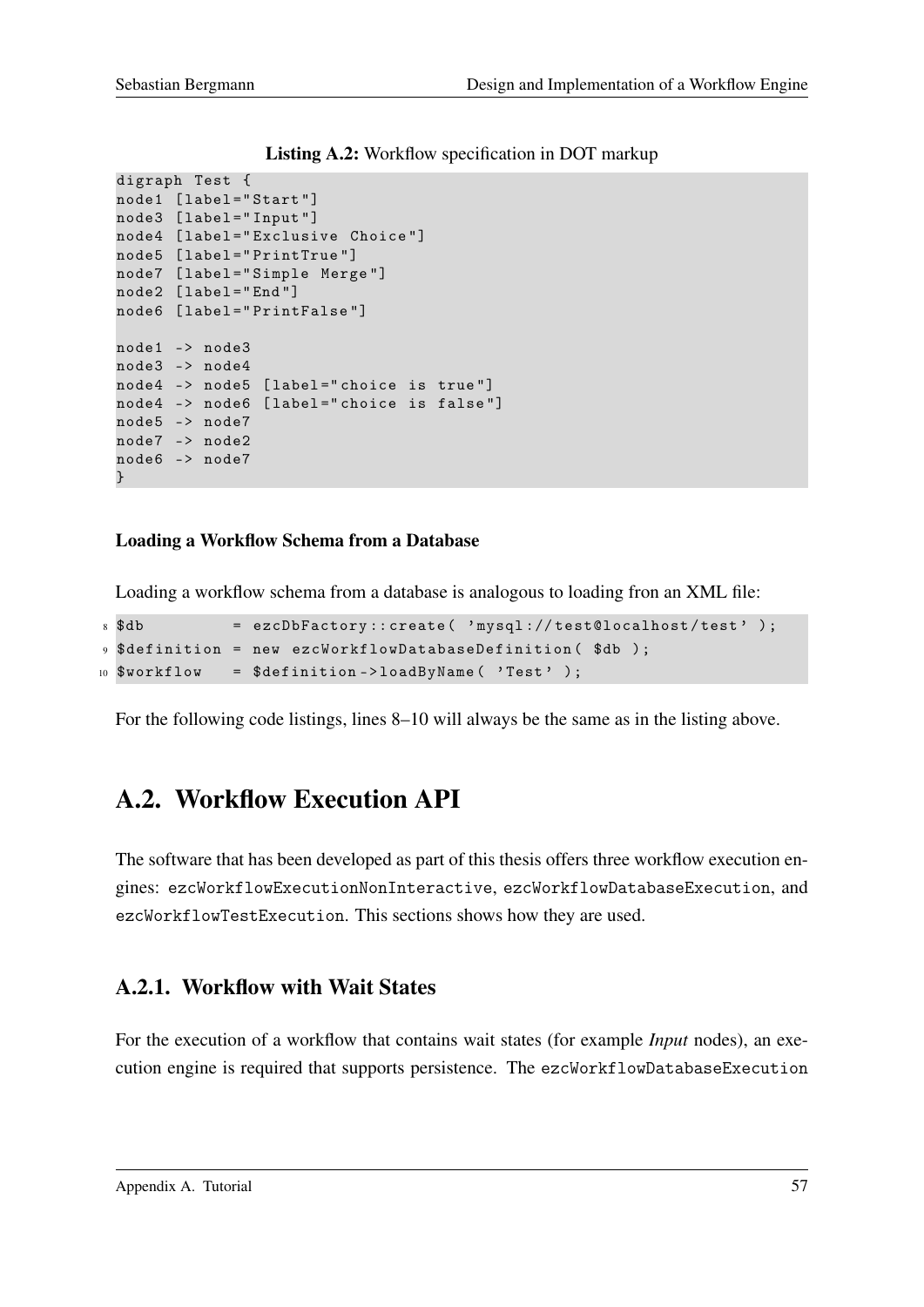

<span id="page-65-0"></span>Figure A.1.: Workflow graph rendered using GraphViz

class implements such an execution engine and uses a relational database for persistence storage.

In the following code snippet we start start the execution of a previously loaded workflow.

```
11 $execution = new ezcWorkflowDatabaseExecution ($db);
12 $execution ->workflow = $workflow;
13 $executionId = $execution->start();
```
As our workflow contains an *Input* node, the execution will not complete and will be suspended. The \$executionId uniquely identifies the suspended workflow execution. It can be used, for instance, to resume the workflow execution once the requested input data has been provided: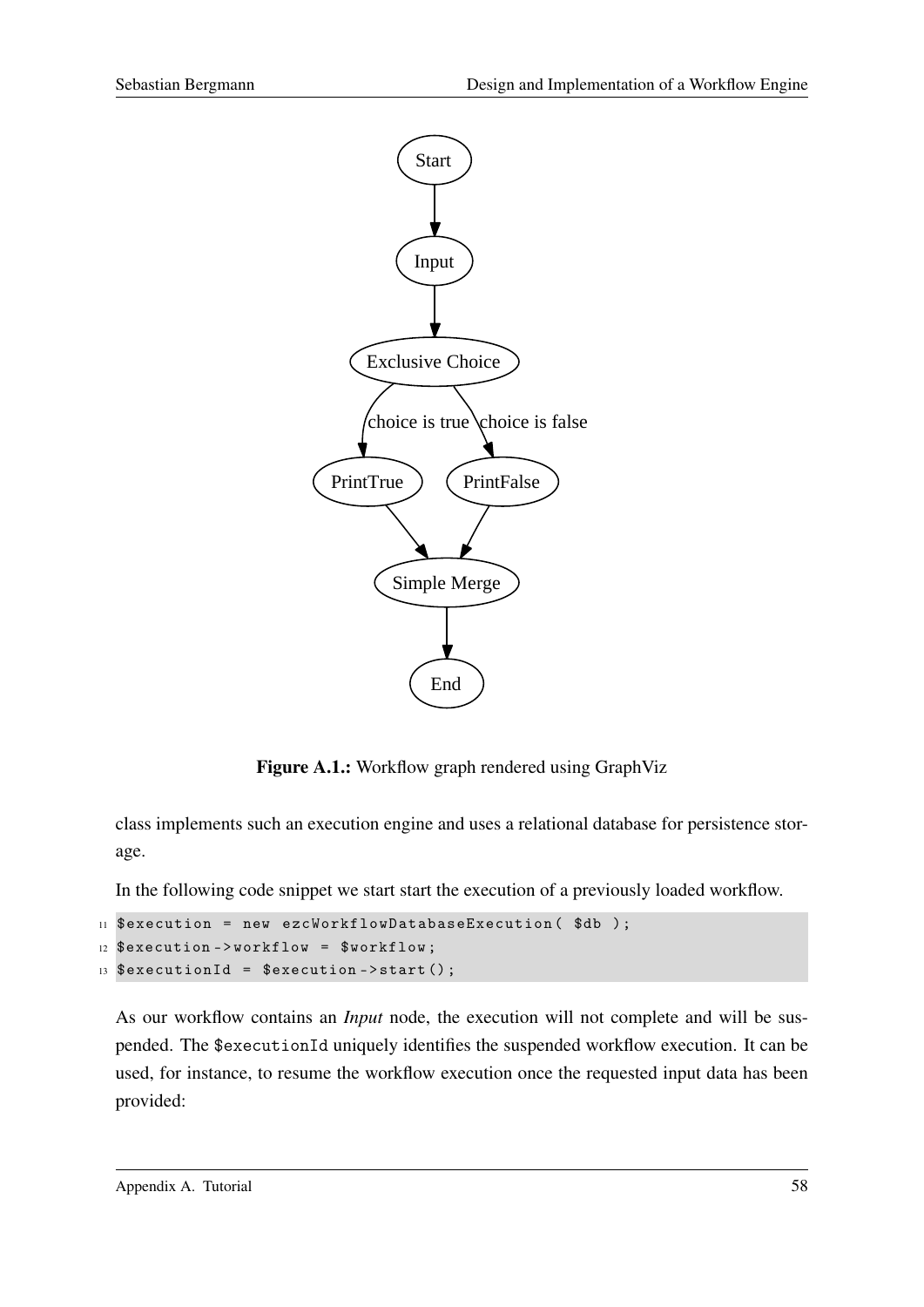```
14 $execution = new ezcWorkflowDatabaseExecution ($db);
15 % execution -> resume (% executionId, array (' choice ' => true ) );
16 ? >
```
#### A.2.2. Workflow without Wait States

A workflow that contains no wait states can be executed in one pass. The workflow engine is not required to support persistence for this. The ezcWorkflowExecutionNonInteractive class implements a workflow engine without persistence support that can execute such workflow without the overhead of a persistence layer.

```
11 $execution = new ezcWorkflowExecutionNonInteractive ;
12 $execution ->workflow = $workflow;
13 $execution ->start ():
14 ? >
```
#### A.2.3. Simulating Workflow Execution

The workflow engine implemented by the ezcWorkflowTestExecution class can be used for testing both the workflow system itself as well as workflow definitions.

```
11 $execution = new ezcWorkflowTestExecution;
12 $execution ->workflow = $workflow;
13 $execution->setInputVariable ( 'choice', true );
14 $execution ->start();
15 ? >
```
The setInputVariable() method allows for the mocking of *Input* nodes, thus making it possible to execute and test interactive workflows without interaction.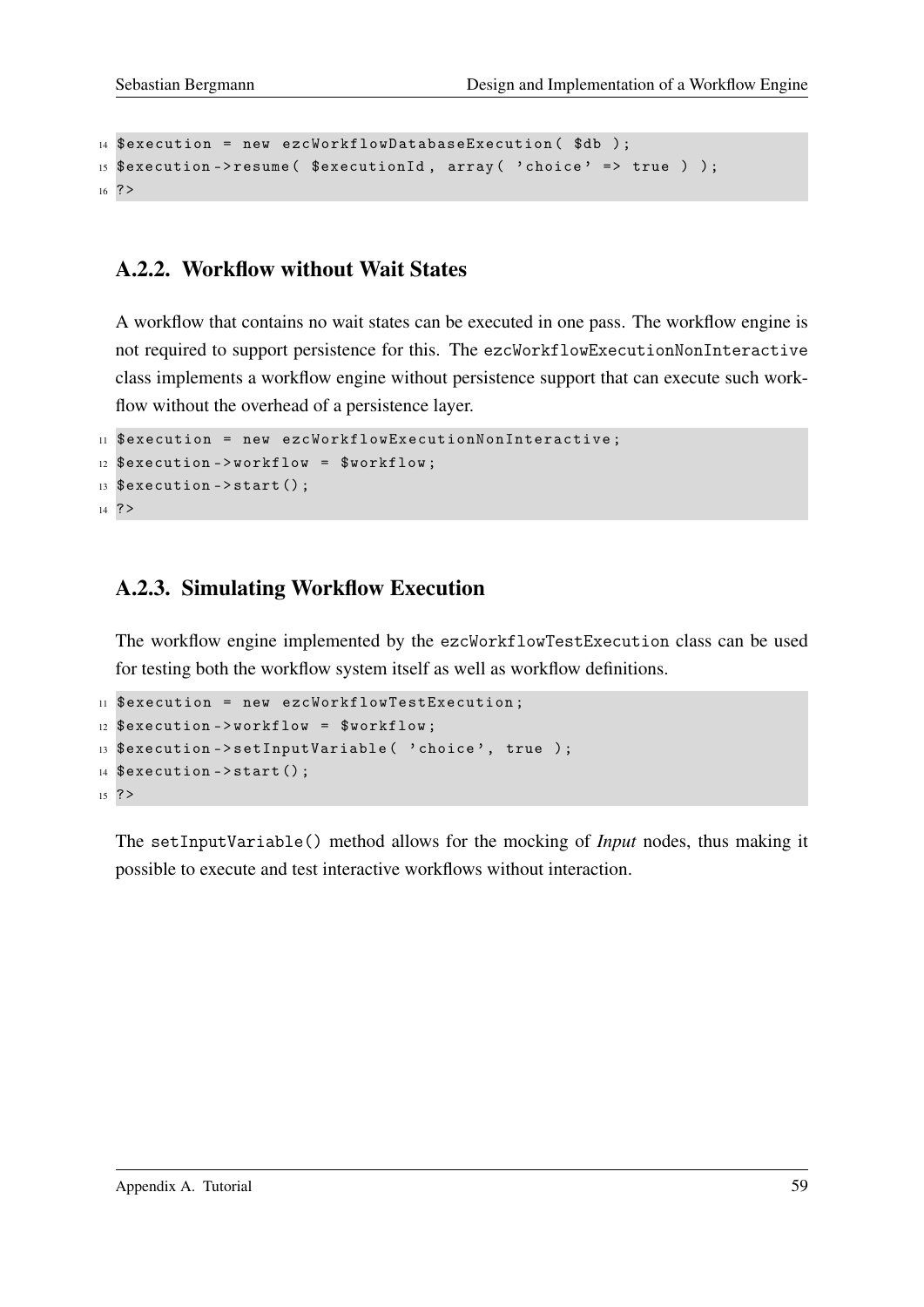# <span id="page-67-0"></span>Appendix B.

# API Reference

This appendix provides an API reference for the software that has been developed as part of this thesis.

## B.1. Graph Node Classes

Objects of the ezcWorkflowNode classes represent the nodes of a workflow.

### B.1.1. ezcWorkflowNode

ezcWorkflowNode (see Figure [B.1\)](#page-68-0) is the abstract base class for all graph node classes.

### B.1.2. Start and End Nodes

#### ezcWorkflowNodeStart

*Incoming Nodes: 0 Outgoing Nodes: 1*

An object of the ezcWorkflowNodeStart class (see Figure [B.1\)](#page-68-0) represents the one and only start node of a workflow. The execution of the workflow starts here.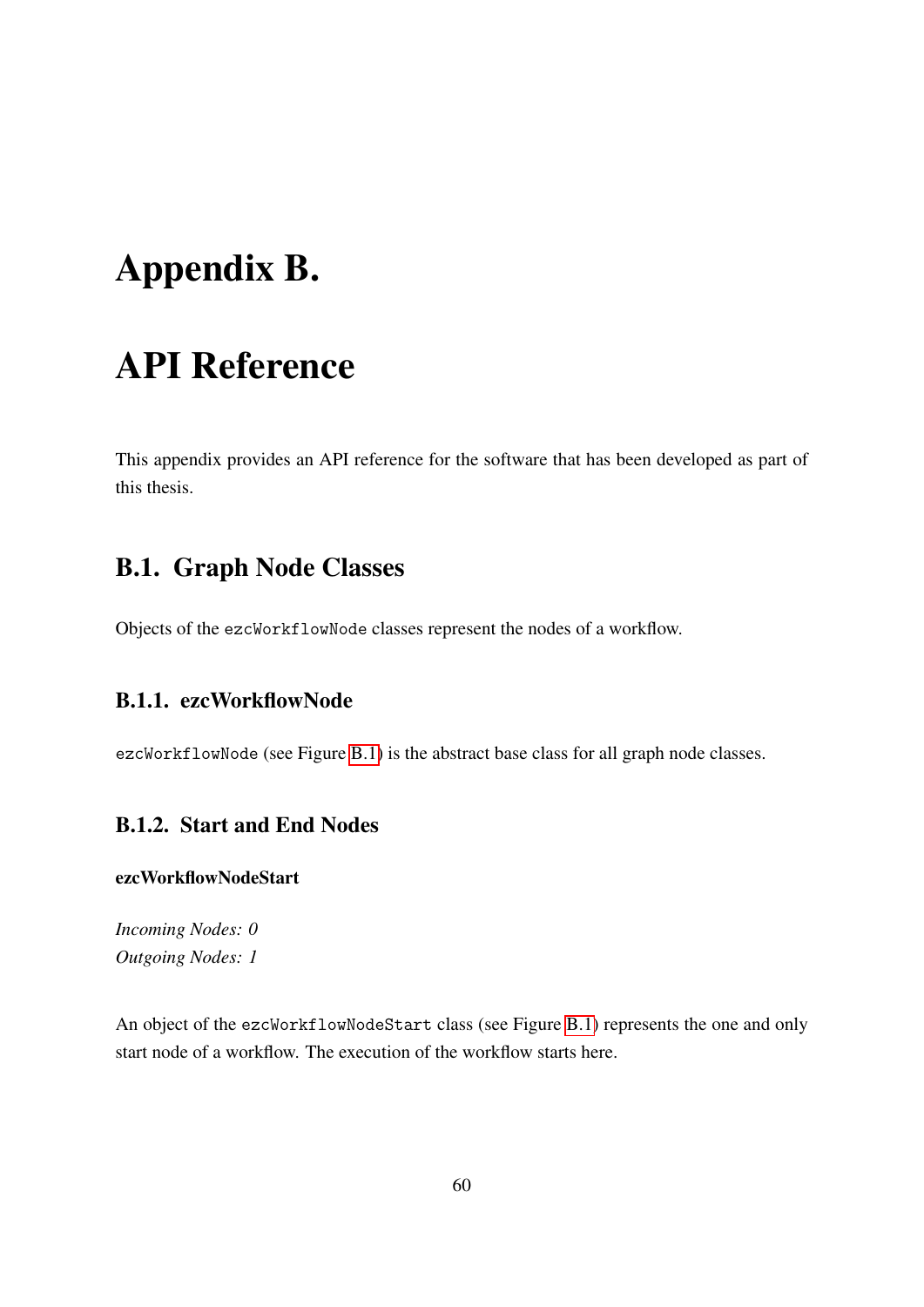

<span id="page-68-0"></span>Figure B.1.: The ezcWorkflowNode class and its subclasses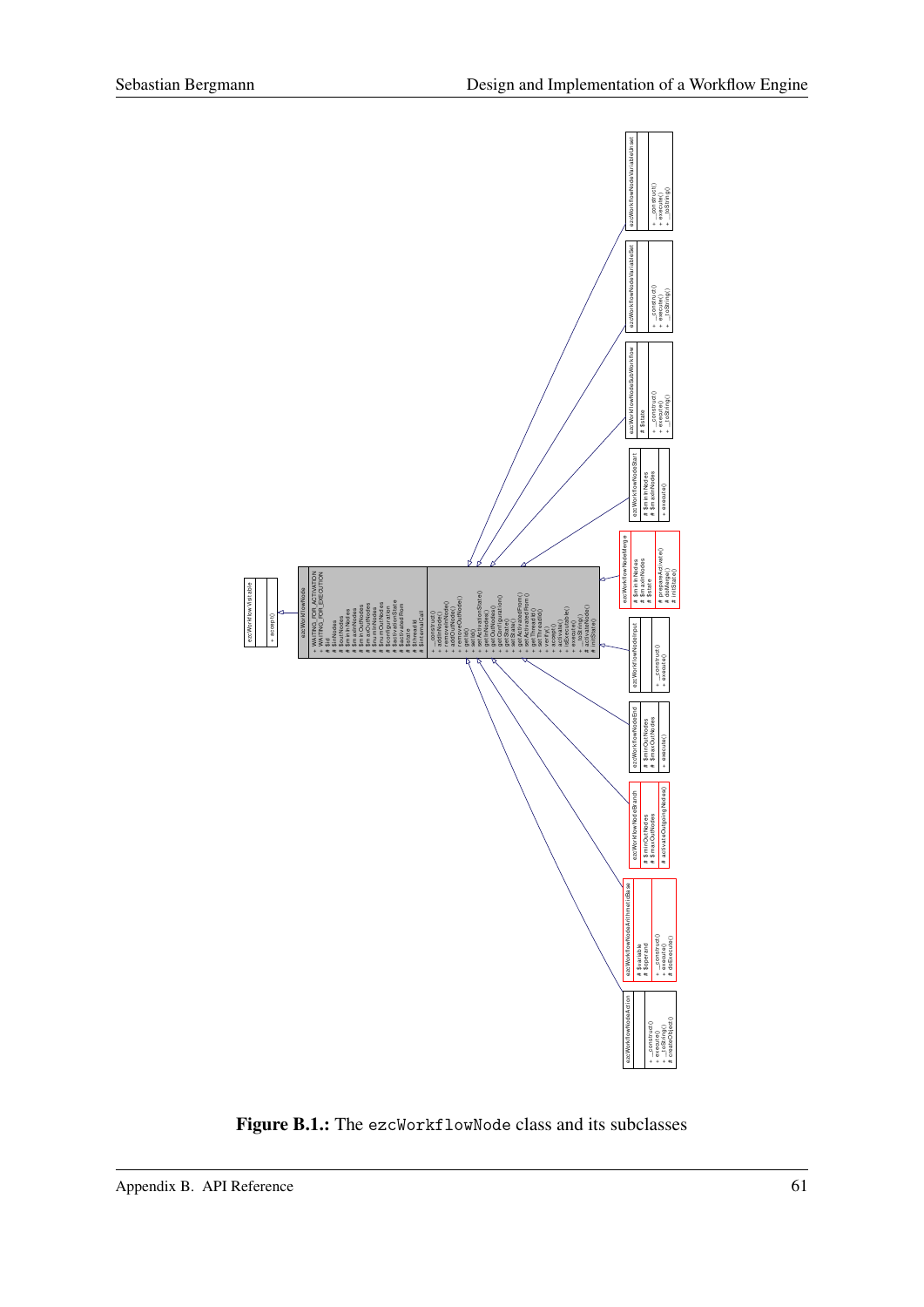Creating an object of the ezcWorkflow automatically creates the start node for this new workflow.

 $1$  \$workflow = new ezcWorkflow ( 'Name' ):

```
2 $workflow->startNode; // This property holds the ezcWorkflowNodeStart
     object .
```
#### ezcWorkflowNodeEnd

*Incoming Nodes: 1 Outgoing Nodes: 0*

An object of the ezcWorkflowNodeEnd class (see Figure [B.1\)](#page-68-0) represents an end node of a workflow. A workflow must have at least one end node. The execution of the workflow ends when an end node is reached.

Creating an object of the ezcWorkflow automatically creates a default end node for this new workflow.

```
1 $workflow = new ezcWorkflow ( 'Name' );
2 $workflow - > endNode ; // This property holds an ezcWorkflowNodeEnd object
```
#### ezcWorkflowNodeCancel

*Incoming Nodes: 1 Outgoing Nodes: 0..1*

.

The ezcWorkflowNodeCancel class implements the *Cancel Case* workflow pattern.

```
1 $workflow = new ezcWorkflow ( 'Name' );
2 $workflow - > endNode = new ezcWorkflowNodeCancel ;
```
As soon as a node of the ezcWorkflowNodeCancel type is activated, the complete workflow instance is removed. This includes currently executing nodes, those which may execute at some future time and all parent and sub-workflows. The workflow instance is recorded as having completed unsuccessfully.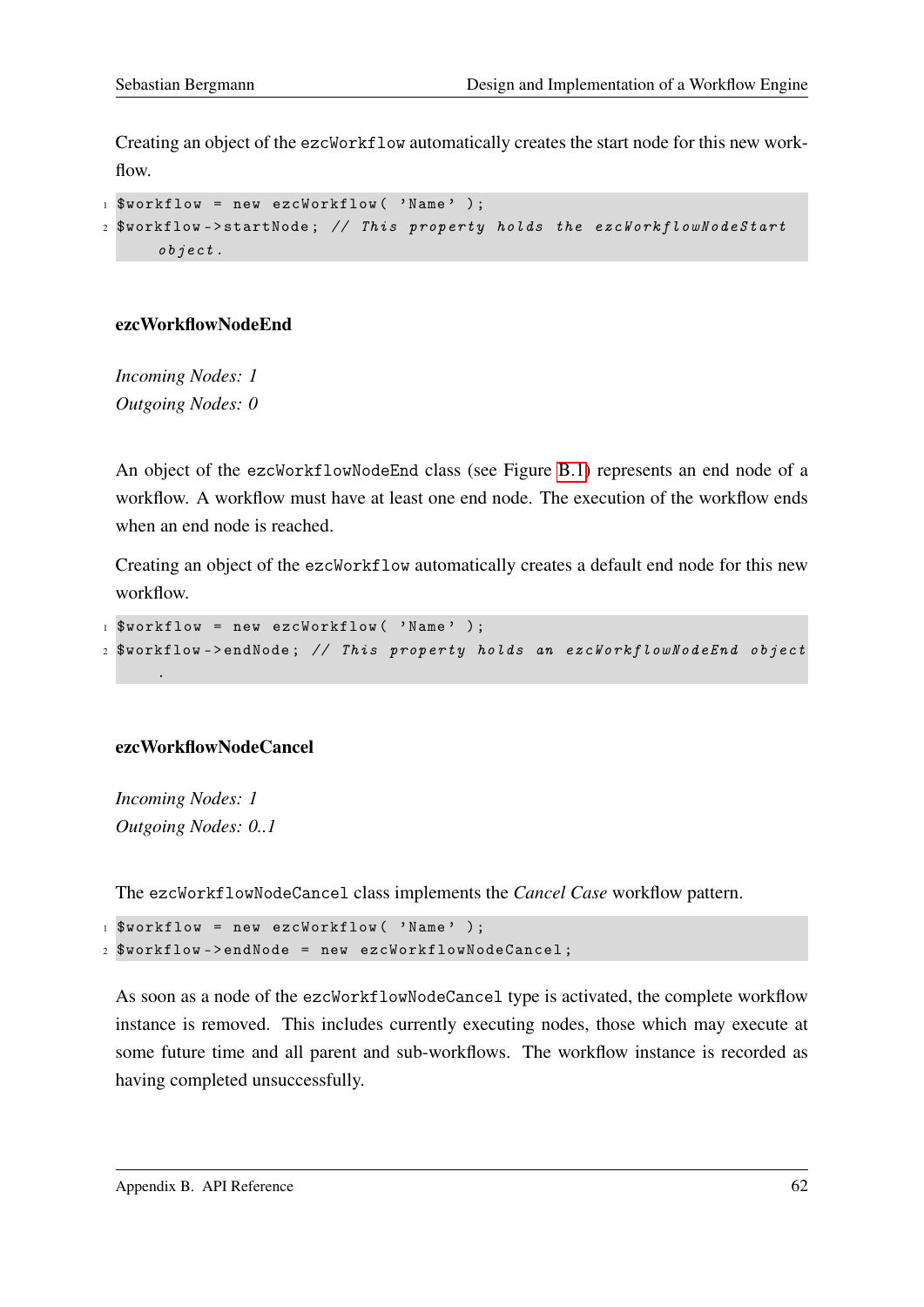#### ezcWorkflowNodeFinally

*Incoming Nodes: 0 Outgoing Nodes: 1*

An object of the ezcWorkflowNodeFinally class (see Figure [B.1\)](#page-68-0) represents the start node of a sequence of final activities that is executed when a workflow execution is cancelled.

Creating an object of the ezcWorkflow class automatically creates the finally node for this new workflow.

```
1 $workflow = new ezcWorkflow ( 'Name' );
2 $workflow - > endNode = new ezcWorkflowNodeCancel ;
3 $workflow - > finallyNode - > addOutNode ( /* ... */ ) ;
```
### B.1.3. ezcWorkflowNodeAction

*Incoming Nodes: 1 Outgoing Nodes: 1*

An object of the ezcWorkflowNodeAction class (see Figure [B.1\)](#page-68-0) represents an activity node. When the node is reached, the business logic that is implemented by the associated *service object* is executed.

```
1 class MyAction implements ezcWorkflowServiceObject
2 {
3 public function execute (ezcWorkflowExecution $execution )
4 \qquad \qquad\frac{1}{2} \frac{1}{2} ...
6 \rightarrow \frac{1}{2}7
8 public function __toString ()
9 \qquad \qquad\frac{10}{2} \frac{1}{2} ...
11 \quad \lambda12 }
13
14 $action = new ezcWorkflowNodeAction ( ' MyAction ' ) ;
```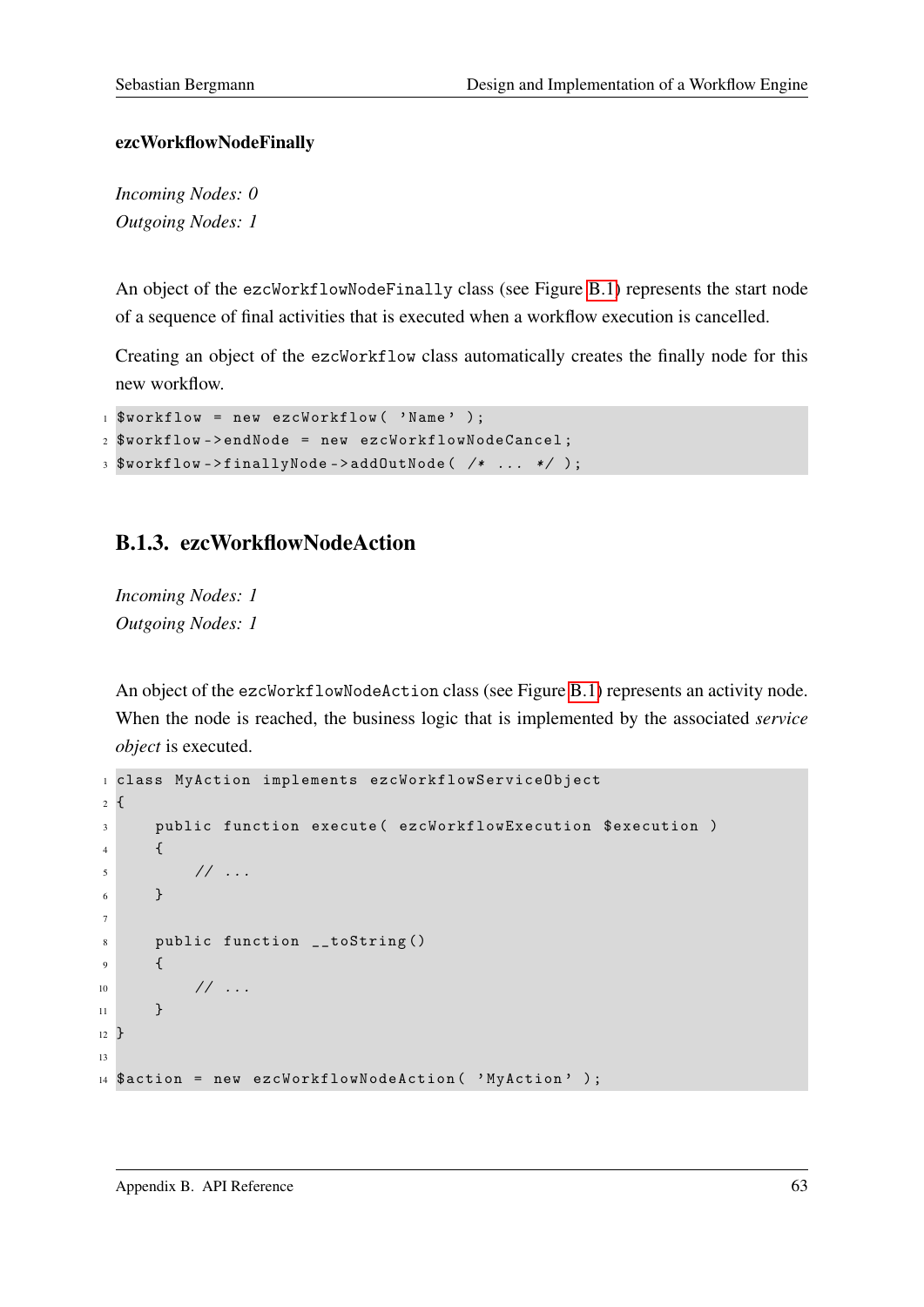### B.1.4. ezcWorkflowNodeSubWorkflow

*Incoming Nodes: 1 Outgoing Nodes: 1*

An object of the ezcWorkflowNodeSubWorkflow class (see Figure [B.1\)](#page-68-0) represents a subworkflow. When the node is reached, the specified sub-workflow is started. The workflow is suspended until the sub-workflow has finished executing.

```
1 $subWorkflow = new ezcWorkflow ( 'Sub-Workflow Name' );
2 / / ...3
4 $subWorkflow = new ezcWorkflowNodeSubWorkflow ( 'Sub - Workflow Name ' ) ;
```
Workflow variables can be passed from the parent workflow to the child worflow and vice versa. The example below creates a sub-workflow node that passes the parent execution's variable x to the variable y in the child execution when the sub-workflow is started. When it ends, the child execution's y variable is passed to the parent execution as z.

```
1 $subWorkflow = new ezcWorkflow ( 'Sub-Workflow Name' );
2 / / ...3
4 $subWorkflow = new ezcWorkflowNodeSubWorkflow (
5 array (
\delta 'workflow' => 'IncrementVariable',
7 'variables' => array (
\sin ' \sin ' = > \arctan array (
9 \mathbf{y} \times \mathbf{y} = \mathbf{y} \times \mathbf{y}10 ),
11 ' out' => array (
12 y' = y' = y'\frac{13}{2} )
14 )
15 \quad )16 ) ;
```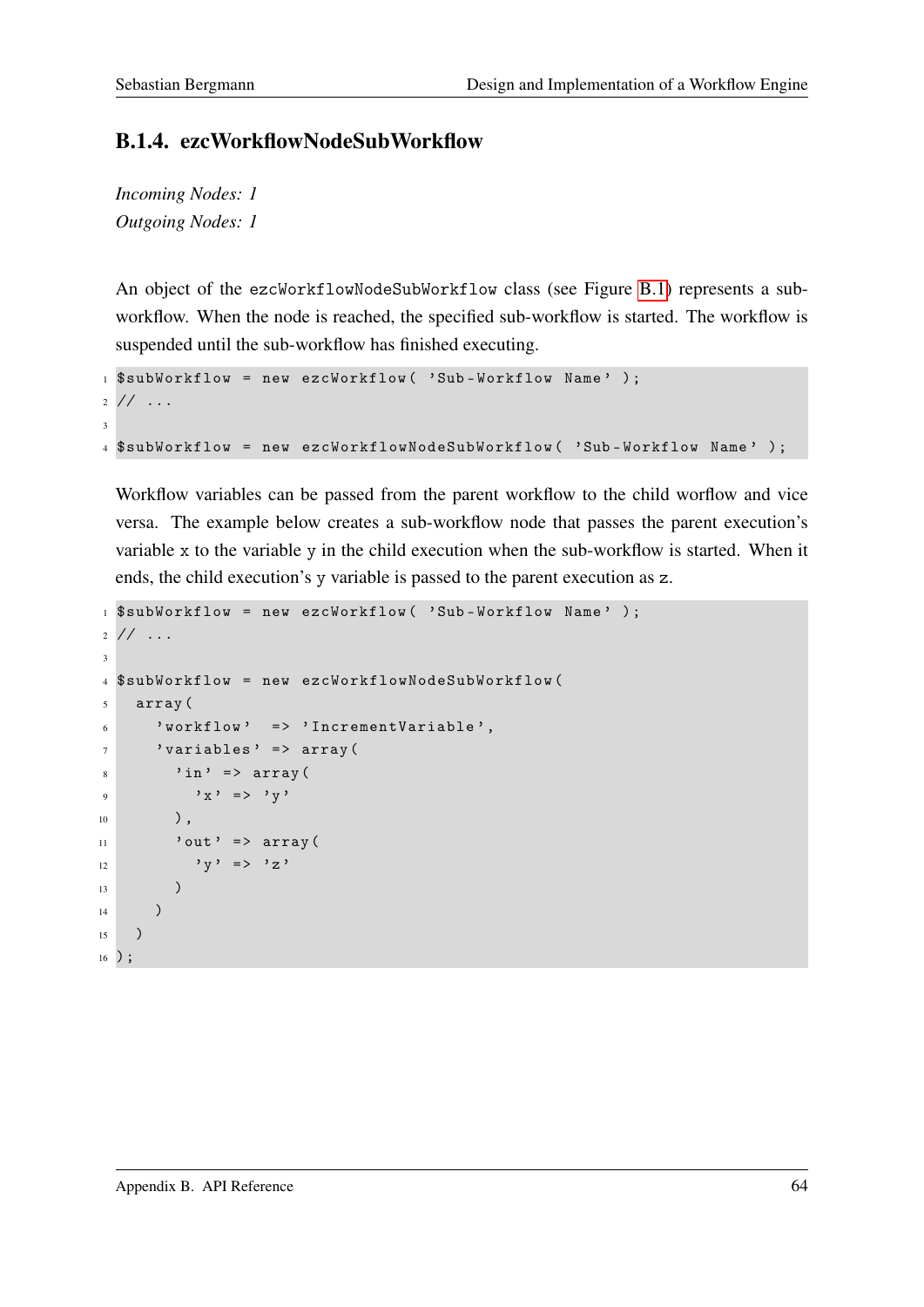# B.1.5. Workflow Variables

#### ezcWorkflowNodeInput

*Incoming Nodes: 1 Outgoing Nodes: 1*

An object of the ezcWorkflowNodeInput class (see Figure [B.1\)](#page-68-0) represents an input node. When the node is reached, the workflow engine will suspend the workflow execution if the specified input data is not available (first activation). While the workflow is suspended, the application that embeds the workflow engine may supply the input data and resume the workflow execution (second activation of the input node). Input data is stored in a workflow variable.

# ezcWorkflowNodeVariableSet

*Incoming Nodes: 1 Outgoing Nodes: 1*

An object of the ezcWorkflowNodeVariableSet class sets a specified workflow variable to a given value.

```
1 $set = new ezcWorkflowNodeVariableSet (
2 array ('variable name' => $value)
3 ) ;
```
# ezcWorkflowNodeVariableUnset

*Incoming Nodes: 1 Outgoing Nodes: 1*

An object of the ezcWorkflowNodeVariableUnset class unsets a specified workflow variable.

```
1 $unset = new ezcWorkflowNodeVariableUnset ( ' variable name ' ) ;
```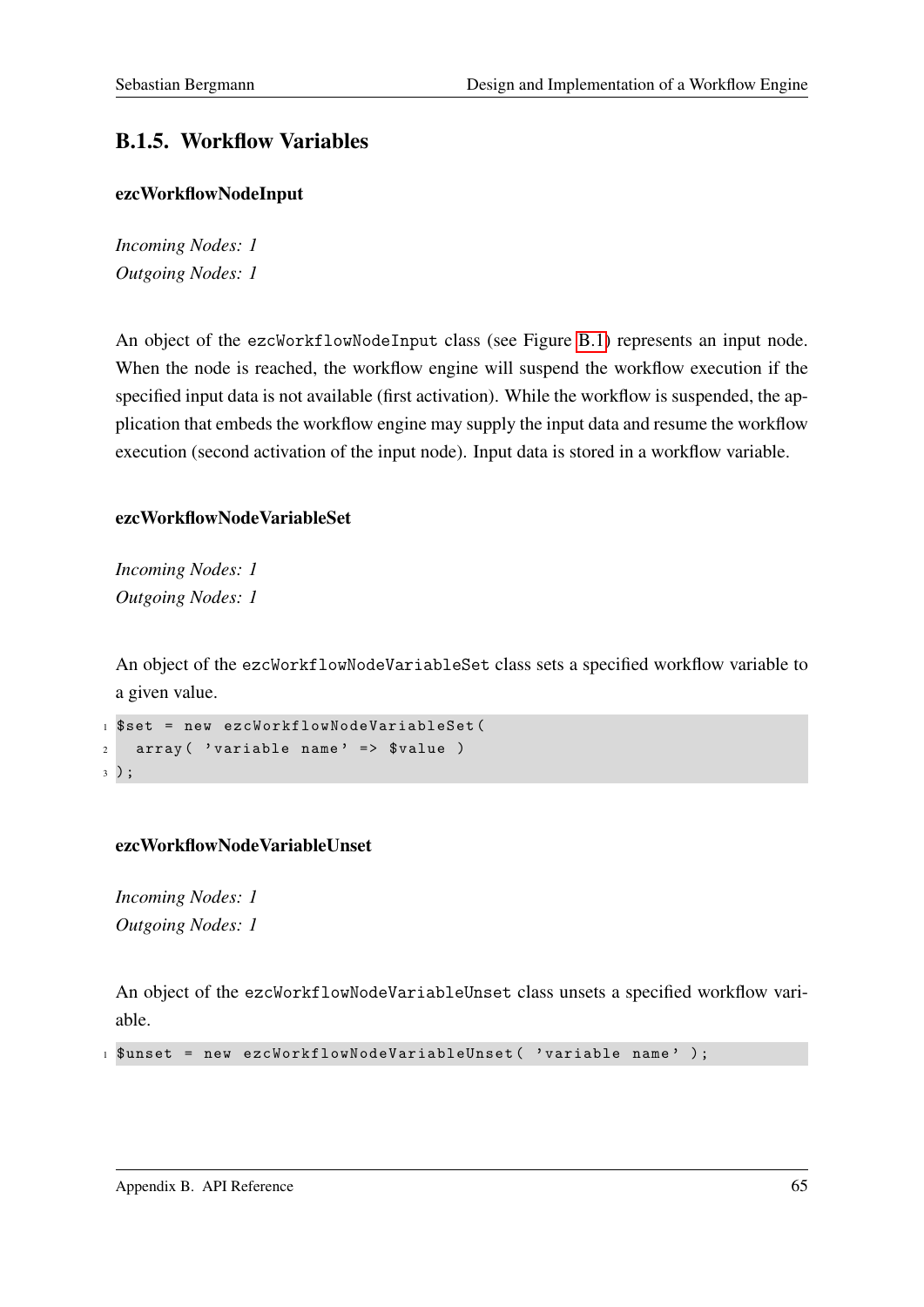

Figure B.2.: The ezcWorkflowNodeArithmeticBase class and its subclasses

#### ezcWorkflowNodeVariableAdd

*Incoming Nodes: 1 Outgoing Nodes: 1*

An object of the ezcWorkflowNodeVariableAdd class adds a given value, either a constant or the value of another workflow variable, to a specified workflow variable.

```
1 $add = new ezcWorkflowNodeVariableAdd (
2 array ( 'name' => 'variable name', 'value' => $value )
3 ) ;
```
When \$value is a string, the value of the variable identified by that string is used.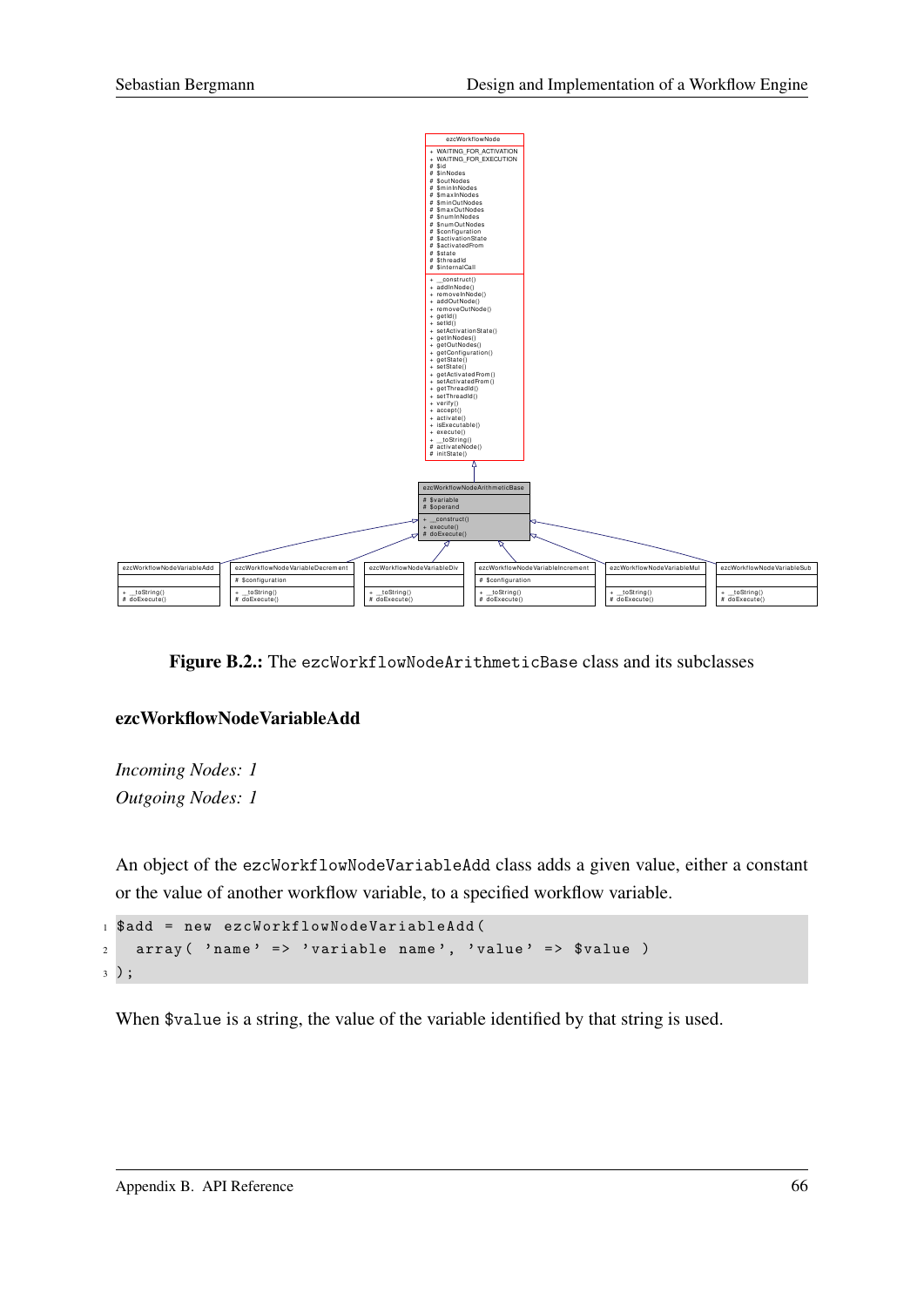#### ezcWorkflowNodeVariableSub

*Incoming Nodes: 1 Outgoing Nodes: 1*

An object of the ezcWorkflowNodeVariableSub class subtracts a given value, either a constant or the value of another workflow variable, from a specified workflow variable.

```
1 $sub = new ezcWorkflowNodeVariableSub (
   array( 'name' => 'variable name', 'value' => $value )
3 ) ;
```
When \$value is a string, the value of the variable identified by that string is used.

#### ezcWorkflowNodeVariableMul

*Incoming Nodes: 1 Outgoing Nodes: 1*

An object of the ezcWorkflowNodeVariableMul class multiplies a specified workflow variable with a given value, either a constant or the value of another workflow variable.

```
1 $mul = new ezcWorkflowNodeVariableMul (
2 \arctan(\theta) name ' => 'variable name', 'value' => \thetavalue)
3 ) ;
```
When  $\alpha$  is a string, the value of the variable identified by that string is used.

#### ezcWorkflowNodeVariableDiv

*Incoming Nodes: 1 Outgoing Nodes: 1*

An object of the ezcWorkflowNodeVariableDiv class divides a specified workflow variable by a given value, either a constant or the value of another workflow variable.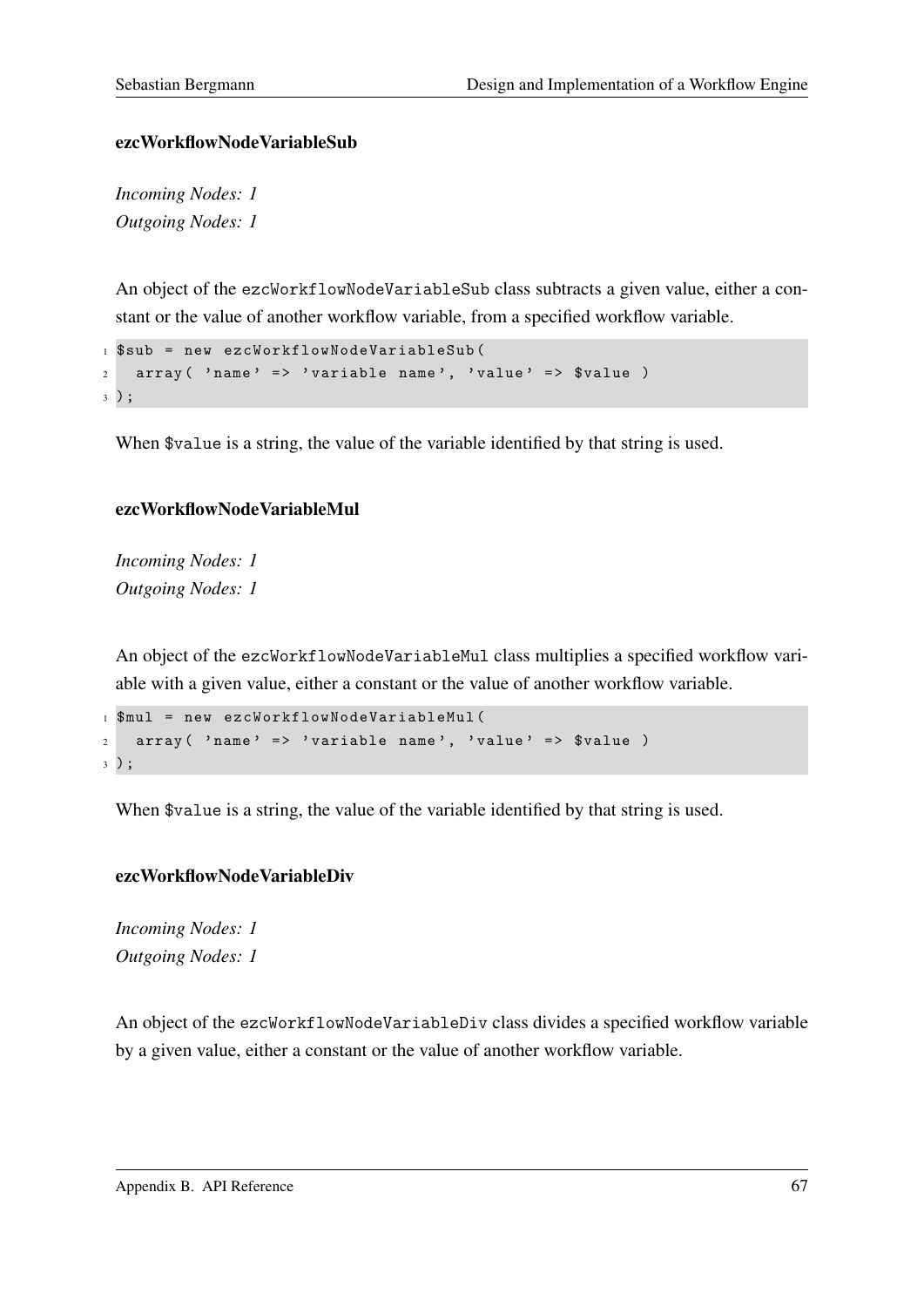```
1 $div = new ezcWorkflowNodeVariableDiv (
2 array ('name' => 'variable name', 'value' => \text{$}value )
3 ) ;
```
When \$value is a string, the value of the variable identified by that string is used.

#### ezcWorkflowNodeVariableIncrement

*Incoming Nodes: 1 Outgoing Nodes: 1*

An object of the ezcWorkflowNodeVariableIncrement class increments the value of a specified workflow variable.

1 \$inc = new ezcWorkflowNodeVariableIncrement ( 'variable name' );

#### ezcWorkflowNodeVariableDecrement

*Incoming Nodes: 1 Outgoing Nodes: 1*

An object of the ezcWorkflowNodeVariableDecrement class decrements the value of a specified workflow variable.

1 \$dec = new ezcWorkflowNodeVariableDecrement ( 'variable name' );

# B.1.6. Workflow Patterns

#### ezcWorkflowNodeParallelSplit

*Incoming Nodes: 1 Outgoing Nodes: 2 . . . \**

The ezcWorkflowNodeParallelSplit class implements the *Parallel Split* workflow pattern.

Appendix B. API Reference 68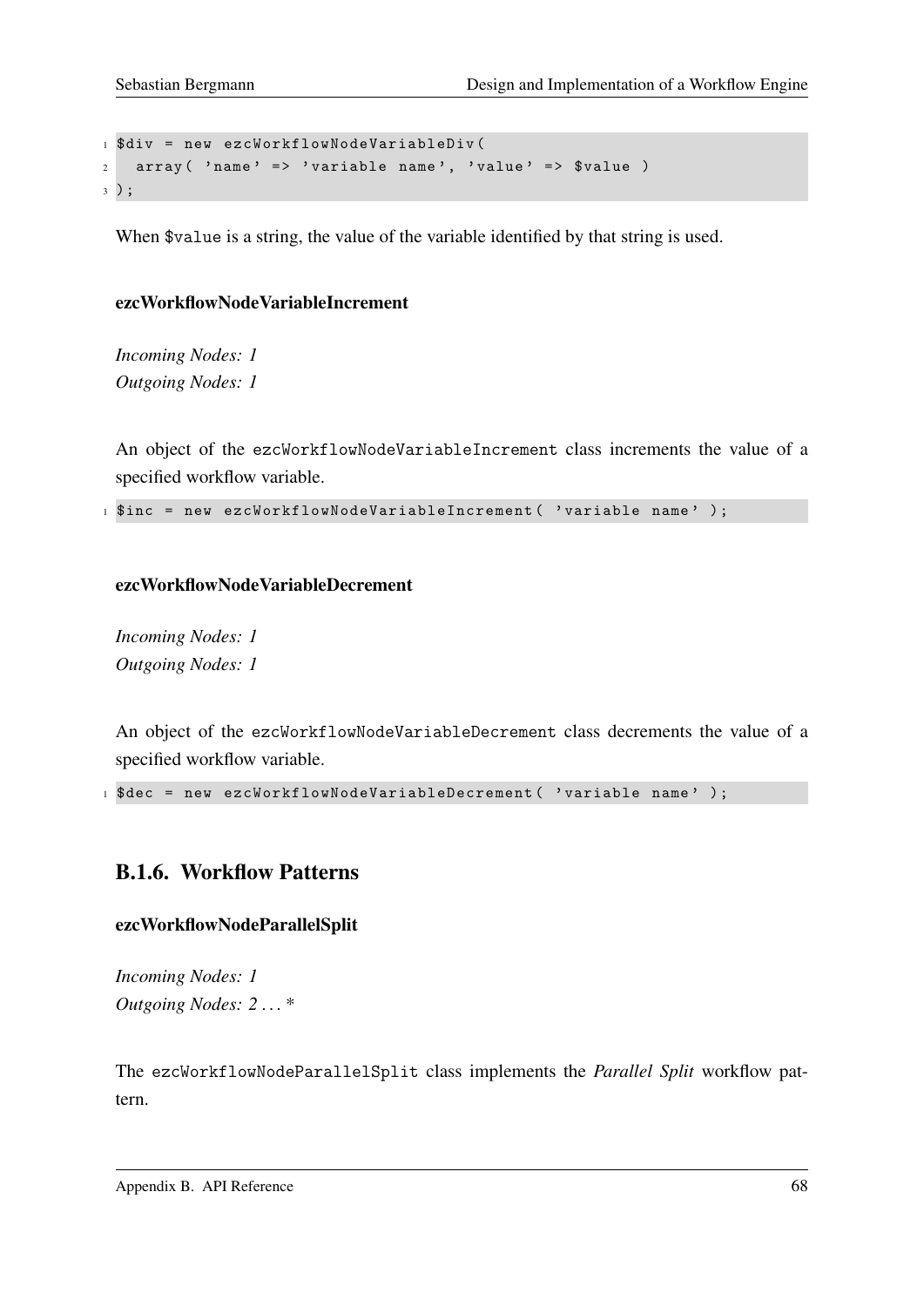## ezcWorkflowNodeSynchronization

*Incoming Nodes: 2 . . . \* Outgoing Nodes: 1*

The ezcWorkflowNodeSynchronization class implements the *Synchronization* workflow pattern.

## ezcWorkflowNodeExclusiveChoice

*Incoming Nodes: 1 Outgoing Nodes: 2 . . . \**

The ezcWorkflowNodeExclusiveChoice class implements the *Exclusive Choice* workflow pattern.

## ezcWorkflowNodeSimpleMerge

*Incoming Nodes: 2 . . . \* Outgoing Nodes: 1*

The ezcWorkflowNodeSimpleMerge class implements the *Simple Merge* workflow pattern.

#### ezcWorkflowNodeLoop

*Incoming Nodes: 2 Outgoing Nodes: 2*

The ezcWorkflowNodeLoop class is a specialization of the ezcWorkflowNodeExclusiveChoice class and may be used to conveniently express loops.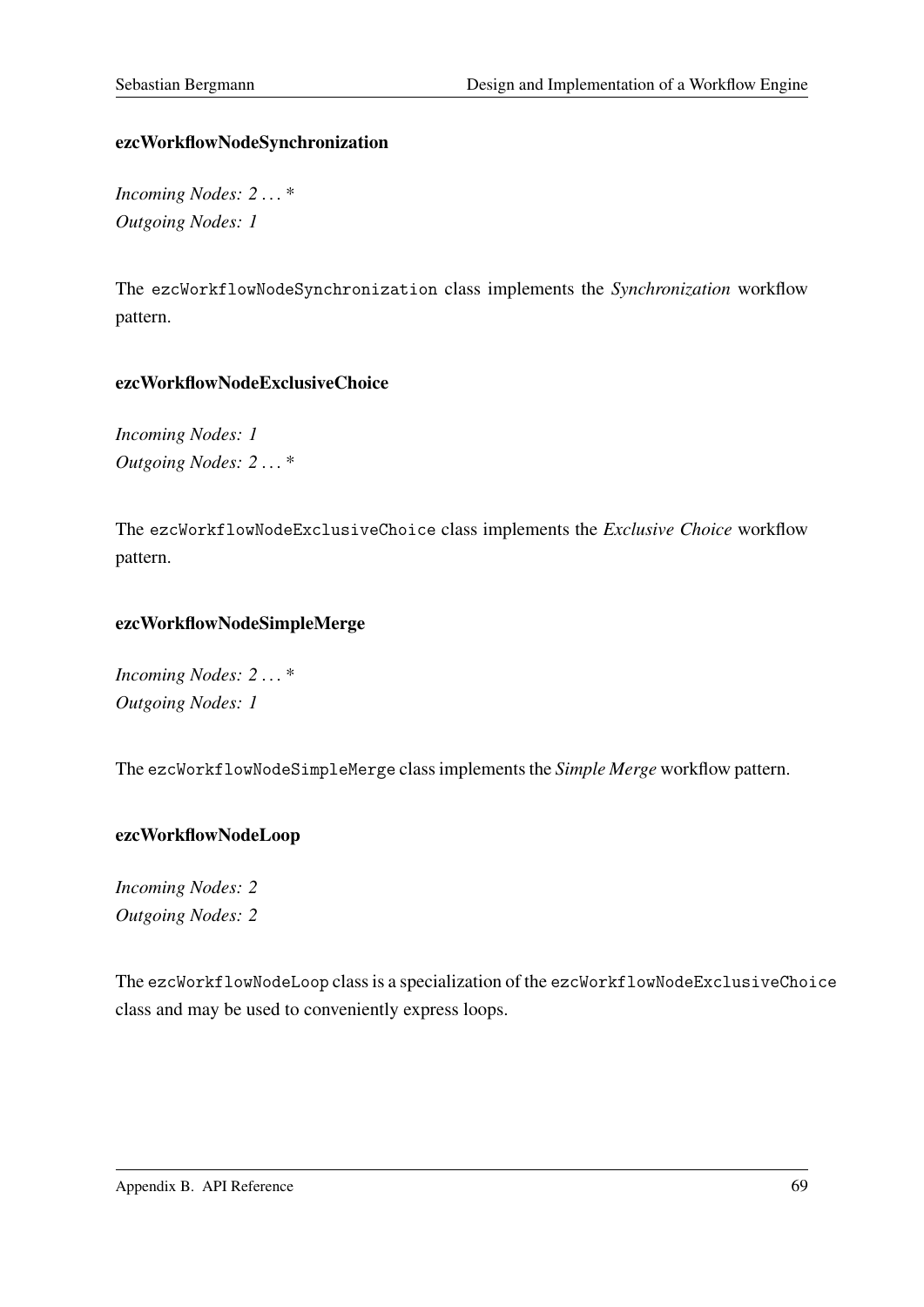```
1 $workflow = new ezcWorkflow ( ' IncrementingLoop ' ) ;
\overline{2}3 $set = new ezcWorkflowNodeVariableSet ( array( 'i' => 1 ) );
4 $step = new ezcWorkflowNodeVariableIncrement ( 'i' );
5
6 $break = new ezcWorkflowConditionVariable (
7 'i', new ezcWorkflowConditionIsEqual (10)
8 ) ;
\overline{9}10 $continue = new ezcWorkflowConditionVariable (
11 'i', new ezcWorkflowConditionIsLessThan (10)
12 ) ;
13
14 $workflow->startNode->addOutNode($set);
15
16 $loop = new ezcWorkflowNodeLoop ;
17 $loop - > addInNode ( $set )
18 addInNode ($step )
19 addConditionalOutNode ( $continue , $step )
20 addConditionalOutNode ( $break , $workflow - > endNode ) ;
```
The code above is equivalent to a for-loop that iterates the variable i from 1 to 10.

#### ezcWorkflowNodeMultiChoice

*Incoming Nodes: 1 Outgoing Nodes: 2 . . . \**

The ezcWorkflowNodeMultiChoice class implements the *Multi-Choice* workflow pattern.

#### ezcWorkflowNodeSynchronizingMerge

*Incoming Nodes: 2 . . . \* Outgoing Nodes: 1*

The ezcWorkflowNodeSynchronizingMerge class implements the *Synchronizing Merge* workflow pattern.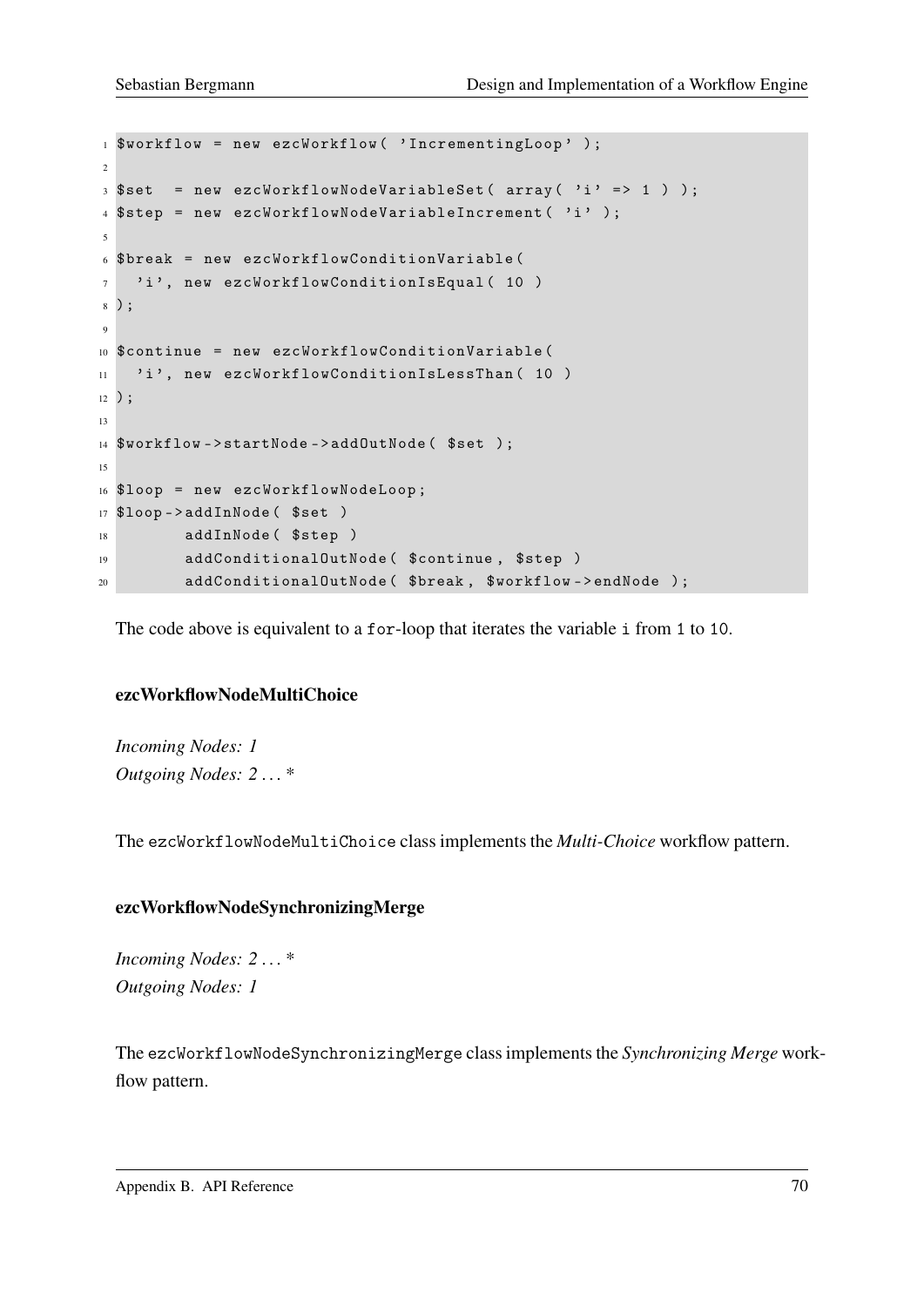#### ezcWorkflowNodeDiscriminator

*Incoming Nodes: 2 . . . \* Outgoing Nodes: 1*

The ezcWorkflowNodeDiscriminator class implements the *Discriminator* workflow pattern.

# B.2. Condition Classes

The ezcWorkflowCondition classes can be used to express branch conditions and input validation.

# B.2.1. Variable Access

#### ezcWorkflowConditionVariable

An object of the ezcWorkflowConditionVariable class decorates another ezcWorkflowCondition object and applies it condition to a workflow variable.

```
1 $condition = new ezcWorkflowConditionVariable (
2 'foo', new ezcWorkflowConditionIsTrue
3 ) ;
```
#### ezcWorkflowConditionVariables

An object of the ezcWorkflowConditionVariables class decorates an ezcWorkflowConditionComparison object and applies it to two workflow variables.

```
1 $condition = new ezcWorkflowConditionVariables (
<sup>2</sup> 'foo', 'bar', new ezcWorkflowConditionIsEqual
3 ) ;
```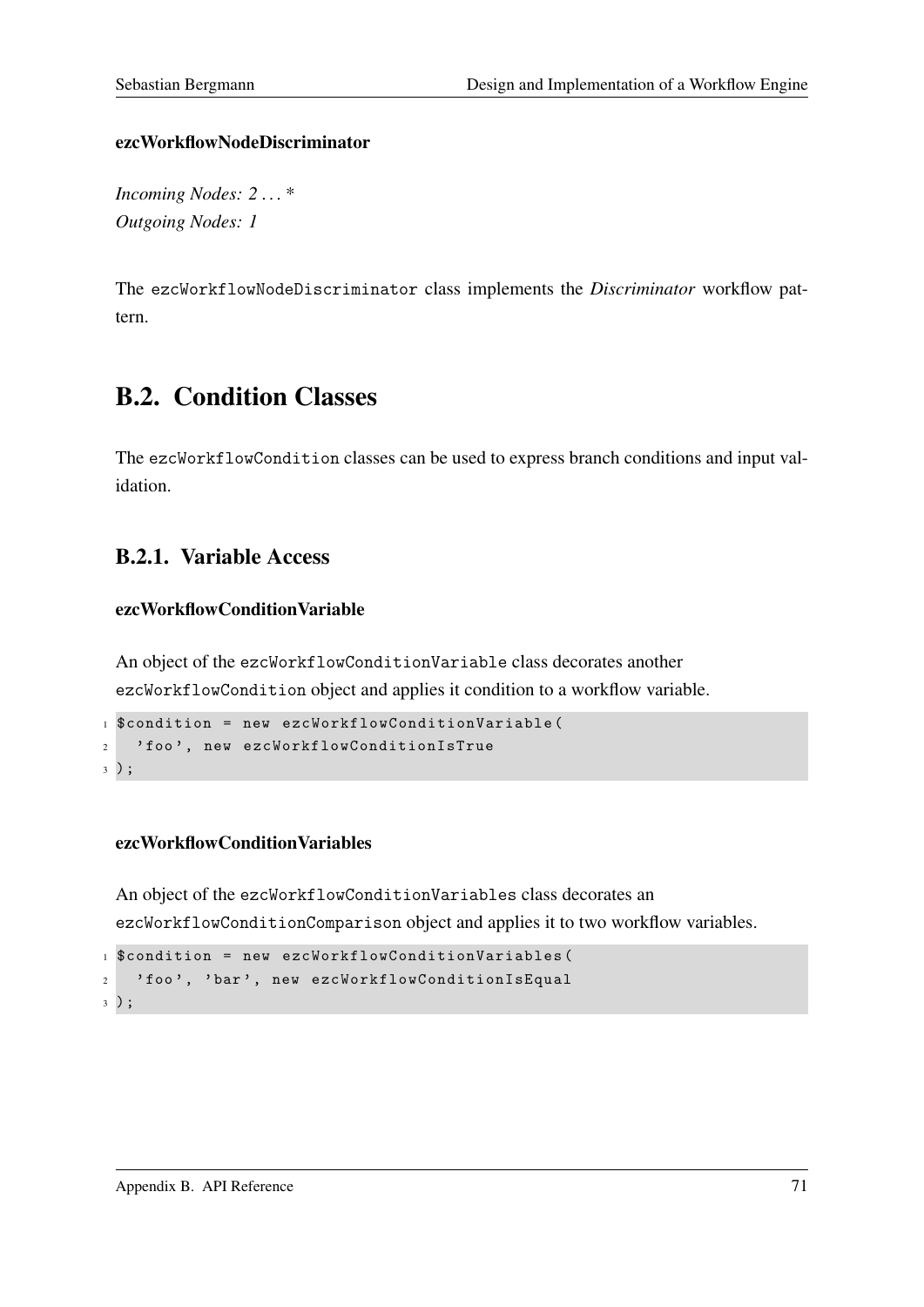# B.2.2. Boolean Expressions

#### ezcWorkflowConditionNot

An object of the ezcWorkflowConditionNot class decorates an ezcWorkflowCondition object and negates its expression.

1 \$notNondition = new ezcWorkflowConditionNot (\$condition);

#### ezcWorkflowConditionAnd

An object of the ezcWorkflowConditionAnd class represents a boolean *AND* expression. It can hold an arbitrary number of ezcWorkflowCondition objects.

1 \$and = new ezcWorkflowConditionAnd ( array ( \$condition, ... ) );

#### ezcWorkflowConditionOr

An object of the ezcWorkflowConditionOr class represents a boolean *OR* expression. It can hold an arbitrary number of ezcWorkflowCondition objects.

1 \$or = new ezcWorkflowConditionOr ( array ( \$condition, ... ) );

#### ezcWorkflowConditionXor

An object of the ezcWorkflowConditionXor class represents a boolean *XOR* expression. It can hold an arbitrary number of ezcWorkflowCondition objects.

 $1$  \$xor = new ezcWorkflowConditionXor( array (\$condition, ... ) );

# B.2.3. Comparisons

#### ezcWorkflowConditionIsTrue

The condition represented by an ezcWorkflowConditionIsTrue object evaluates to true when the associated workflow variable has the value true.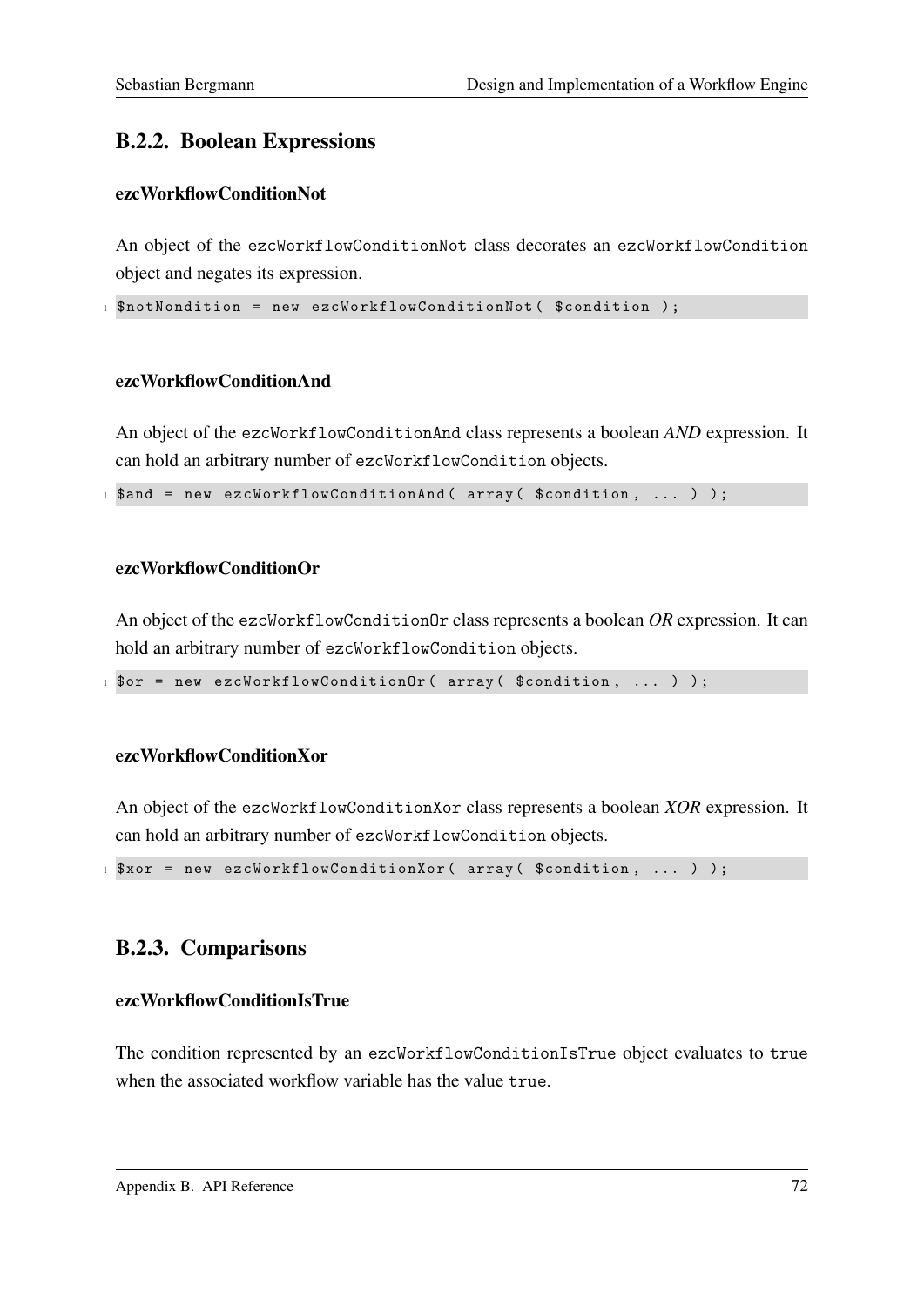```
1 $condition = new ezcWorkflowConditionVariable (
2 'variable name'.
3 new ezcWorkflowConditionIsTrue
4 ) ;
```
#### ezcWorkflowConditionIsFalse

The condition represented by an ezcWorkflowConditionIsFalse object evaluates to true when the associated workflow variable has the value false.

```
1 $condition = new ezcWorkflowConditionVariable (
2 'variable name',
3 new ezcWorkflowConditionIsFalse
4 ) ;
```
#### ezcWorkflowConditionIsEqual

The condition represented by an ezcWorkflowConditionIsEqual object evaluates to true when the associated workflow variable is equal to the comparison value.

```
1 $condition = new ezcWorkflowConditionVariable (
2 'variable name',
3 new ezcWorkflowConditionIsEqual ( $comparisonValue )
4 ) ;
```
#### ezcWorkflowConditionIsNotEqual

The condition represented by an ezcWorkflowConditionIsNotEqual object evaluates to true when the associated workflow variable is not equal to the comparison value.

```
1 $condition = new ezcWorkflowConditionVariable (
2 'variable name',
3 new ezcWorkflowConditionIsNotEqual ( $comparisonValue )
4 ) ;
```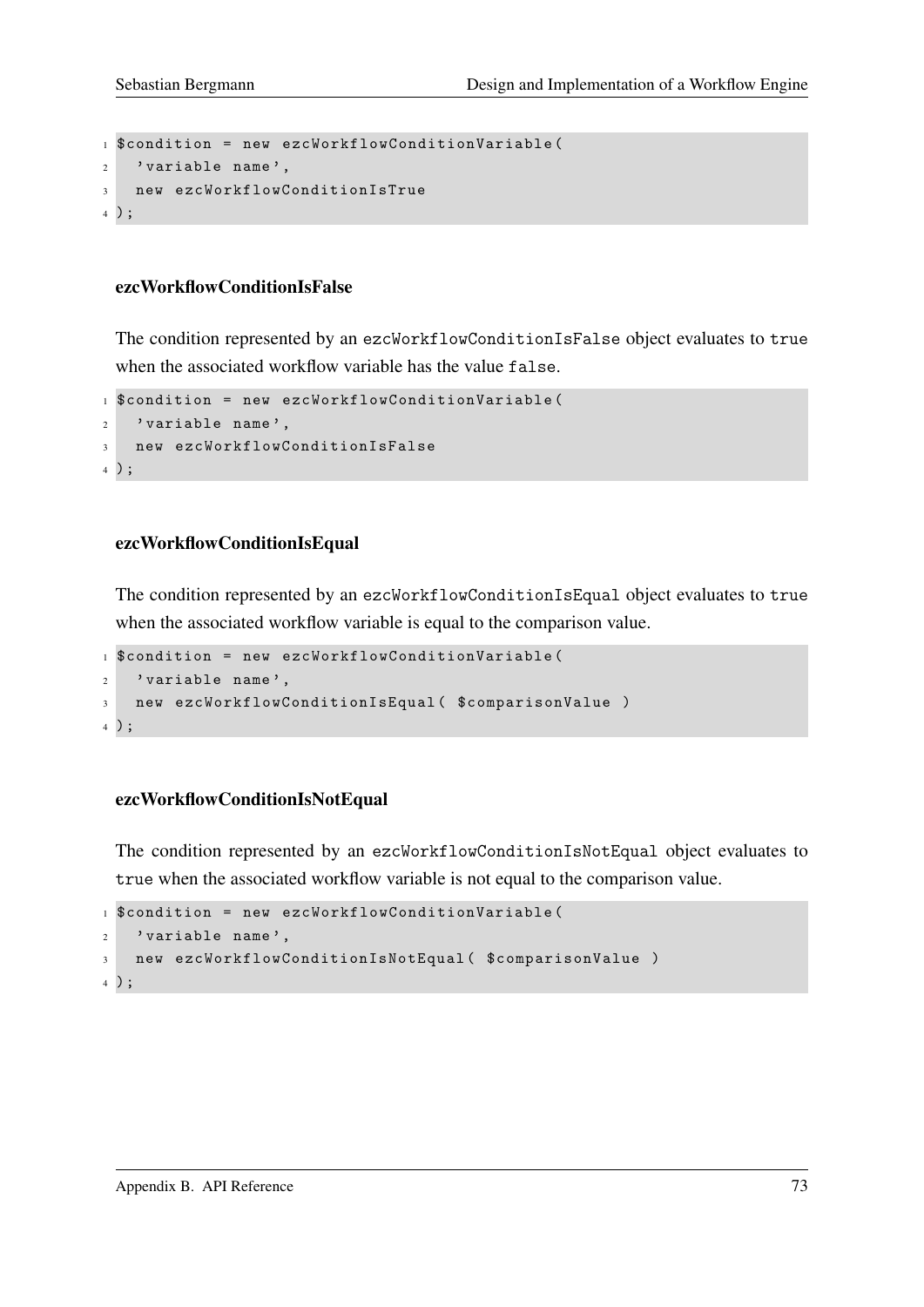#### ezcWorkflowConditionIsGreaterThan

The condition represented by an ezcWorkflowConditionIsGreaterThan object evaluates to true when the associated workflow variable is greater than the comparison value.

```
1 $condition = new ezcWorkflowConditionVariable (
2 'variable name',
3 new ezcWorkflowConditionIsGreaterThan ( $comparisonValue )
4 ) ;
```
#### ezcWorkflowConditionIsEqualOrGreaterThan

The condition represented by an ezcWorkflowConditionIsEqualOrGreaterThan object evaluates to true when the associated workflow variable is equal or greater than the comparison value.

```
1 $condition = new ezcWorkflowConditionVariable (
2 'variable name',
3 new ezcWorkflowConditionIsEqualOrGreaterThan ( $comparisonValue )
4 ) ;
```
#### ezcWorkflowConditionIsLessThan

The condition represented by an ezcWorkflowConditionIsLessThan object evaluates to true when the associated workflow variable is less than the comparison value.

```
1 $condition = new ezcWorkflowConditionVariable (
2 'variable name',
3 new ezcWorkflowConditionIsLessThan ( $comparisonValue )
4 ) ;
```
#### ezcWorkflowConditionIsEqualOrLessThan

The condition represented by an ezcWorkflowConditionIsEqualOrLessThan object evaluates to true when the associated workflow variable is equal or less than the comparison value.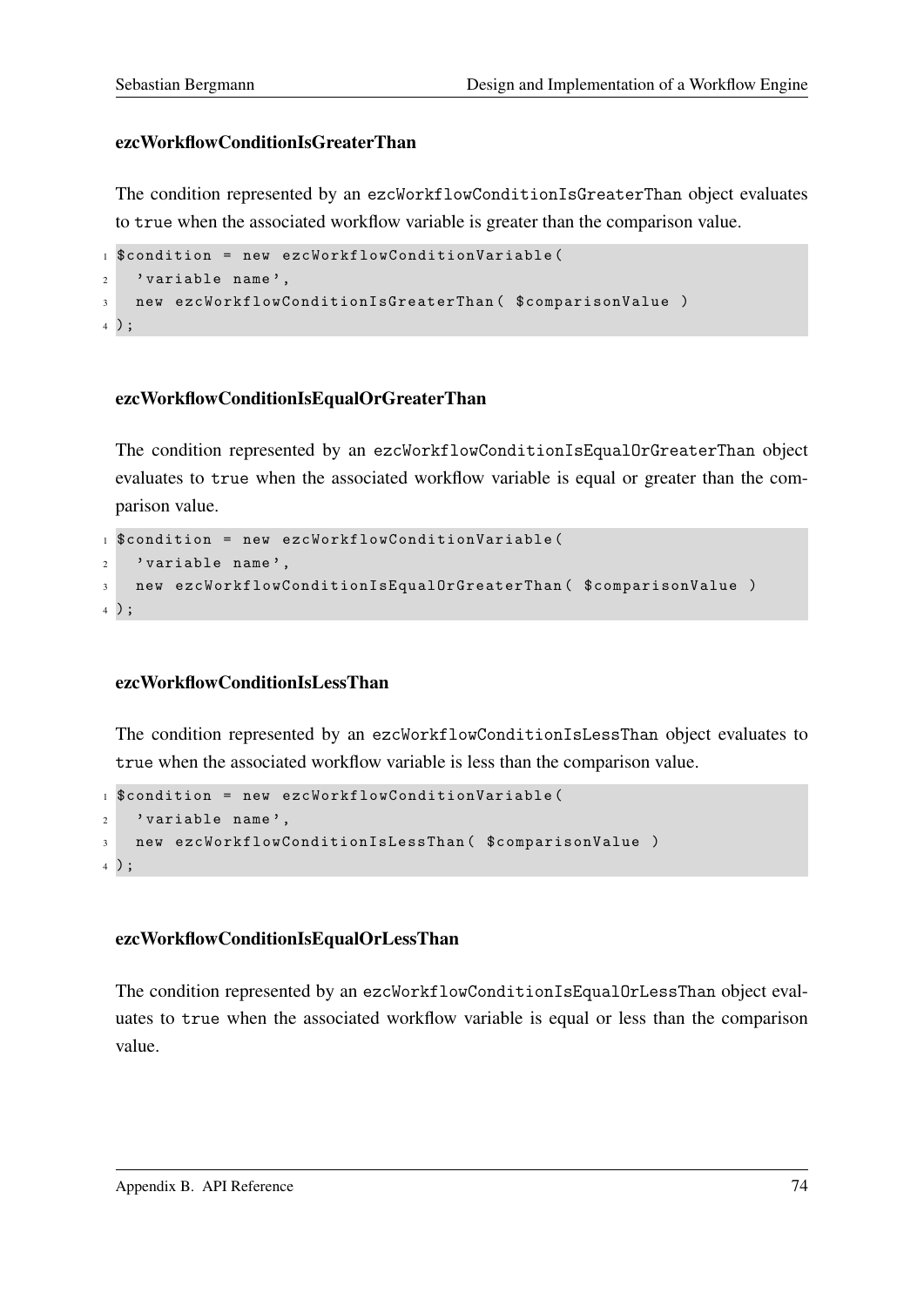```
1 $condition = new ezcWorkflowConditionVariable (
2 'variable name'.
3 new ezcWorkflowConditionIsEqualOrLessThan ( $comparisonValue )
4 ) ;
```
# B.2.4. Types

#### ezcWorkflowConditionIsAnything

The condition represented by an ezcWorkflowConditionIsAnything object always evaluates to true.

```
1 $condition = new ezcWorkflowConditionVariable (
2 'variable name',
3 new ezcWorkflowConditionIsAnything
4 ) ;
```
#### ezcWorkflowConditionIsArray

The condition represented by an ezcWorkflowConditionIsArray object evaluates to true when the associated workflow variable is an array.

```
1 $condition = new ezcWorkflowConditionVariable (
2 'variable name',
3 new ezcWorkflowConditionIsArray
4 ) ;
```
#### ezcWorkflowConditionIsBool

The condition represented by an ezcWorkflowConditionIsBool object evaluates to true when the associated workflow variable is a boolean.

```
1 $condition = new ezcWorkflowConditionVariable (
2 ' variable name',
3 new ezcWorkflowConditionIsBool
4 ) ;
```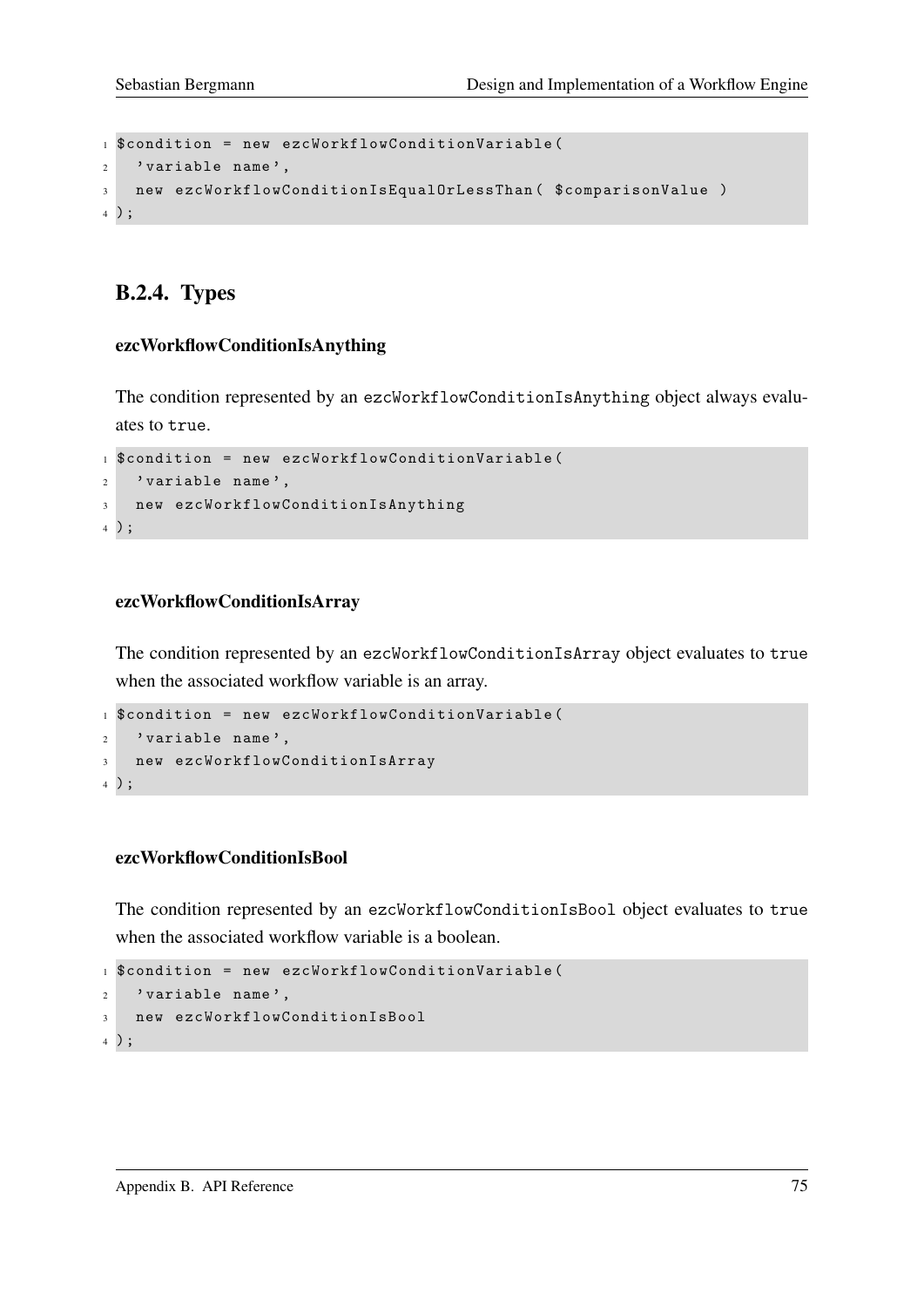#### ezcWorkflowConditionIsFloat

The condition represented by an ezcWorkflowConditionIsFloat object evaluates to true when the associated workflow variable is a float.

```
1 $condition = new ezcWorkflowConditionVariable (
2 'variable name',
3 new ezcWorkflowConditionIsFloat
4 ) ;
```
#### ezcWorkflowConditionIsInteger

The condition represented by an ezcWorkflowConditionIsInteger object evaluates to true when the associated workflow variable is an integer.

```
1 $condition = new ezcWorkflowConditionVariable (
2 'variable name',
3 new ezcWorkflowConditionIsInteger
4 ) ;
```
#### ezcWorkflowConditionIsObject

The condition represented by an ezcWorkflowConditionIsObject object evaluates to true when the associated workflow variable is an object.

```
1 $condition = new ezcWorkflowConditionVariable (
2 'variable name',
3 new ezcWorkflowConditionIsObject
4 ) ;
```
#### ezcWorkflowConditionIsString

The condition represented by an ezcWorkflowConditionIsString object evaluates to true when the associated workflow variable is a string

```
1 $condition = new ezcWorkflowConditionVariable (
2 'variable name',
3 new ezcWorkflowConditionIsString
4 ) ;
```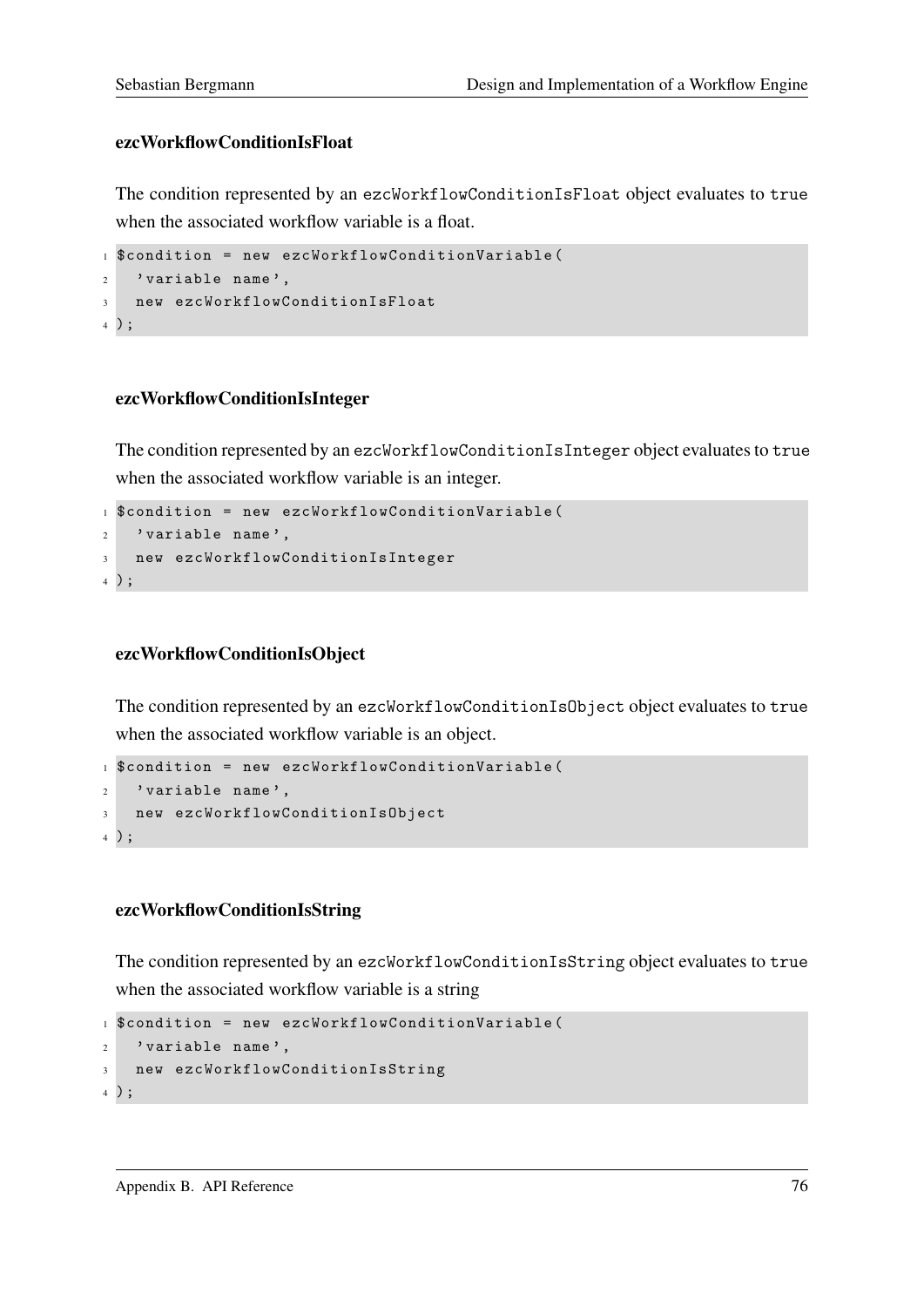

Figure B.3.: The ezcWorkflowNodeBranch class and its subclasses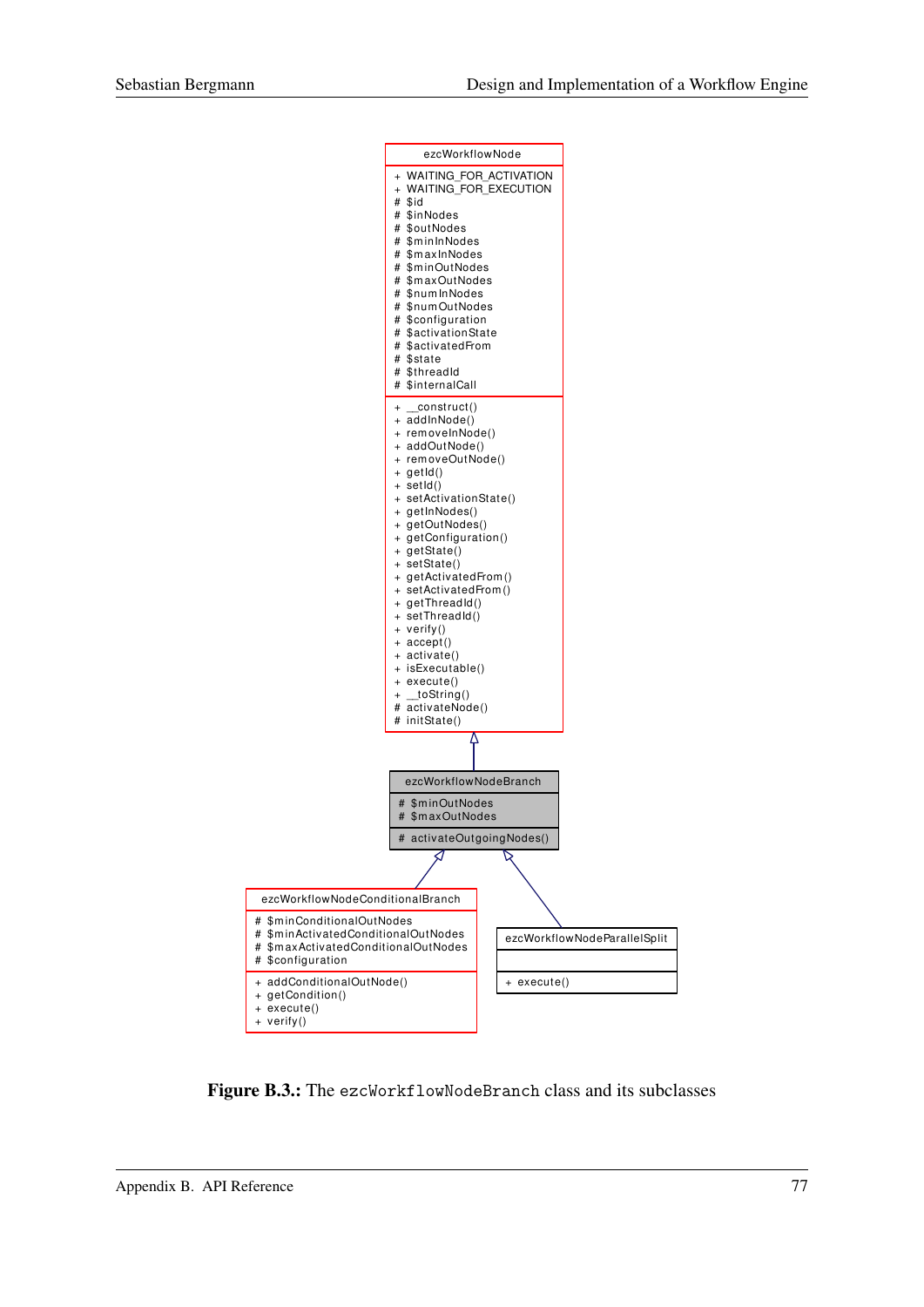

Figure B.4.: The ezcWorkflowNodeMerge class and its subclasses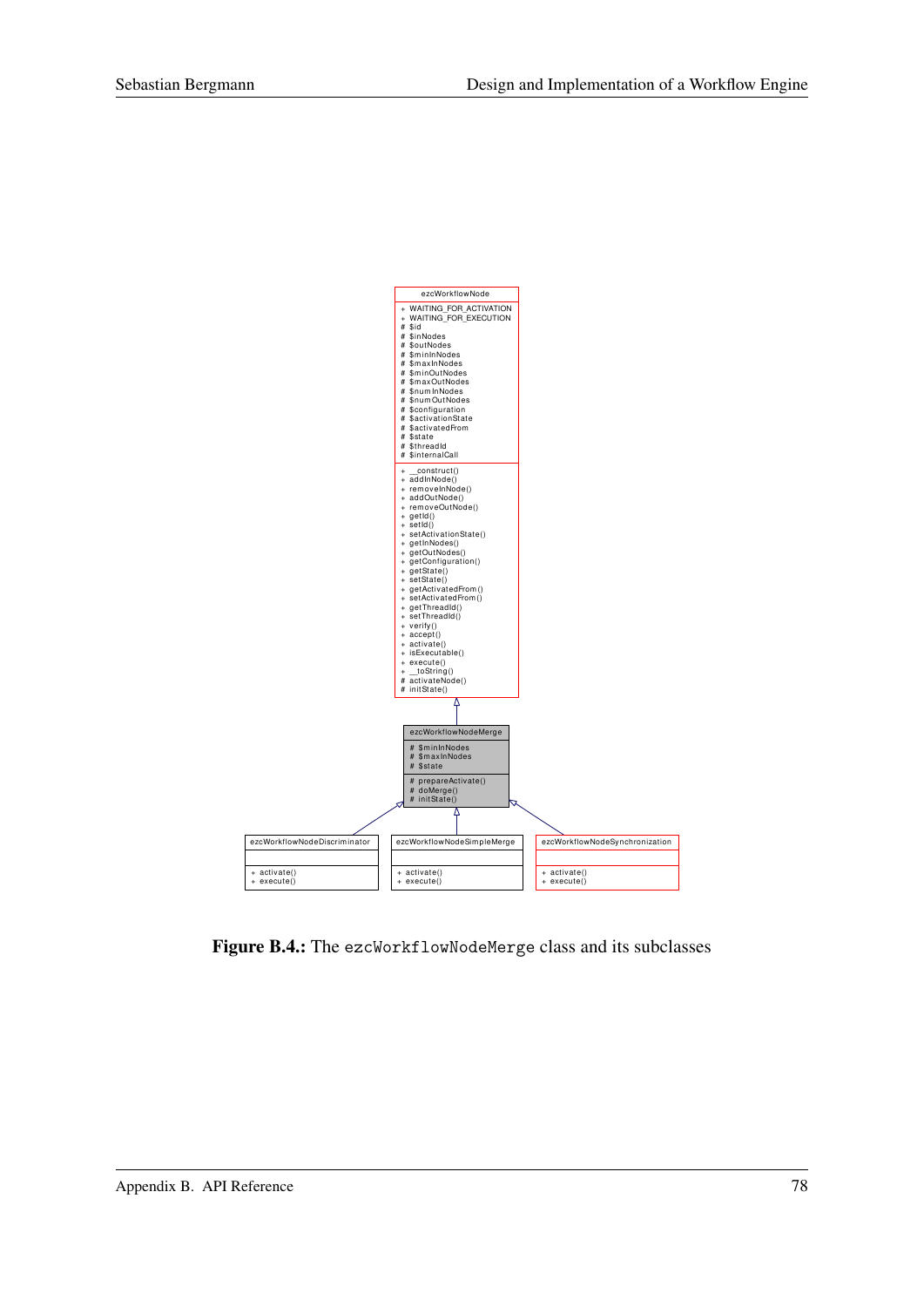

Figure B.5.: The ezcWorkflowNodeSynchronization class and its subclasses



Figure B.6.: The ezcWorkflowNodeConditionalBranch class and its subclasses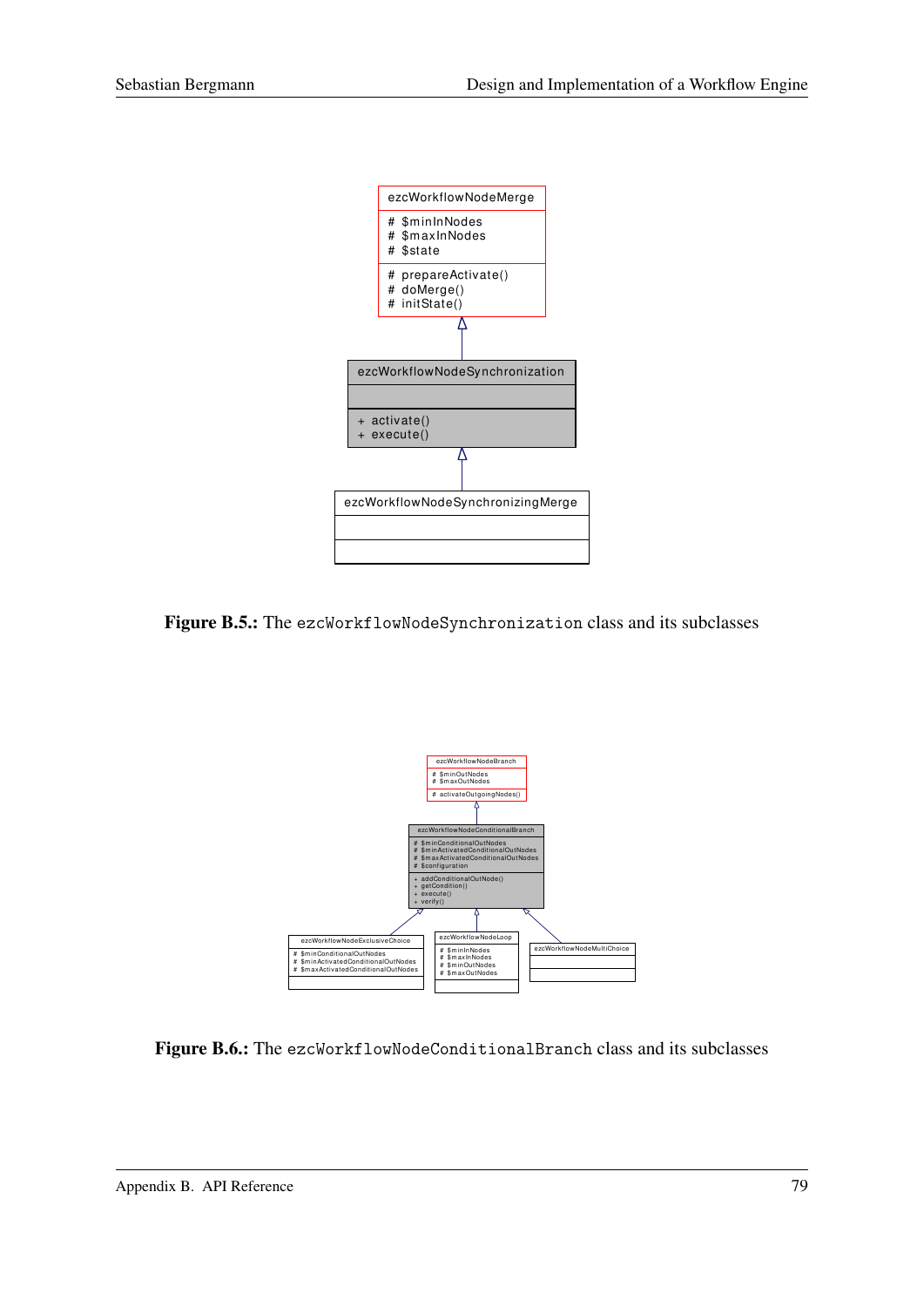# Appendix C.

# Bibliography

- [AIIM] Association for Information and Image Management (AIIM). *What is ECM?* <http://www.aiim.org/about-ecm.asp>
- [ARK03] Atul Ravi Khemuka. *Workflow Modeling Using Finite Automata*. PhD Thesis, Department of Industrial and Management Engineering, College of Engineering, University of South Florida, USA, 2003.
- [BK03] Bartosz Kiepuszewski. *Expressiveness and Suitability of Languages for Control Flow Modelling in Workflows*. PhD Thesis, Faculty of Information Technology, Queensland University of Technology, Australia, 2003.
- [DAM01] Dragos-Anton Manolescu. *Micro-Workflow: A Workflow Architecture Supporting Compositional Object-Oriented Software Development*. PhD Thesis, Department of Computer Science, University of Illinois at Urbana-Champaign, USA, 2001.
- [DG95] Dimitrios Georgakopoulos and Mark F. Hornick and Amit P. Sheth. *An Overview of Workflow Management: From Process Modeling to Workflow Automation Infrastructure*. In: Distributed and Parallel Databases, Volume 3, Number 2, Pages 119–153, 1995.
- [DQZ01] Da-Qian Zhang and Kang Zhang and Jiannong Cao. *A Context-Sensitive Graph Grammar Formalism for the Specification of Visual Languages*. In: The Computer Journal, Volume 33, Number 3, Pages 186–200, 2001.
- [DS06] Douglas C. Schmidt. *Model-Driven Engineering*. In: IEEE Computer, Volume 39, Number 2, Pages 25–31, 2006.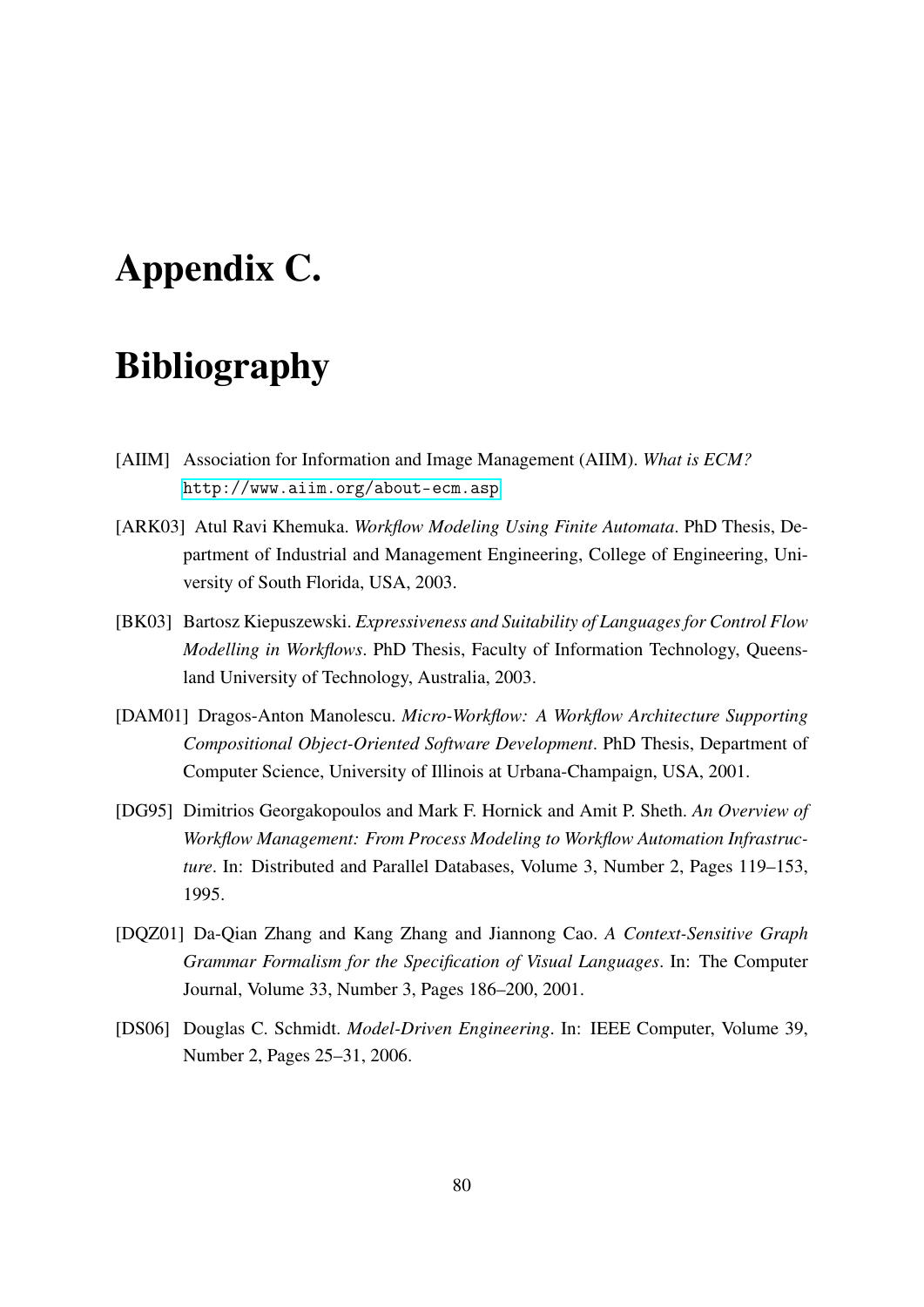- [FB96] Frank Buschmann and Regine Meunier and Hans Rohnert and Peter Sommerlad and Michael Stahl. *Pattern-Oriented Software Architecture – A System of Patterns*. John Wiley & Sons, 1996.
- [FG02] Florent Guillaume. *Trying to unify Entity-based and Activity-based workflows*. <http://wiki.zope.org/zope3/TryingToUnifiyWorkflowConcepts>
- [GF03] Garland Foster and Richard Moore and Eduardo Polidor. *Galaxia: An Open Source Workflow Engine for Tiki* <http://workflow.tikiwiki.org/tiki-index.php?page=GalaxiaConcepts>
- [GoF94] Erich Gamma and Richard Helm and Ralph Johnson and John Vlissides. *Design Patterns: Elements of Reusable Object-Oriented Software*. Addison-Wesley, 1994.
- [JBOSS] The JBoss Project. *JBoss jBPM: Workflow and BPM Made Practical*. [http://docs.jboss.com/jbpm/v3/userguide/graphorientedprogramming.](http://docs.jboss.com/jbpm/v3/userguide/graphorientedprogramming.html) [html](http://docs.jboss.com/jbpm/v3/userguide/graphorientedprogramming.html)
- [JD01] Jörg Desel and Gabriel Juhás. *What Is a Petri Net?*. In: Unifying Petri Nets: Advances in Petri Nets, Lecture Notes in Computer Science, Volume 2128/2001, Springer, 2001.
- [JM01] Jishnu Mukerji and Joaquin Miller. *MDA Guide*. <http://www.omg.org/cgi-bin/apps/doc?omg/03-06-01.pdf>
- [KL97] Karl J. Lieberherr. *Connections between Demeter/Adaptive Programming and Aspect-Oriented Programming (AOP)*. College of Computer Science, Northeastern University, Boston, MA, USA, 1997. <http://www.ccs.neu.edu/home/lieber/connection-to-aop.html>
- [MF05] Martin Fowler. *Language Workbenches: The Killer-App for Domain Specific Languages?* June, 2005. <http://martinfowler.com/articles/languageWorkbench.html>
- [ML05] Markus Löschnigg. *XML in Workflow Management Systems*. Master's Thesis, Graz University of Technology, Austria, 2005.
- [OPENFLOW] The OpenFlow Project. *OpenFlow: An Introduction*. [http://www.openflow.it/wwwopenflow/Documentation/documentation/](http://www.openflow.it/wwwopenflow/Documentation/documentation/OpenFlowIntroduction/) [OpenFlowIntroduction/](http://www.openflow.it/wwwopenflow/Documentation/documentation/OpenFlowIntroduction/)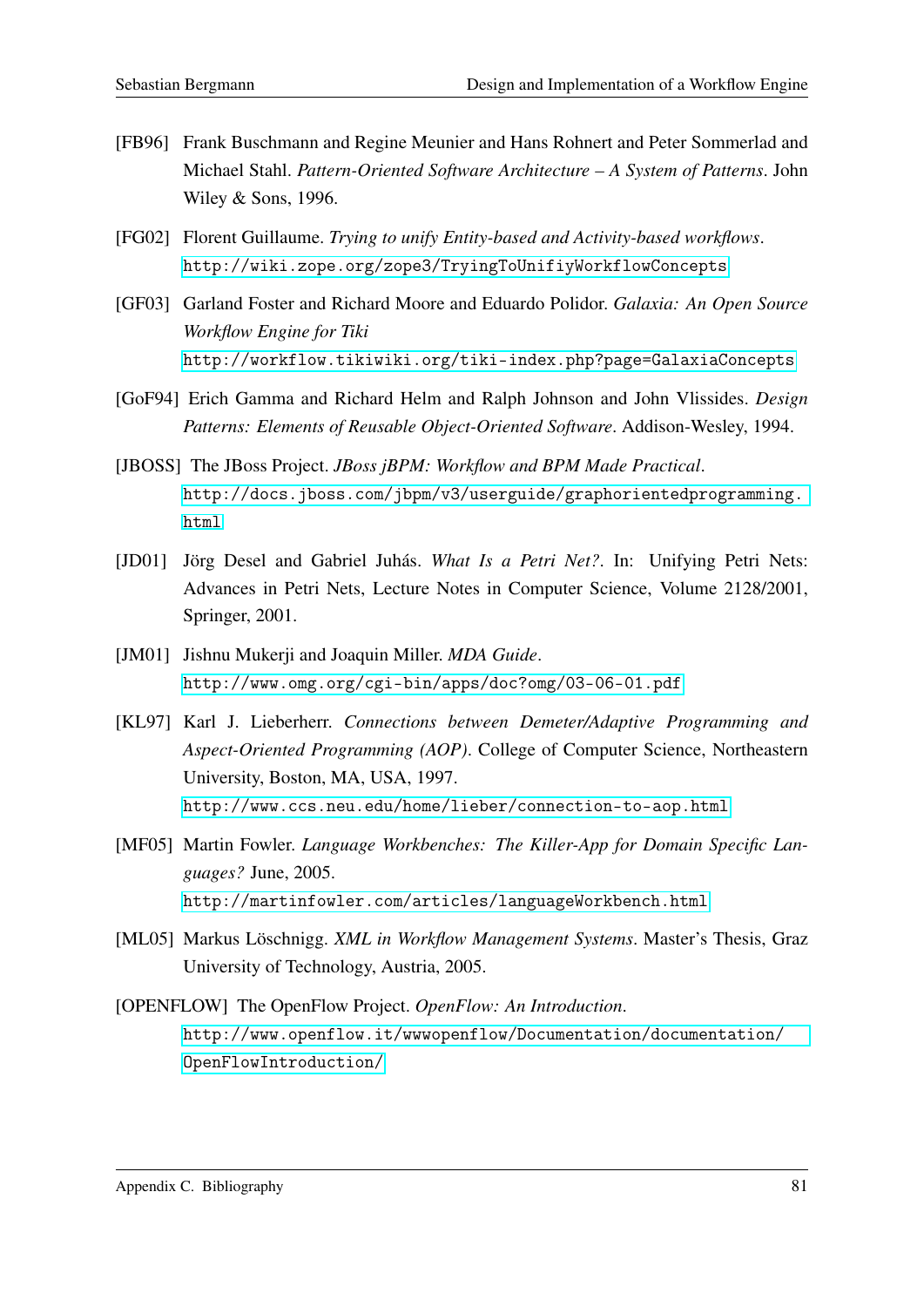- [PM99] Peter Muth and Jeanine Weisenfels and Michael Gillmann and Gerhard Weikum. *Integrating Light-Weight Workflow Management Systems within Existing Business Environments*. In: Proceedings of the 15th International Conference on Data Engineering, March 1999, Sydney, Australia.
- [RA01] Rob Allen. *Workflow: An Introduction*. In: Workflow Handbook, Workflow Management Coalition, 2001.
- [RF00] Robert E. Filman and Daniel P. Friedman. *Aspect-Oriented Programming is Quantification and Obliviousness*. In: Proceedings of the Workshop on Advanced Separation of Concerns, OOPSLA 2000, October 2000, Minneapolis, USA.
- [SB05] Sebastian Bergmann. *Professionelle Softwareentwicklung mit PHP 5*. dpunkt.verlag, 2005.
- [SB06] Sebastian Bergmann and Günter Kniesel. *GAP: Generic Aspects for PHP*. Third European Workshop on Aspects in Software, August 2006, University of Twente, Enschede, The Netherlands.
- [SF04] Sérgio Fernandes and João Cachopo and António Rito-Silva. *Supporting Evolution in Workflow Definition Languages*. In: Proceedings of the 20th Conference on Current Trends in Theory and Practice of Computer Science (SOFSEM 2004), Springer-Verlag, 2004.
- [SH05] Saphira Heijens. *Support for Workflow Administration and Monitoring in the YAWL Environment*. Master Thesis, Vrije Universiteit, Amsterdam, The Netherlands, 2005.
- [TM04] Tony Marston. *An Activity-Based Workflow Engine for PHP*. September 2004. <http://www.tonymarston.net/php-mysql/workflow.html>
- [TS04] Thomas Schmidt. *Erweiterung und Integration des Open Source Workflow-Systems SWAMP am Beispiel eines Software-Wartungs-Prozesses*. Diploma Thesis, Georg-Simon-Ohm-Fachhochschule, Nürnberg, Germany, 2004.
- [W3C07] World Wide Web Consortium. *XSL Transformations (XSLT) Version 2.0*. W3C Recommendation, January 2007. <http://www.w3.org/TR/2007/REC-xslt20-20070123/>
- [WA96] W. M. P. van der Aalst. *Petri-net-based Workflow Management Software*. In: Proceedings of the NFS Workshop on Workflow and Process Automation in Information Systems, May 1996, Athens, Georgia, USA.